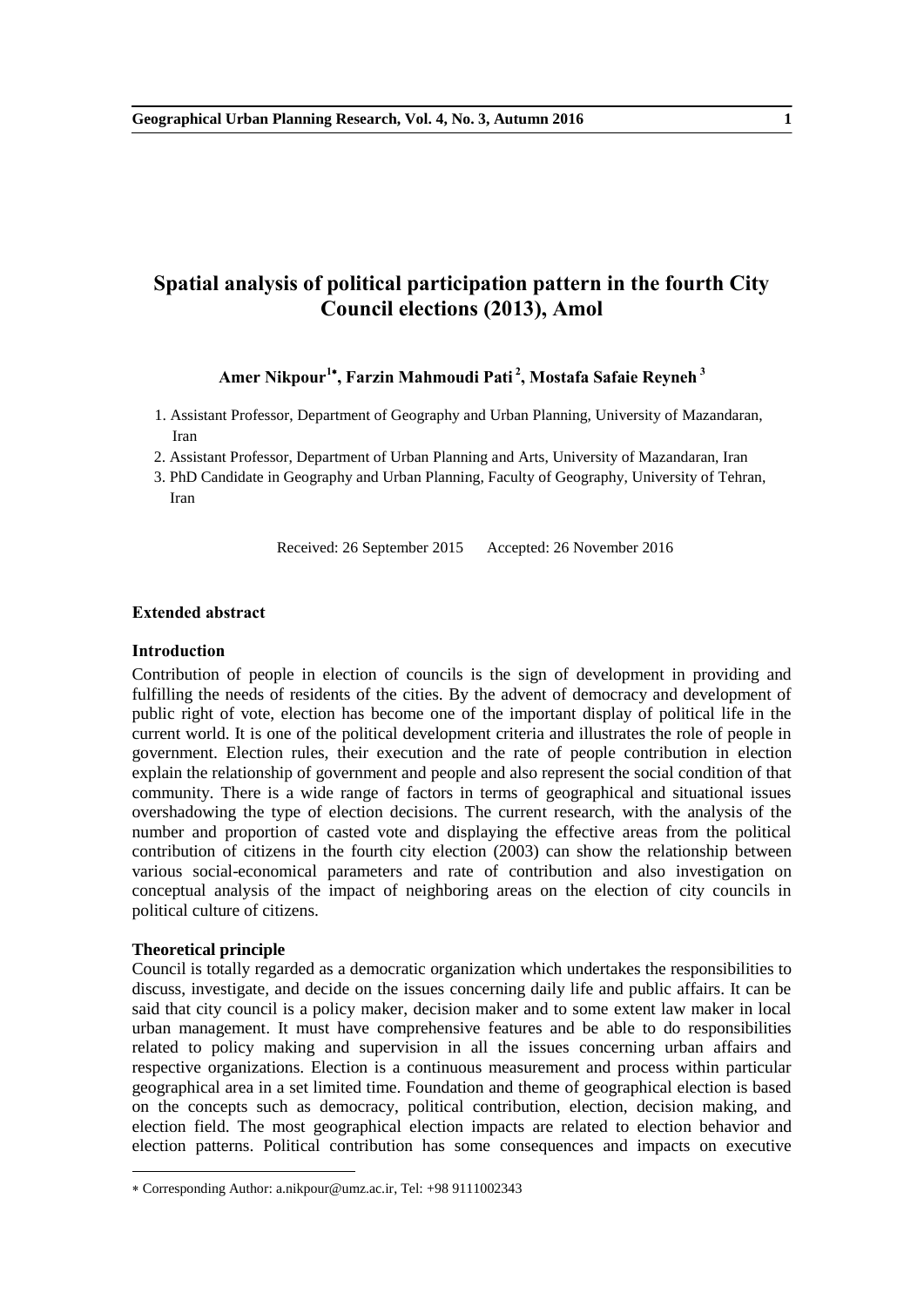system because the consistency and efficiency in all political systems needs people's approval and knowing them as valid. It is possible to know election as the most prominent political contribution that can be measured and can be considered as a criterion to evaluate power distribution in society. Since elections are regarded as criteria to recognize viewpoints, interpretations, bottlenecks and problems of society the distribution of election result on the map displays the differences of spatial behavior.

## **Methodology**

This research with the aim of practical and descriptive-analytical design was carried out to analyze spatial pattern of the fourth city council election in Amol City. The needed information was collected by studying documents and referring to offices of municipalities and statistics center. The statistical society of this research is the polling station of Islamic Council of Amol. The design of analysis and interpretation of the data is quantity- concerned and by space analysis and statistics, the data are alayzed to see the effective impact of citizens' contribution in the election and also the significant factors in the election of the member of the city council in the previous election of city council of Amol.

## **Findings**

Election in the council of Amol city experienced many ups and downs in a way that the rate of contribution had the downward trend from 74% in 1998 to 41% in 2015. The proportion of the elected person in the whole votes is very low in a way that the greatest majority among the whole candidates within all rounds is 36. In the following round, this rate was decreased and displaying the phenomenon of "single vote" or voting based on individual recognition. The pattern of vote distribution is dispersed and in the adjacent neighbors no consistency exists in terms of space. Moran Space Criterion shows that only in district 21 the votes are consistent and similar and in other districts there is no significant relationship between the votes. In addition, the graph of Moran shows inconsistency of these criteria, because Moran Criterion is near to the point of -0.7 to -1. Besides, the distribution of the space vote shows the majority of votes were in eastern and western districts of Amol City. Despite the few polling stations in these districts, the votes are more than central district with more polling stations. The literacy variance shows that in the district with low literacy level the rate of distribution is higher and more educated areas were not so willing to participate in the election. Identifying the address and polling stations with higher votes indicated that in all issues there was a relationship between these two variables and the greater majority vote for the selected persons was related to their residence.

## **Conclusion**

The analysis of 4 round of election in Amol City shows that the rate of contribution in election of the third round was 54% and this value was 62% for the fourth round. One of the particular features of election of city council is the "impact of neighboring" on election behavior of the voters that has a clear space in political map of city. In fact, in this condition the political culture of some part of the city has the features in which we have the concept of general city identity, party inclination, effective political contribution, and citizen orientation. The findings of the research show that there is significant relationship between the economical situation and rate of political contribution. Based on the findings, although the invalid votes are higher in educated areas than less educated areas, the educated people have more contribution compared with the illiterate people. On the other hand, as much as the educational level increases, the level of contribution decreases. Consistency between the map of invalid vote of distribution with level of literacy shows that educated people do not trust the map and instruction of the council in advancing the city management system.

**Keywords**: Amol, city council election, political contribution, spatial pattern.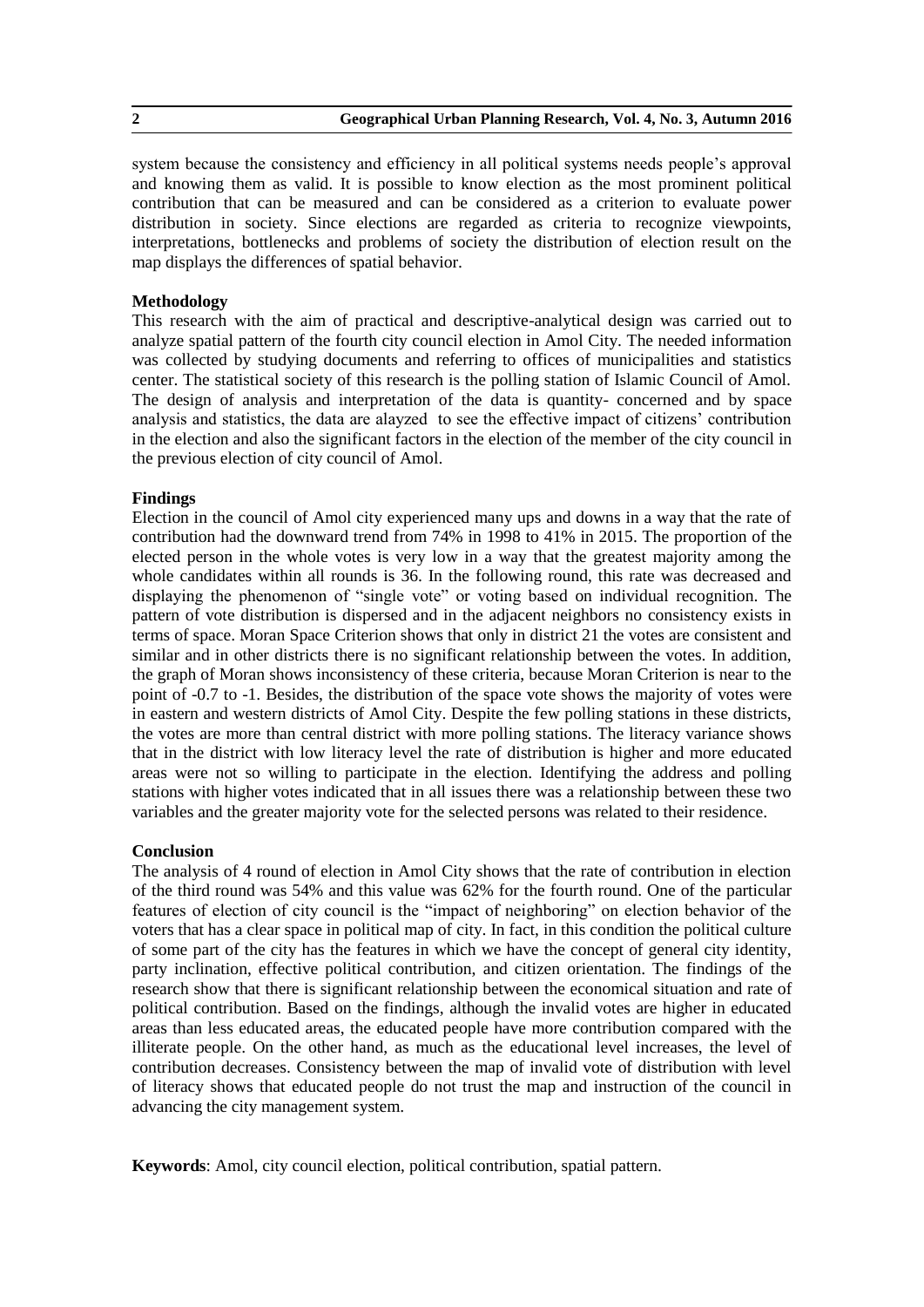- 1. Blaksel, M. (2010). Political geography. Translated by Hafeznia et al. Entekgab publications.
- 2. Dowived, R.L. (1990). Political Geography, Allahabad print at Shiva Mudranalaya.
- 3. Estes, T. (2006). Where the Votes Are: The Electoral Geography of the Coming Democratic Majority; Oakland University, Vol 3. From: http://www.bepress.com.
- 4. Flint, C. (1998). The Political Geography of the Nazi Party's Electoral Support: The NSDAP as Regional Milieuparteien and National Sammlungsbewegung. The Arab World Geographer, Vol. 1, pp. 79-100
- 5. Glassner, M. (1993). The Political Geography, Pub: John Willy.
- 6. Goli, A.; Mahkouie, H. (2014). Participation spatial pattern in presidential election. Geopolitics Journal, Tenth year, 2, pp. 189-213.
- 7. Hafeznia, M.; Ahmadpour, Z.; Ghaderihojjat, M. (2012). Plitic and space. Papoli publications. 1.
- 8. Hafeznia, M.; Kavianirad, M. (2004). New Perspectives in Political Geography. Samt Publications, Tehran.
- 9. Haghighi, M.S. (1996). Election, Definition and Terms. Political office and Social Deputy of Interior Ministry election office, khane publications.
- 10. Hakimian, A. (1989). Alavian of Tabarestan. Zarrinkoub publication, Tehran.
- 11. Horn, M. (1999). GIS and the geography of politics from Geographical Information System: Principles, Techniques, Management and Application, Willy.
- 12. http://hezarsangar.blogfa.com.
- 13.Johnson, R. (1993). The Dictionary of Human Geography. Blackwell.
- 14. Kavianirad, M. (2007). The geography of elections. Journal of Strategic Studies, Tenth year, 3, 481- 505.
- 15. Kavianirad, M.; Veysi, H. (1999). Investigate Neighborhood Effects on Iran's Elections case study: The first period of nintheen presidential election in Iran. International Journal of Geopolitics, forth year, 3, pp. 10-20.
- 16. Latifi, GH, R. (2008). Urban Management. Institute of Culture, Information and Press.
- 17. Mazandaran Statistical Yearbook. (2011). Population and housing census. Statistics Center of Iran.
- 18. Muer, R. (2000). Political Geography: A new introduction. Translate by Mirheidar, D, Geographical Armed Forces Organization Publications.
- 19. Muer, R. (1999). New introduction to political Geography. Translated by Mirheidar, D & Safavi, R, Geographical Armed Forces Organization Publications. 1.
- 20. Naghibzadeh, A. (1994). The government in Europe. Samt Publications, Tehran, 12.
- 21. Norouzi, K. (1999). Introduction to the constitutional rights of Islamic Councils. Municipality's scientific, research, education, monthly magazine, first year, 1.
- 22. Pattie, Ch.; Johnston, R. (2007). Political issues, valence issues and the economic geography of voting in British elections. Journal of Economic Geography Advanced, Access published online on October 9, from: http://joeg.oxfordjournals.org /content/abstract/ lbm032vl.
- 23.Rash, M. (1998). Socity and politc, Translate by Sabouri, M, Samt Publications, Tehran.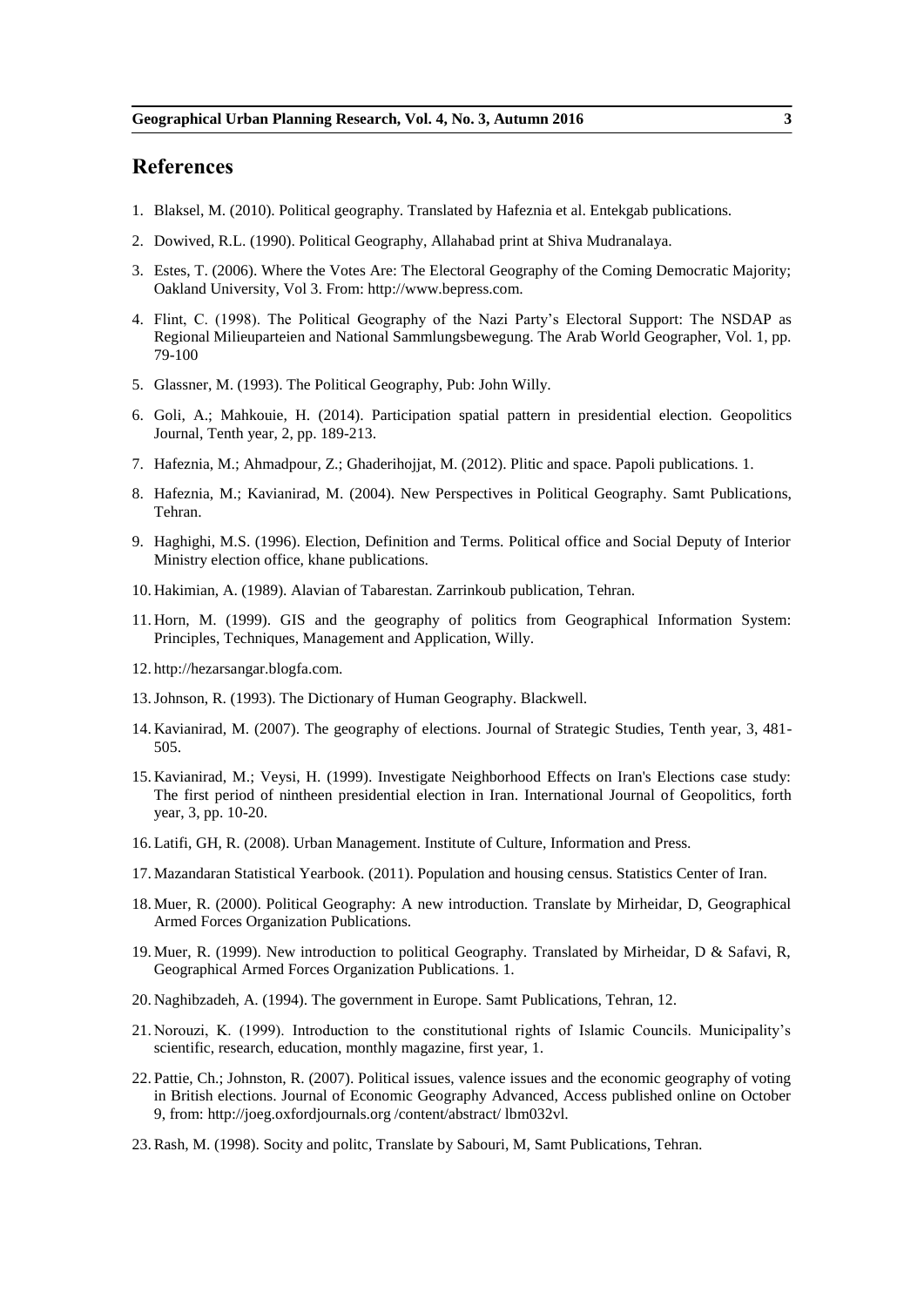- 24.Razeghi, S.; Souri, E. (2006). The role of councils in urban management with emphasis of past council pathology. Municipality's scientific, research, education, monthly magazine. Sixth year, 75, pp. 18-29.
- 25. Saiednia, A. (2000). Urban management. Seris of municipality green book, Vol. 11, press of municipality organization.
- 26. Salehi, H. (1999). The legal obligations of councils. Municipality's scientific, research, education, monthly magazine, second year, 7.
- 27. Saraie, A. (2006). People urban management sector. Municipality magnize, Sixth year, 75, pp. 5-9.
- 28. Seifoddini, F & Mansourian, H. (2011). Analyzing utilities concentration pattern and its environmental impacts in Tehran city. Journal of Ecology, Thirty-seventh year, 6, pp. 53-64.
- 29. Shafiepour, S. (2000). Municipality Law. Majd pulication. 3.
- 30. Tavassoli, Gh. (2003). Social participation in terms of anomic society Social injuries and deviations relation with social participation. University of Tehran Publications, 63.
- 31. Taylor, P. (1989). Political Geography, New Yourk: Longman.
- 32. Uhlaner, C.J. (2004). Participation: Political, International Encyclopedia of the Social & Behavioral Sciences, pp 11078-11082.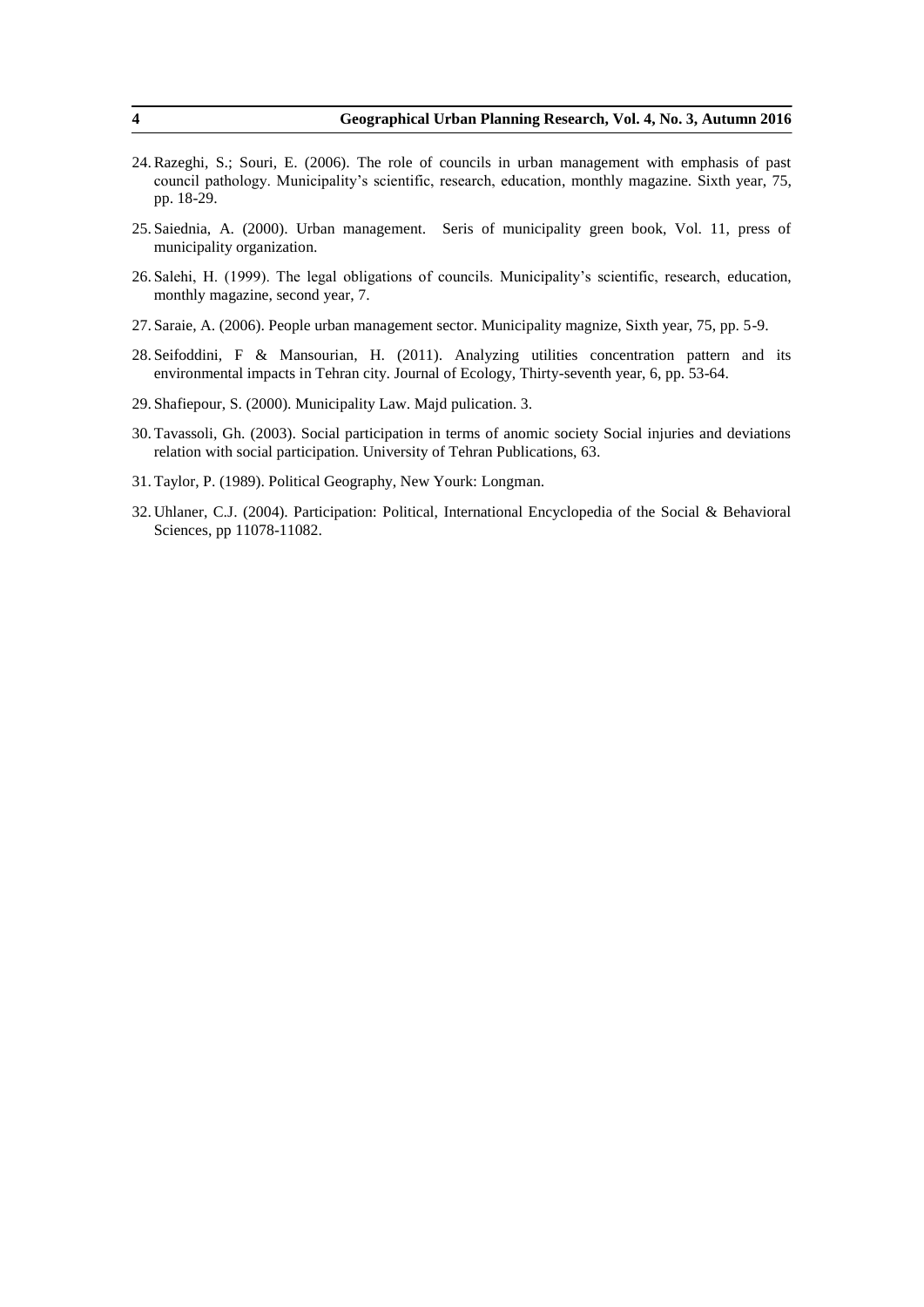# **Assessment of the impacts of urban transportation policies on improvement of the quality of public spaces in the central Tehran (Case study: Bazar neighborhood)**

**Fatemeh Salarvandian <sup>1</sup> , Ahmad Pourahmad <sup>2</sup> , Seyed Ali Hosseini <sup>3</sup>**

1. Ph.D. in Geography and Urban Planning, University of Tehran

2. Professor, Department of Geography and Urban Planning, University of Tehran, Iran

3. Ph.D. in Geography and Urban Planning, University of Tehran, Iran

Received: 3 March 2015 Accepted: 19 December 2016

## **Extended Abstract**

## **Introduction**

Use of automobiles is increasing as a travel mode in large cities especially in developing countries. It increases the concerns over traffic jam, pollution, and the death of public spaces. Dominance of car on public spaces, particularly in city centers, is associated with difficulty to access to public spaces and makes these spaces available just for essential activities. While nowadays, having the vital urban spaces with the social activities is considered as one of the most important development criteria for cities. Moreover, making and developing public spaces is becoming a competition element of the cities to get more earnings. In one hand, finding a solution to revitalize the public spaces in small and large cities is undoubtedly a significant challenge. On the other hand, it is worthwhile and positive and needs to set the priorities which places are preceding the buildings and traffic. It caused the access of sustainable transportation becomes one of the critical challenge for present and next generations. To solve the traffic problem to regenerate public spaces, urban managers are turning to change the transportation policies. Whole of the various traffic policies try to minimize the car usage in Travel Demand Management. in the present time in Tehran, a large number of public spaces of city center is out of public access due to the increased dominance of private cars. Public spaces in Tehran become more faded and poorer, if this continues. Therefore, urban management is performing several traffic policies in Tehran city center to reduce dependence on private cars.

#### **Methodology**

-

With the aim of exploring the impact of traffic policies on revitalizing public spaces, this study wants to introduce the model of how traffic policies influence on improving quality of public spaces in Tehran city center using mixed method. In this research, five aspects are considered for Public space including social- cultural, infrastructure, environmental, and economic dimensions. Then, the impact of two push policies (including car and parking restrictions), and two pull policies (including the improvement of public transport facilities and pedestrianizing) are identified on these aspects. Mix Research Method is used to explore the factors which affect

Corresponding Author: fsalarvandian@ut.ac.ir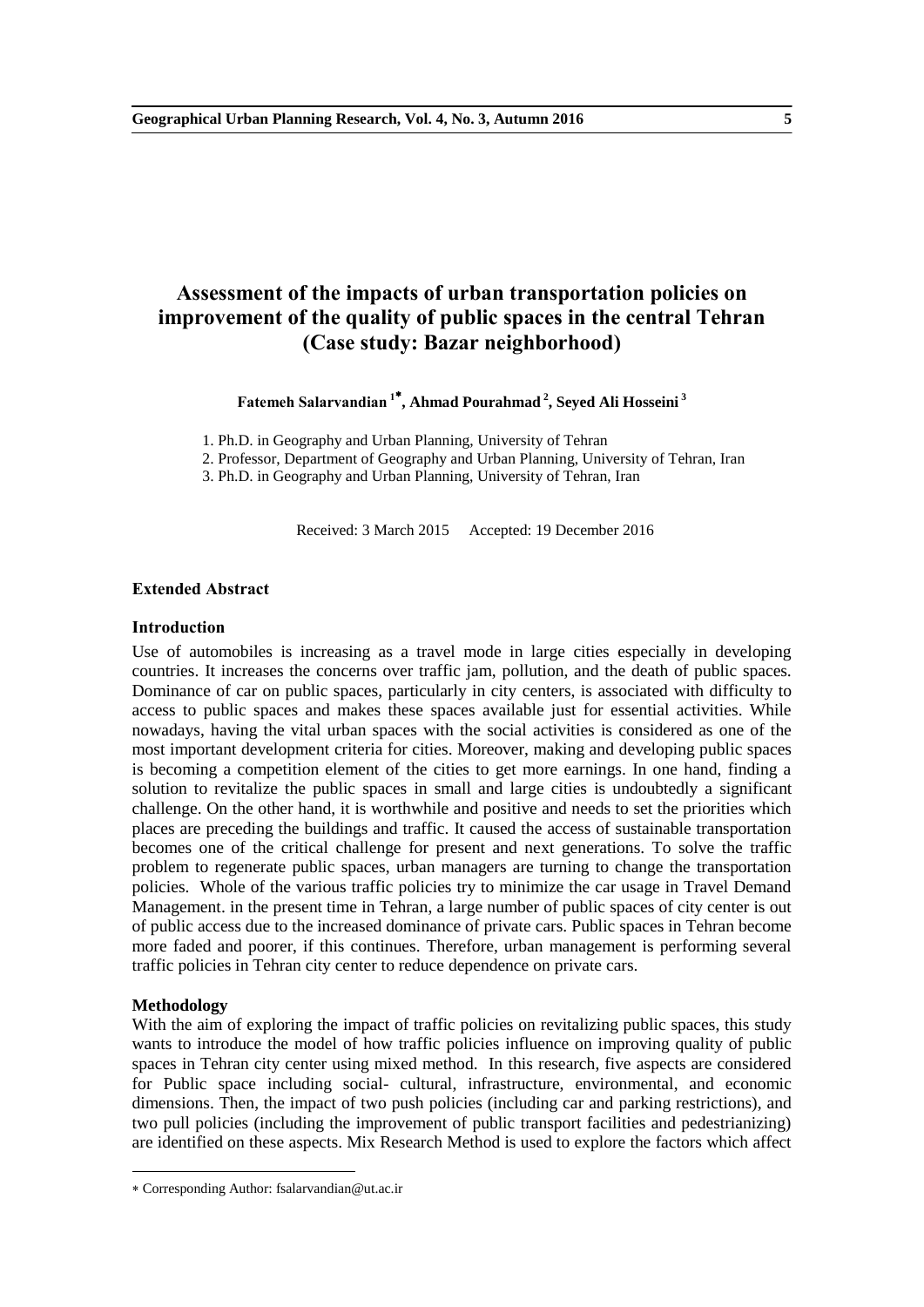the four dimensions of public spaces. As the influences of traffic policies on public spaces are unrevealed, we used Exploring Research Method. Our method compromises three following sections. Firstly, the characteristics of good and livable urban public space are identified through literature reviews. Using qualitative research method, we studied reliable sources including documents, reports and books. Then, four dimensions including social- cultural, infrastructure, environmental, economic are ascertained for a good urban public space. In section two, using Policy Delphi Technique and by semi-structured interviews, we asked 10 people who are expert in fields of transport management, urban geography, urban planning, and urban management to introduce the features of livable urban public spaces which are almost strongly influenced by transportation polices. Eventually, we found that there are no new ideas after 16 interviews, meaning the subject reached to the theoretical saturation. After accumulating the data, the primary research model is designed. In Section three, a questionnaire is designed based on what we extracted from two previous sections. Up to 384 people in a neighborhood in central Tehran titled "Bazare Tehran" have been selected to fill out the questionnaires. Then, we employ Causal-comparative research method to determine the influences of four transportation policies on improving urban public spaces. We choose to analyze our data using a Friedman test. The Friedman test is the non-parametric alternative to the one-way ANOVA with repeated measures. It is used to test differences between groups when the dependent variable being measured is ordinal. Since we aim to compare these four transportation policies in terms of their significant contributions to improving urban public spaces, essentially the Friedman test is used. It can be used when you want to use the same sample of subjects or cases and assess them at three or more points in time or under differing conditions.

## **Results and Discussion**

The analysis states that environmental, social-cultural, and economic and infrastructure aspects have been most influenced by traffic policies. Our findings show that the pedestrianization policy has improved the economic indicators of public spaces, at 70.3 mean. The median value for socio-cultural dimension is almost 68.86 and it is followed by the figures for environmental and physical and infrastructure dimensions, respectively, at 66.66 and 61.75. The same goes for the influence of parking restriction policy on the four dimensions. This shows 55.78 for economic, 47.59 for socio-cultural, 46.29 for environmental and 42.65 for physical and infrastructure dimensions.

Furthermore, car restriction policy has dramatically upgraded the mean values of environmental, economic, socio-cultural and physical and infrastructure dimensions at 54.96, 50.42, 46.47, and 43.02, respectively. Results for the policy of developing public transport demonstrate the highest mean value for economic aspect indicators at 69.85. The second highest value is seen for criteria of physical and infrastructure aspect with 61.77 mean. They are succeeded by figures for socio-cultural aspect at 61.59 and environmental dimensions at 59.71.

Generally speaking, these results indicate that two pull policies compromising pedestrianization and developing public transport have more influence on improving quality and revitalizing the public spaces compared with push policies, e.g., car and parking restriction schemes. From the magnitudes of the mean value, we can rank the four transportation policies in terms of their impact on regeneration of urban public spaces in Bazar neighborhood. Developing pedestrianization has the largest ratio at 66.65, meaning it is the most influential policy in reviving public spaces. The ratio for developing public transport policy is slightly smaller at 63.23. Average value for push policies is significantly small rather than two pervious policies. The policies with the smallest mean value is car restriction with 48.72 and parking restriction with 40.08, respectively.

### **Conclusion**

It seems wise to integrate push policies, e.g., car and parking restriction schemes, with intensive policies, e.g., improvement of public transportation and development of infrastructure facilities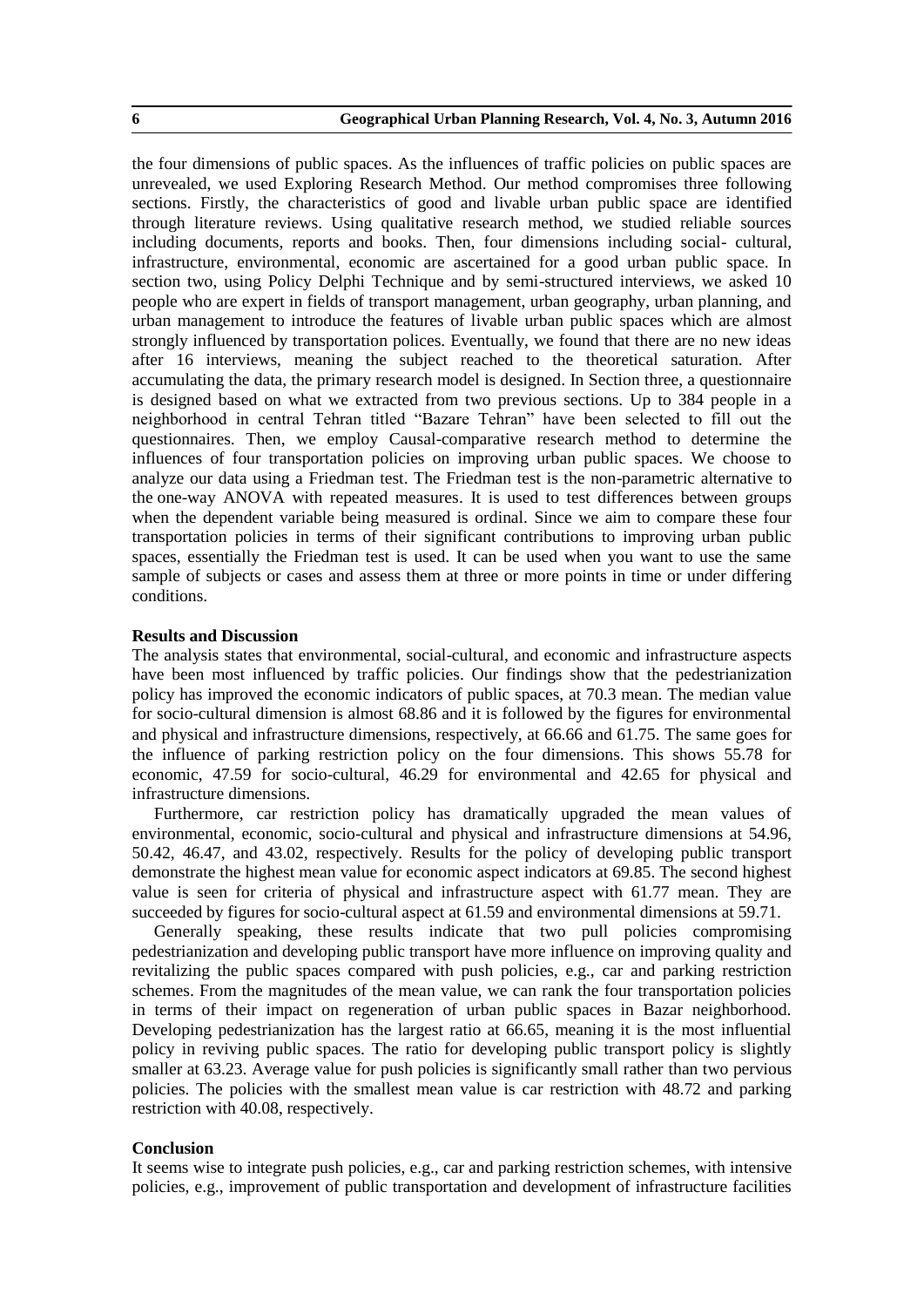for walking and biking to improve their impacts on quality of urban public spaces. It is also cleared that people in public spaces are most influenced by the measures which give them more alternatives to travel rather than the measures which limit their travel choices.

**Keywords:** central Tehran, public spaces, quality improvement, urban transportation policies.

- 1. Bodnar, J. (2015). Reclaiming public space, Journal of Urban Studies, Vol. 52, No. 12, pp. 2090-2104.
- 2. Broaddus, A.; Litman, T.; Menon, G. (2009). Transportation Demand Management, Training Document, published by gtz (Transport Policy Advisory Services) on behalf of Federal Ministry for Economic Cooperation and Development. Echborn, Germany.
- 3. Burke, J.; Anthony J.O. (2007). Mixed Methods Research: A Research Paradigm Whose Time Has Come, Educational Researcher, Vol. 33, No. 7.
- 4. Carmona, M.; Heath, T.; Oc, T.; Tiesdell, S.T. (2003). Public places urban spaces: The dimensions of urban design, Architectural press, London.
- 5. Creswell, J.W. (2003). Chapter 1, A Framework for Design, in Research Design: Qualitative, Quantitative and Mixed Methods. Sage Publications.
- 6. Gomes, P.M.S. (2012). Factors of good public space use, Meubook.
- 7. ICT Organization of Tehran Municipality (2014). Geographic and Demographic Statistics of Tehran's Neighborhoods.
- 8. Jacobs, J. (1961). The Death and Life of Great American Cities, London: Jonathan Cape.
- 9. Kashanijou, Kh. (1390). Walking routes from the basics to design, functional features, second edition, Azarakhsh press, Tehran.
- 10. Knoflacher, H. (1381). Verkehrskonzeption für Wien– Teil C: Radverkehr, translated by Fereidoun Gharib, Tehran University Press, Tehran.
- 11. Knoflacher, H.; Kloss, H.P. (1980). Verkehrskonzeption für Wien- Teil C: Radverkehr; Magistrat der Stadt Wien – Magistratsabteilung 18; Wien.
- 12. McFerran, K.S.; Saarikallio, S. (2014). Depending on music to feel better: Being conscious of responsibility when appropriating the power of music, The Arts in Psychotherapy, Vol. 41, pp. 89-97.
- 13. Office of the Deputy Prime Minister (2004). The Building Act 1984 and the Building Regulations. Published by ODPM, London.
- 14. Paumier, C. (1391). Creating a Vibrant City Center: Urban Design and Regeneration Principles, Translated by Mostafa Behzadfar and Amir Shakibamanesh, University of Science and Industry Press, Tehran.
- 15. http://www.pps.org.
- 16. Tehran Master Plan Region N0. 12 (2006). Deputy of Architecture and Urban Planning, Region 12, pp. 1-54.
- 17. Tehran Transportation and Traffic Organization (1391). Tehran Comprehensive Transportation and Traffic Studies, Chapter 1.
- 18. Tehran Transportation and Traffic Organization (1392). Selective statistics of Tehran Transportation and Traffic.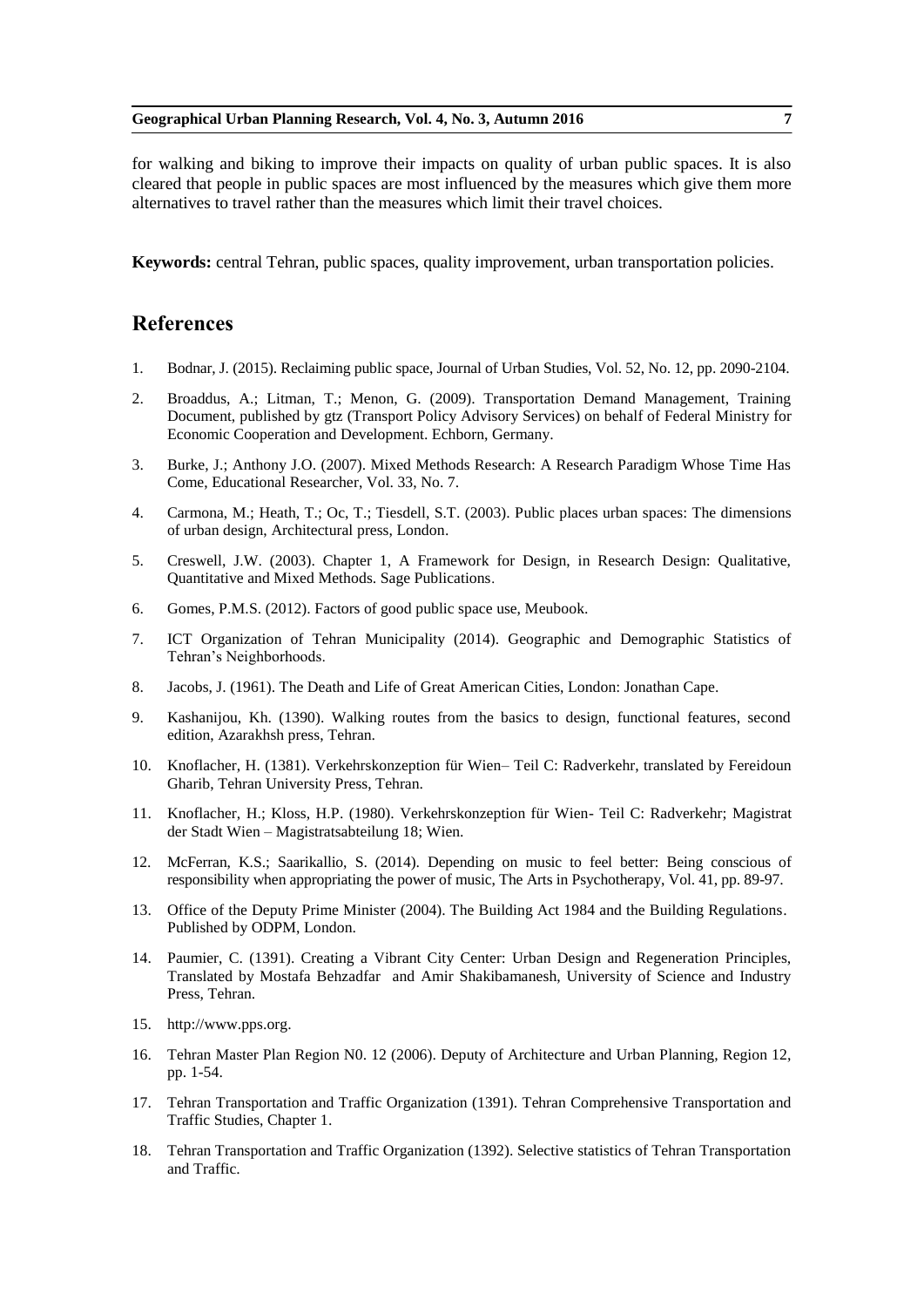| Geographical Urban Planning Research, Vol. 4, No. 3, Autumn 2016 |
|------------------------------------------------------------------|
|                                                                  |

- 19. Tibbalds, F. (1385). Making people-friendly towns: improving the public environment in towns and cities, translated by Hasanali Laghaee, Tehran University Press.Tehran.
- 20. Transportation Research Board Annual Report (2010). National Academy of Sciences, Engineering, Institute of Medicine, National Research Council.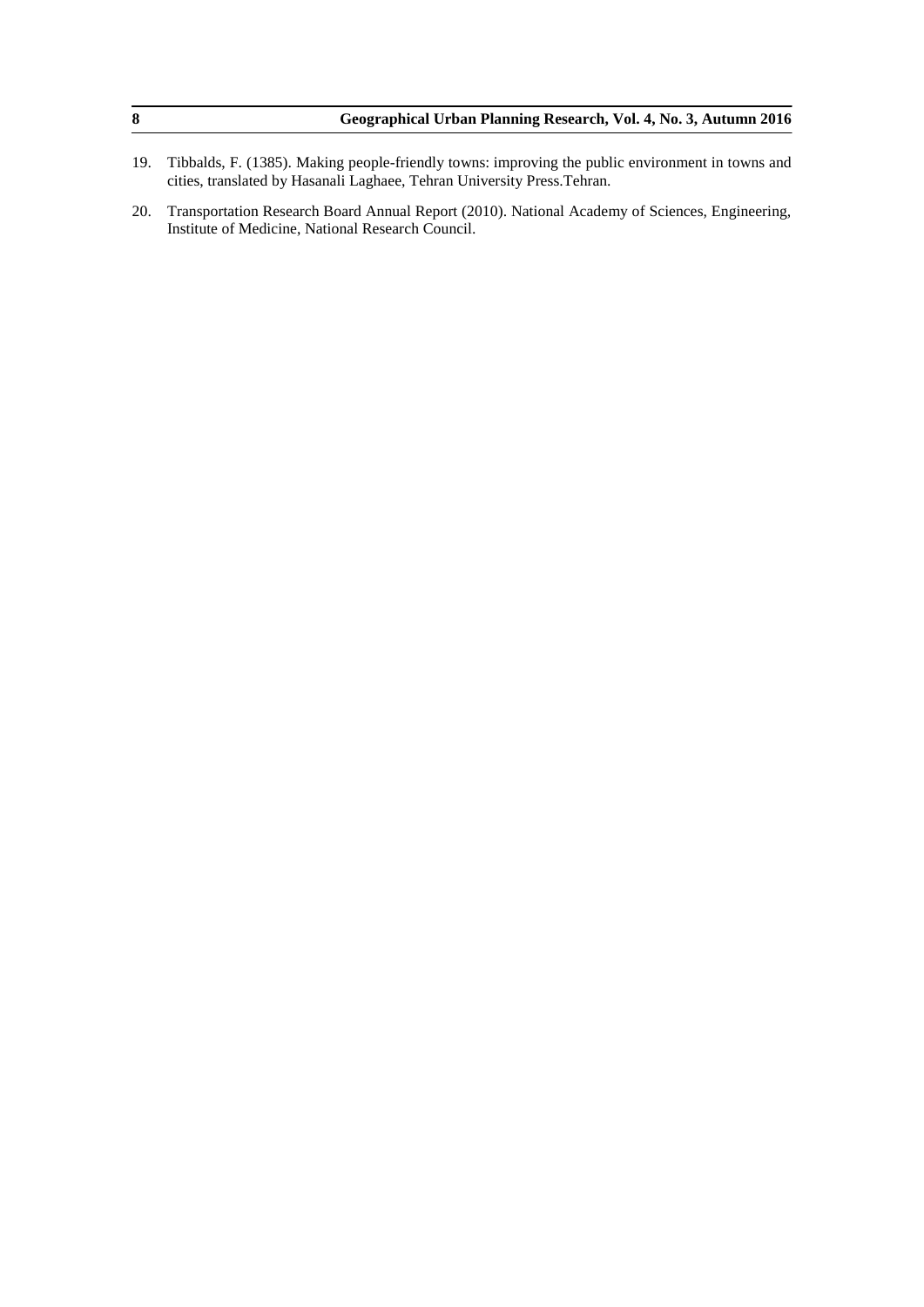# **The role of neighborhood-based planning for neighborhood sustainable development (Case study: Hosseinieh neighborhood in Zanjan City)**

**Alireza Mohammadi<sup>1</sup> , Fariba Rafiee <sup>2</sup>**

- 1. Assistant Professor , Departmentof Geography and Urban Planning, Faculty of Humanities, University of Mohagheghe Ardabili, Ardabil, Iran
- 2. M.A. in Geography and Urban Planning, Department of Geography and Urban Planning, Faculty of Humanities, University of Mohagheghe Ardabili, Ardabil, Iran

Received: 20 February 2016 Accepted: 6 November 2016

### **Extended Abstract**

#### **Introduction**

Zanjan is one of the historic cities of Iran with rapid urbanization. Now its old and historic neighborhoods have been turned into the deteriorated textures. The problems of those neighborhoods have not been solved through projects and programs in urban scale. Hence, this is required to consider the issues in the neighborhood scale to solve them. One of the old neighborhoods of Zanjan city is Hosseinieh neighborhood faced with many physical and socioeconomical problems. So far, the city plans have failed to help properly this area revitalization.Hence, the problems need to be solved by the neighborhood and community planning. Researchers such as Watts (2006), Dixon (2011), Colton (2012), Hajipour (2006), The Salek (2007), Rafieapour (2009), Masoumi (2011), Madani (2012) and Rakhtabnak (2014) have used the concept of neighborhood planning and community development in recent years. In this study, we have tried to answer these questions: 1. what is the relationship between community planning and community sustainable development? 2. What is the relationship between the local community participation and sustainable neighborhoods? 3. What is the impact of local planning initiatives and the participation of the local community on sustainable development in the Hosseinieh neighborhood.

#### **Methodology**

The type of study is descriptive - analytical and conducted by the questionnaire survey among neighborhood residents. The universal population of the study is 357 people calculated based on the Cochran's Sample size method. The reliability of the instrument has calculated the Cranach alpha and value of 88.3 is obtained. In order to analyze the data, we used the several methods such as Pearson's correlation and regression analysis in SPSS software for description and analysis of the statistics.

## **Discussion**

-

The findings of this study are consistent with the findings of Rahmati, Reza Zadeh and Sleseleh (2008), with the necessity of neighborhood planning. The research findings are consistent with

Corresponding Author: a.mohammadi@uma.ac.ir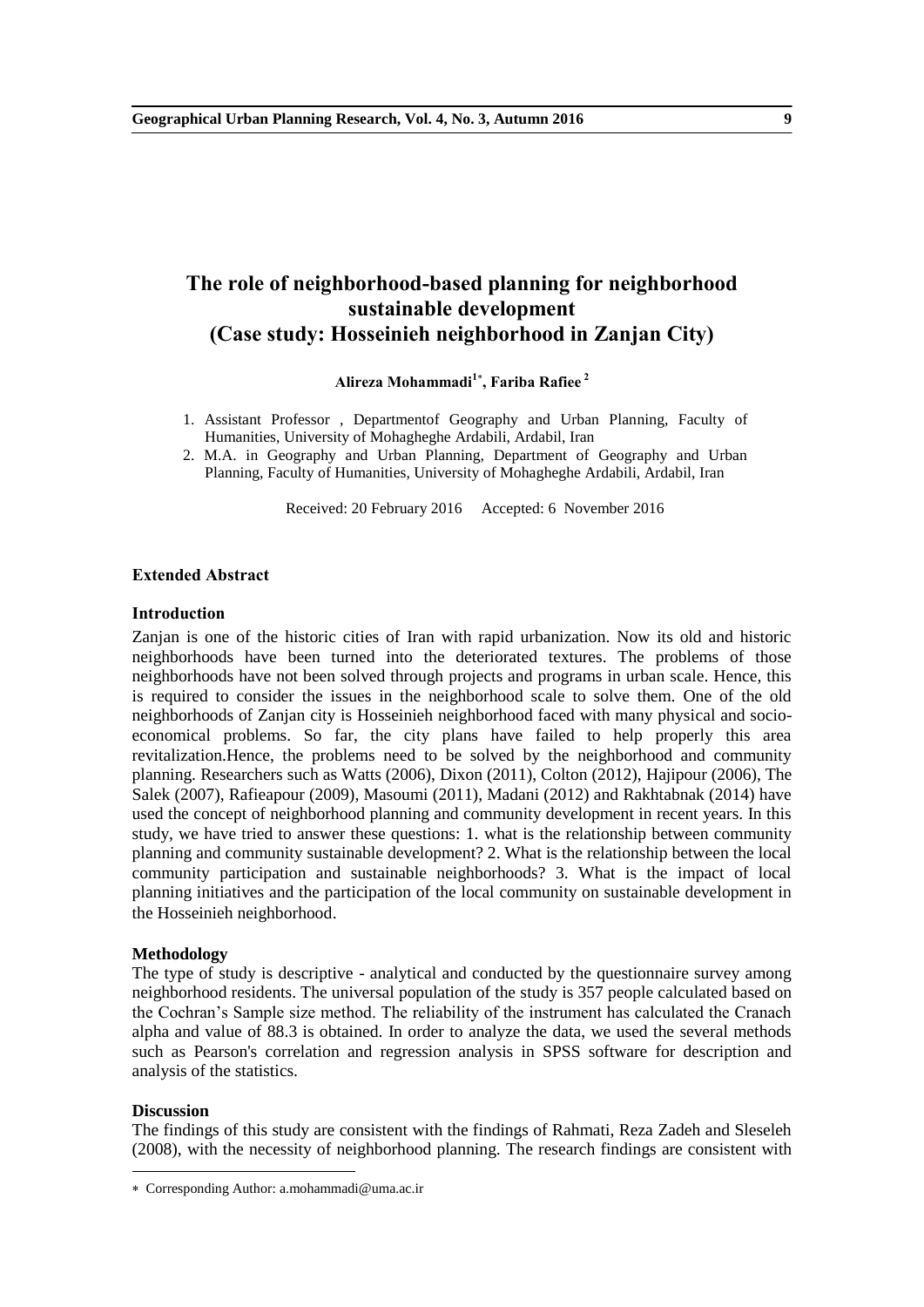the results of the studies of Madani (2012), Abdullahi and Rkhtabnak (2014) in relation to sustainable development, public service and community initiatives subject. The findings of this study comply with the results of Masoud and Moazzezi (2012). The results of the study are also consistent with the findings of Doiran (2008), Rafieian, and Forozandeh (2011) about the willingness of people to participate. The results of this study with the results of Rafieapour and Gavgani (2009), Forozandeh (2010) and Mousavi, Reza Al-Hashem (2010) in relation to the participation cost, attitude and attitude toward the willingness to pay a city toll authorities and citizen participation.

## **Conclusion**

The results of this research show that there is a positive correlation between the sustainable development and the index of neighborhood planning. In addition, there is high positive correlation between neighborhood sustainable development and resident's participation. Community planning is the first factor affects sustainable development of study neighborhood and the participation of the local community is the second factor affecting in the issue. Therefore, we have proposed improvement of resident satisfaction, neighborhood environment, residents' awareness of the development projects, the establishment of the Social Development Fund, establishment of neighborhood councils and mayor of the neighborhood, empowerment of management system in neighborhood council, promotion of vertical relationships between local management and staff levels, motivating residents to facilitate the empowerment of local communities and to give more power to local groups, facilitation of the formation and activities of local community groups and networks, strengthening institutions, non-governmental organizations, organizing informal institutions and finally education of youth for participation in community affairs.

**Keywords:** community participation, Hosseinieh neighborhood, neighborhood-based planning, sustainable neighborhood development, Zanjan.

- 1. Abdollahi, A.; Rokhtabnak, Sh. (2014). Evaluation of factors affecting the stability of neighborhoods in urban planning (case study: Shiraz Sang siah neighborhood). Vol. 5, No.. 17, pp. 103-122. [in Persian]
- 2. Aminnaseri, A. (2006). Neighborhood Planning. Jostarhaye shahrsazi journal, No. 19-20, pp. 118- 125. [in Persian]
- 3. Arefian, M. (2001).Toward an asset based approach in community development. Honarhaye Ziba Journal, No. 27, pp. 35-46. [in Persian]
- 4. Arefiem, M. (2001). Toward the an asset based approach in community development. Honarhaye Ziba Journal, No.10, pp. 22-33. [in Persian]
- 5. Azani, M.; Mokhtary, M.; Abadi, R.; Haji A.G.S. (2014). Investigating the Local Sustainable Development Indicator (Case Study Isfahan Region 1). Journal of Barnamerizi fazaei, Vol. 2, No. 4, pp. 129-152. [in Persian]
- 6. Azizi, M. (2006). Sustainable Residential Neighborhood. Case Study Narmak**.**
- 7. Barton, H. (2003). Shaping Neighborhoods, London and New York, Spon Press rapid urbanization: Unregulated assets and transitional neighborhoods. Habitat International, 34, pp. 135-144.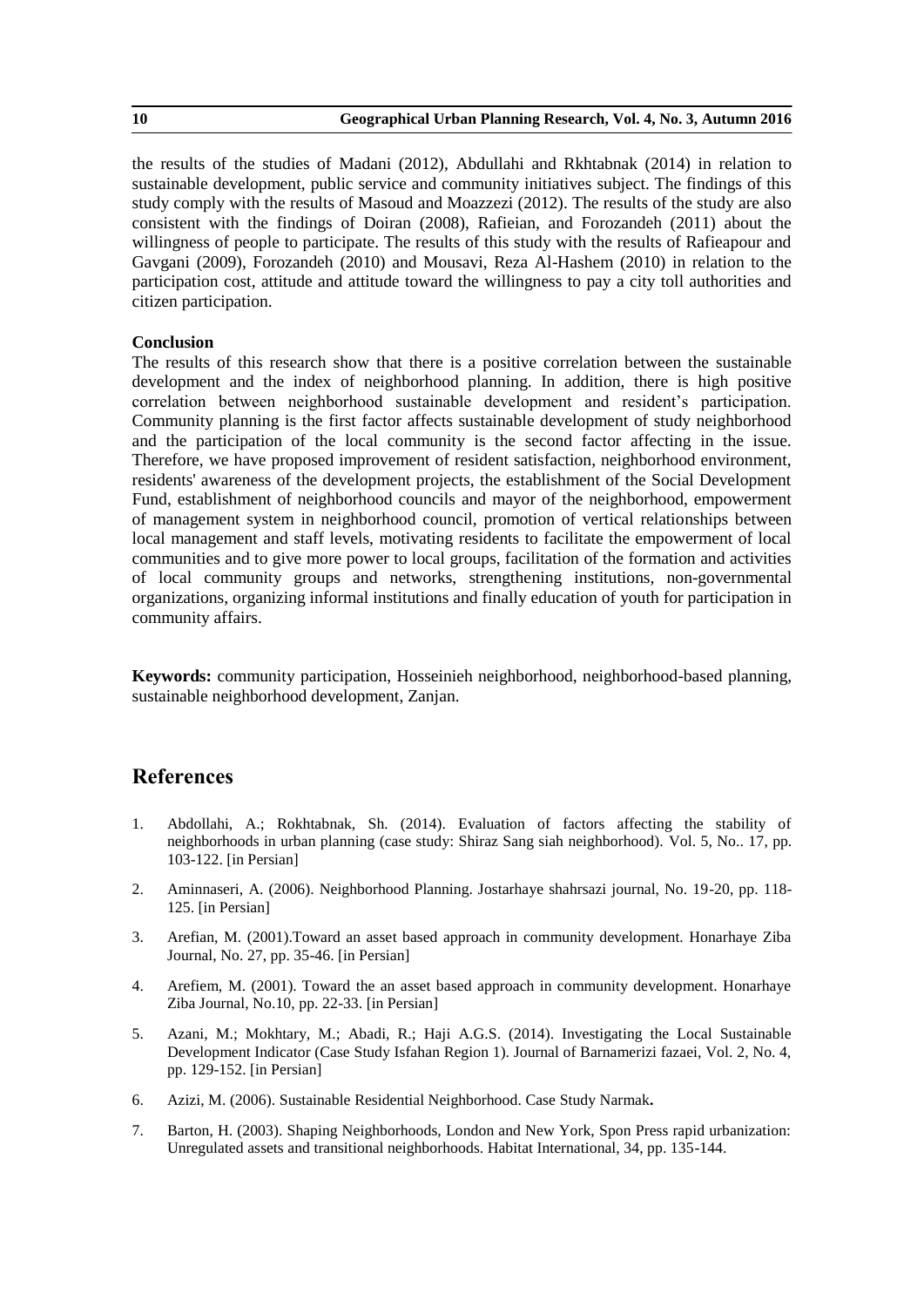#### **Geographical Urban Planning Research, Vol. 4, No. 3, Autumn 2016 11**

- 8. Bglari, Sh. (2010). Evaluation of urban management performance in neighborhood sustainability. M.A. dissertation, Faculty of humanities. Tarbiat Modaress University. [in Persian]
- 9. Choguill, Ch.L. (2007). Developing Sustainable Neighborhoods, Habitat International, Vol. 27, No. 3.
- 10. Coulton, C. (2012). Defining Neighborhoods For Research And Policy, 231 Cityscape: A Journal of Policy Development and Research, Vol. 14, No. 2, U.S.
- 11. Dadashzadeh, A. (2013). Evaluation of the neighborhood sustainable development. Case Study: Neighborhood Amiriyeh, 11 th District 2 Region, Tehran. Master's thesis for Geography and Urban Planning, School of Geographical Sciences, University of Khwarizmi. [in Persian]
- 12. Daviran, E. (2010). People oriented planning (participation) in micro scale urban (neighborhood) Case Study: Zanjan Islamabad neighborhood. Journal of Tahghighte Goghrafiaie, Vol. 25, No. 98, pp. 79-102. [in Persian]
- 13. Dixon, T. (2011). Sustainable Urban Development To 2050: Complex Transitions In The Built Environment Of Cities, Retrofit 2050 Working Paper October 2011, Oxford Institute for Sustainable Development, Oxford Brookes University.
- 14. Fani, Z.; Rezazadehm M. (2016). The Role of Faith-Based Organizations in the Management and Sustainable Development of Urban Neighborhoods (Case Study: Neighborhoods of Region 1, Tehran). Amayeshe Shahri va Mantagheie Journal, Vol. 5, No. 17, pp. 31-50. [in Persian]
- 15. Flanagan, W.C. (1993). Contemporary Urban Society, university press, Cambridge, England.
- 16. Forouzandehm M. (2009). Neighborhood Based planning in urban distressed areas based on New Urbanism approach, Case study: Tehran neighborhood Sanglaj. Dissertation in Urban Planning, Faculty of Art and Architecture, Tarbiat Modarres University. [in Persian]
- 17. Friedman, J. (1992). The Politics of Alternative Development, Cambridge, Blackwell.
- 18. Ghalambor D.M; Naghizade, M. (2014**).** Urban Design in the Context of Social Interaction Enhancement (Case Study: Street between Neighborhoods).Vol.8, No. 17:15-24. [in Persian]
- 19. Hajipoor, K. (2006). Neighborhood based planning, an effective approach in the development of sustainable urban management. Journal of Honarhaye Ziba, Tehran University, No. 26, pp. 37-46. [in Persian]
- 20. Hekmatniya, H.; Zangiabadi, A. (2004). Investigation and analysis of the level of sustainability in the city of Yazd and strategies to improve it. Journal of Tahghighte Goghrafiaie, No. 72, pp. 37-51. [in Persian]
- 21. Hoodseni, H. (2005). Sustainable neighborhood development. Theoretical concepts and historical origin. Urban planning thesis, Faculty of Arts. Tarbiat Modarres University. Tehran. [in Persian]
- 22. Kalantari, H.; Derakhxhani, N. (2015). Corporal-social sustainability guidelines in historic sites, case study: Oodlaajaan parish (Tehran). Motaleate Shahri Journal, No. 10, pp. 3-14. [in Persian]
- 23. Kazemian, GH.; Ghorbanizadehm V.; Shafiaa, S. (2013). Achieving to neighborhood sustainable development within social capacity of informal settlement's inhabitants and economical activists': (Case study: Shemiran Nou). Motaleate Shahri Journal, No. 4, pp. 1-10.
- 24. Khoshfar, Gh.; Bargahim, R.; Karami, Sh. (2013). Social Capital and Urban Sustainability. Vol. 2, No. 8, pp. 31-46. [in Persian]
- 25. Kline, E. (1997). Sustainable Community Indicator. IN; Roseland; M. Eco city Dimensions: Healthy Communities; Healthy planet, New Society publishers, Gabriela Island, BC.
- 26. Madani, B. (2013). Evaluate new models of community development planning. Case Study: Narmak neighborhood, Tehran. Urban Planning Master's thesis, Faculty of Art and Architecture, Tarbiat Modarres University. [in Persian]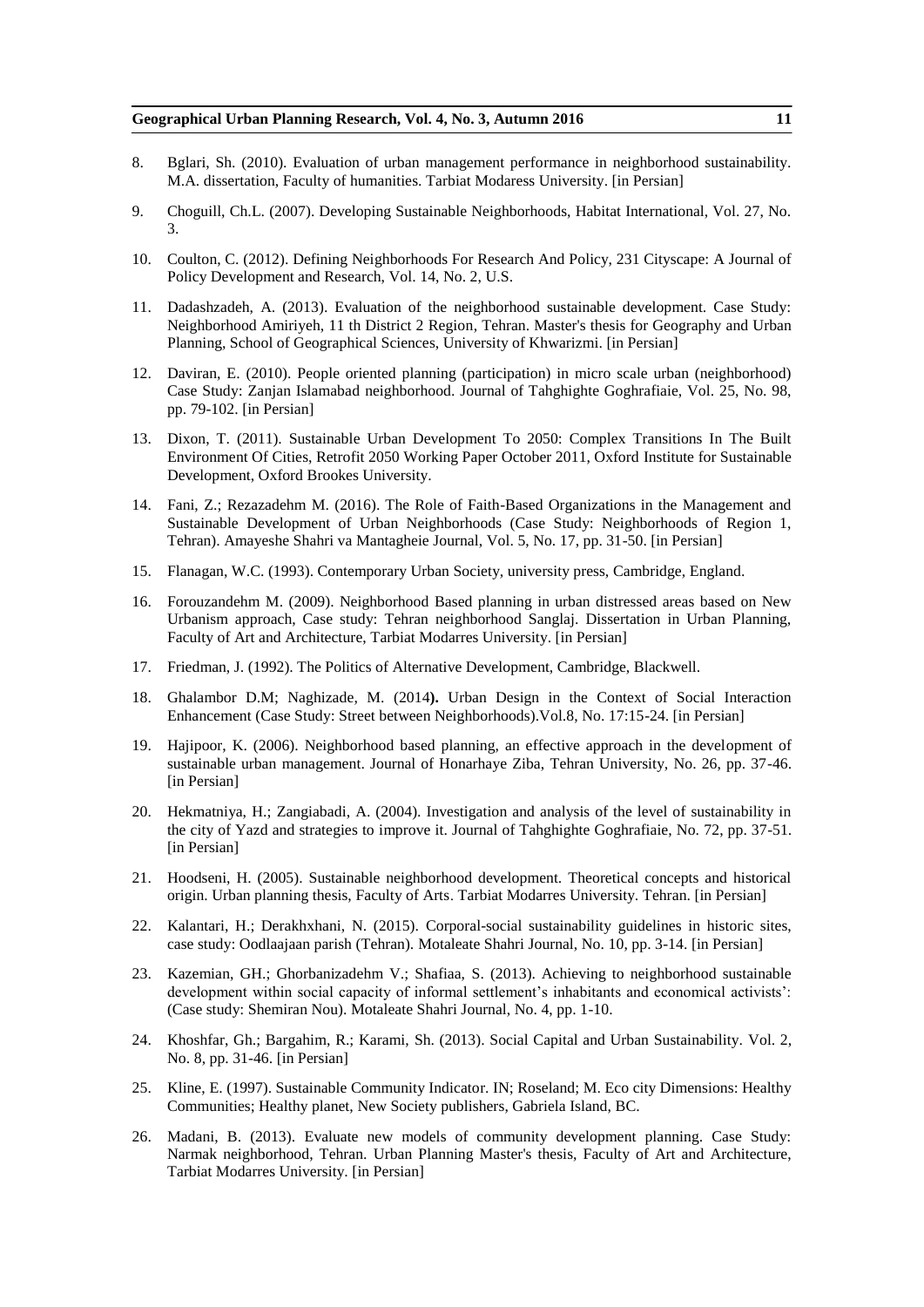| 12  | Geographical Urban Planning Research, Vol. 4, No. 3, Autumn 2016                                                                                                                                                                                                                    |
|-----|-------------------------------------------------------------------------------------------------------------------------------------------------------------------------------------------------------------------------------------------------------------------------------------|
| 27. | Mafi, E, Razavi, M. (2012). Community Development Strategic Planning with a Focus on Social<br>Variables, Case study: Tollab Community of Mashhad. URS, Vol. 4 No. 14, pp. 115-130. [in<br>Persian]                                                                                 |
| 28. | Majidi, B.M.; Koolivand, H. (2013). Analysis of the spatial structure of urban neighborhoods based<br>on community-based sustainable development, Case Study: Tehran neighborhood Darabad.<br>Amayesh Mohit Journal. No.19, pp. 47-73. [in Persian]                                 |
| 29. | Masaood, M.; Moazezim, A. (2013). Asset Based approach, a new approach in organizing of<br>deprived and historic areas. Case Study: Tehran's Baghe Azeri neighborhood. Maramat Journal,<br>Vol. 2. No. 3, pp. 63-77. [in Persian]                                                   |
| 30. | Masoumi, S. (2012). Community development, with the aim of Tehran metropolis sustainability.<br>First Edition, Jameae va Farhang Publication, Tehran. [in Persian]                                                                                                                  |
| 31. | Moein, F. (1362). Persian Encyclopedia. 5 <sup>th</sup> ed. Amirkabir Publications. Tehran.                                                                                                                                                                                         |
| 32. | Mohammadi, A.; Pashazadeh, A. (2015). Measuring the Sustainability Level of Ardebil<br>Neighborhoods With An Emphasis on Neighborhoods with Rural Cores. Motaleate Shahri Journal,<br>No.11, pp. 51-64. [in Persian]                                                                |
| 33. | Movahed, A.; Kamanroodi, M.; Sasanpur, F.; kafrudi, S. (2015). Investigating the sustainability of<br>urban neighborhoods Case studies; 19th district of Tehran municipality). Pazhoheshhaye<br>Goghrafiaie Barnamerizieh Shahri Journalm, Vol. 2, No. 4, pp. 541-558. [in Persian] |
| 34. | Musai, M.; Razavi, A.B. (2011). SWOT Analysis of Citizens' Participation in Civic Affairs in<br>Tehran. Social Welfare, Vol. 11, No. 41, pp. 123-152. [in Persian]                                                                                                                  |
| 35. | Pourmohammadi, M.; Mosayeb zadeh, A. (2009). Understanding the neighborhood and<br>neighborhood devisioning with an Emphasise on Tabriz. Journal of Goghraphia va Barnamerizi, No.<br>28, pp. 53-90. [in Persian]                                                                   |
| 36. | Rafieapoor, S. (2009). Review and explain the factors that influencing on neighborhood-based<br>planning, Case study: Firozsalar neighborhood of the Gugan city. Master's thesis in Urban Planning,<br>School of Architecture, Tarbiat Modarres University. [in Persian]            |
| 37. | Rafiyan, M.; Dadashpour, H.; Foruzandeh M. (2013). Implementations of Community Oriented<br>Planning in Urban Deteriorated Fabrics Case study of sanglaj district in Tehran. Urban and Regional<br>Studies and Researchs. Vol. 5, No. 18, pp. 89-106. [in Persian]                  |
| 38. | Rahmati, N. (2008). Empowering social capital with the best model of partnership in order to<br>improvement of Sarshoor neighborhood, Mashhad. Master thesis in geography and urban planning,<br>Shahid Beheshti University. [in Persian]                                           |
| 39. | Ramazani, F.; Gazlan, A.; Toosi, J. (2013). Neighborhood management in Iran. Elected local<br>participation experiences in Iran. Booye Behesht Publications, Mashhad. [in Persian]                                                                                                  |
| 40. | Reza Zadeh, R.; Selseleh, A. (2013). Survey Relation between Social Capital and Community Base<br>Planning for the Degree of Master of Art in Urban Planning. Intenational Journal of Urban and<br>Rural Management, Vol. 11, No. 32, pp. 81-100. [in Persian]                      |
| 41. | Rezaei, M.; Negintaji, S. (2015). Study on effective strategies to create a sustainable neighborhood<br>with participatiory approach (Case Study: Rahnamaie Neighborhood Yasouj). Pazhohesh va<br>Barnamerizi Shahrim Journal, Vol. 6, No. 20, pp. 69-82. [in Persian]              |
| 42. | Salek, N. (2007). Evaluation of factors affecting the stability of neighborhoods in urban planning.<br>Dissertation in Urban and Regional Planning, Tarbiat Modarres University, Tehran. [in Persian]                                                                               |
| 43. | Saraie, M.; Lotfie, S.; Ebrahimi, S. (2010). Evaluation and assessment of sustainable development                                                                                                                                                                                   |

level of Babolsar city neighborhoods. Pazhohesh va Barnamerizi Shahrim Journal, No .2, pp. 37-60. [in Persian]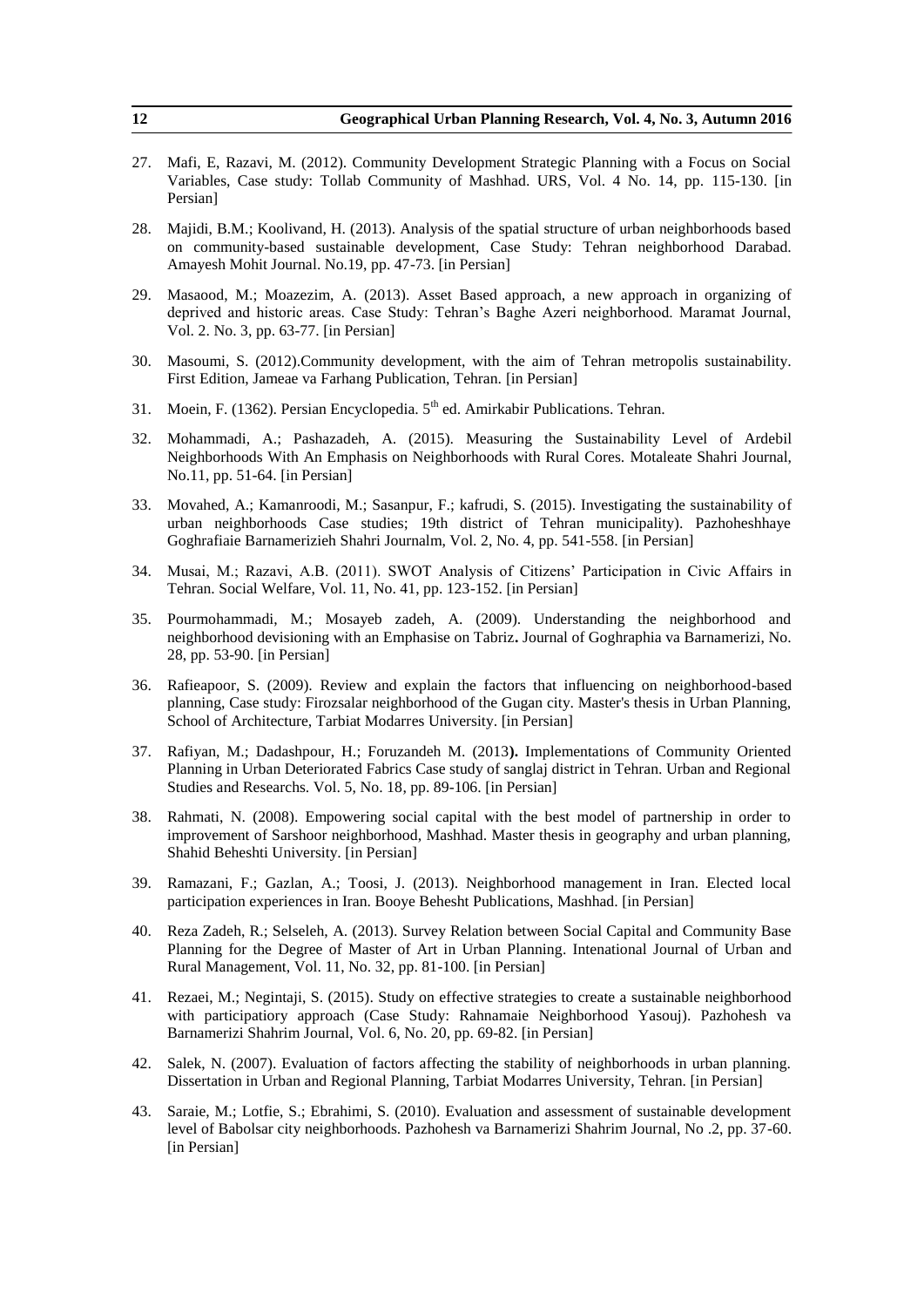- 44. Sasanpour, F.; Movahed, A.; Mostafavi, S.; Yousefi, M. (2014). Evaluating sustainability urban neighborhoods in the neighborhoods of Saqez City. Pazhoheshhaye Geoghrafiaei Barnamerizi Shahri Journal, Vol. 2, No. 1, pp. 73-94. [in Persian]
- 45. Sharafi, M.; Barakpur, N. (2010). Typology of Public Participation Techniques in Urban Planning based on Different Levels of Participation. Name Meamari Shahrsazi Journal, Vol. 2, No. 4, pp. 77- 102. [in Persian]
- 46. Shokohie, A.; Pasandm A. (2009). Extraction of the urban distressed areas identification indicators with GIS (case study Hosieniyeh neighborhood Zanjan). 1st conference on Urban GIS. Amol City, Iran. [in Persian]
- 47. Statistical Center of Iran (2013). According to the General Census of Population and Housing in Zanjan. Zanjan Planning Department.
- 48. Tavakolinia, J.; Mohammadi, A. (2013). Physical and functional degradation in the tissue of city centers. A Case Study of Zanjan. Journal of Pazhoheshhaye Daneshe Zamin, No.1, pp. 35-54. [in Persian]
- 49. Tavakolinia, J.; Ostadi Sisi, M. (2010). An Analysis of Sustainability in Neighborhoods of Tehran Metropolis with Emphasis on the Assistant Council's Function Case Studies: Evin, Darakeh, Velenjak. Vol. 42, No. 70, pp. 29-43. [in Persian]
- 50. Townsend, C.L. (2005). Building great neighborhood a citizens 'guide for neighborhood planning. Michigan: Michigan state university.
- 51. Wates, N. (2006). The Community Planning Handbook How People Can Shape Their Cities, Towns And Villages In Any Part Of The World. First published in the UK in 2000 by Earth scan Reprinted 2006.
- 52. Willis, M. (2006). Sustainability: The Issue Of Our Age and A Concern For Local Government, public Management, No. 88, pp. 8-12.
- 53. Ziari, K.; Tavoosian, A.; Rezaei, M.; Rezaei, H. (2015). Estimation and Ranking of Neighborhoods with an emphasis on social capital components (case study: the city of Abarkuh). Pazhohesh va Barnamerizi Shahrim Journal, Vol. 5, No. 18, pp. 59-76. [in Persian]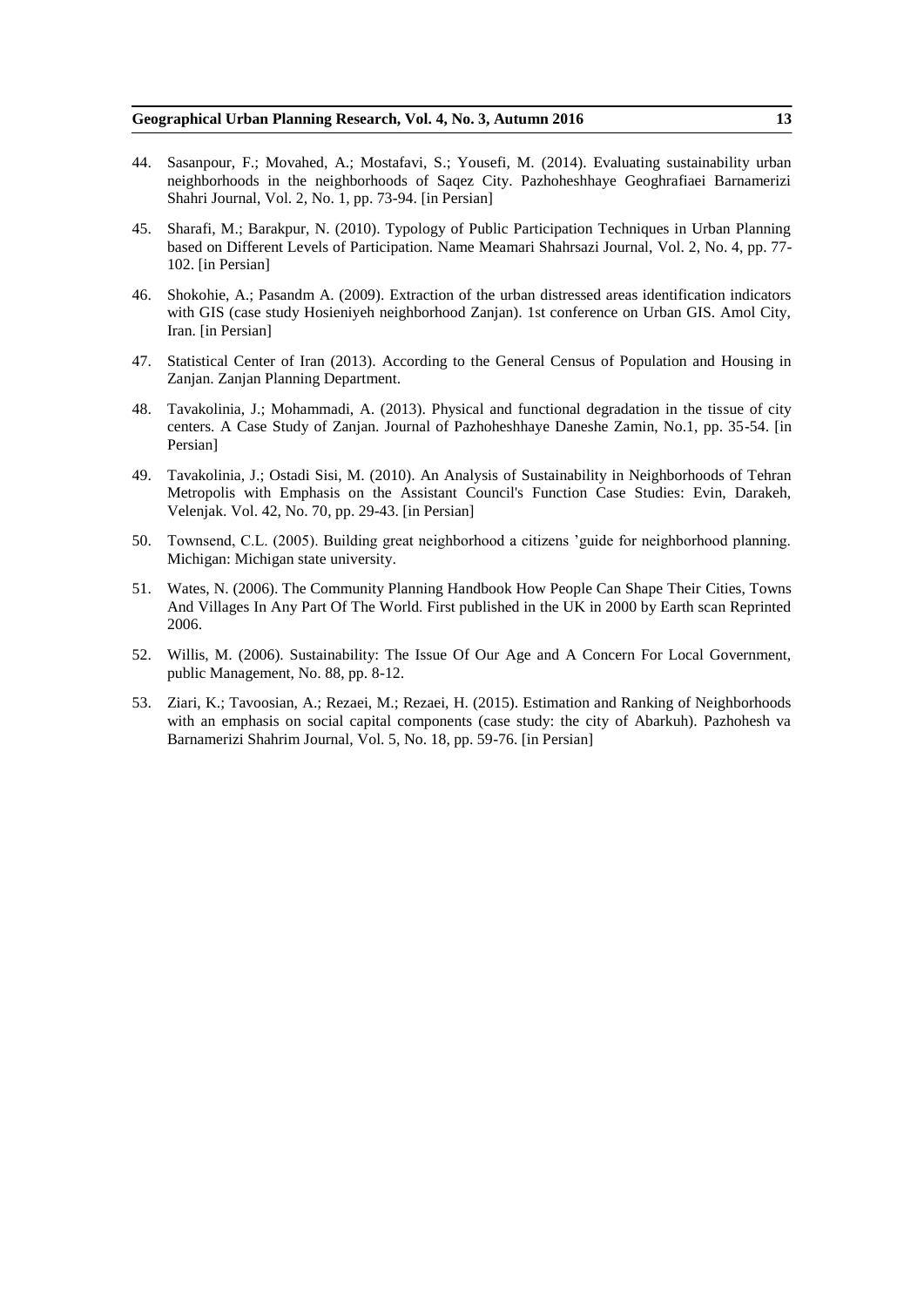# **Performance assessment of urban renewal organization to environmental improvement (Case study: Worn texture areas of Tehran)**

**Rasoul Afzali <sup>1</sup> , Amir Sharifi <sup>2</sup>**

1. Associate Professor, Geography and Urban Planning, University of Tehran, Tehran, Iran 2. Ph.D. Candidate in Geography and Urban Planning, Shahid Beheshti University, Iran

Received: 2 December 2015 Accepted: 12 December 2015

## **Expanded Abstract**

## **Introduction**

-

Performance of urban organizations, municipal and other public local institutes is effective on life quality and urban sustainable life. Assessement of the performance of these institutions is considered as constructive and corrective actions for their prosperity. That is why local organizations performance management as a management strategy has attracted the attention of local authorities and led central government officials to scientific and legal measures to improve the performance of local organizations. Among the various countries, the experience of Britain about movement performance assessment management of urban councils was accompanied with success and remarkable initiatives. Performance assessment means the actions and activities conducted to increase the efficient use of resources in order to achieve ends and means coupled with the efficiency and effectiveness. This program was common in most developed countries during recent decades. Some developing countries evaluating the performance of specific legislation considered the component requirements. The purpose of performance assessment is measurement, valuation and judgment about performance of executive bodies of the country according to the rules and regulations, effective criteria approach, efficient, economic and ethical aspects in order to improve the quality of government services. One type of performance assessment is performance assessment by the public. Performance assessment is debatable in this respect; from one side satisfaction of the people plays an important role in the success of the organization in achieving their goals. Citizens who are satisfied about the city council performances with more confidence do their citizenship duties (such as payment and participation in public programs). On the other hand, it can be said that people themselves are only those who can understand their problems as well. Reconstruction and renovation of damaged area of the cities is very important for various cultural, economic, security and social reasons. This topic is more important in city of Tehran and the necessity of build an institution responsible for this case was felt. After the Islamic revolution, urban renewal organization of Tehran in 1994, with the adoption of new articles of association, was quietly looking for a new role. Urban renewal organization of Tehran is in charge of improving the worn out tissues in Tehran so that it can prevent the consequential problems of the old textures in the city. This research attempts to review the urban renewal organization activities in making functions favorable in urban areas, in

Corresponding Author: amir.sharifi2005@gmail.com, Tel: +98 9187700159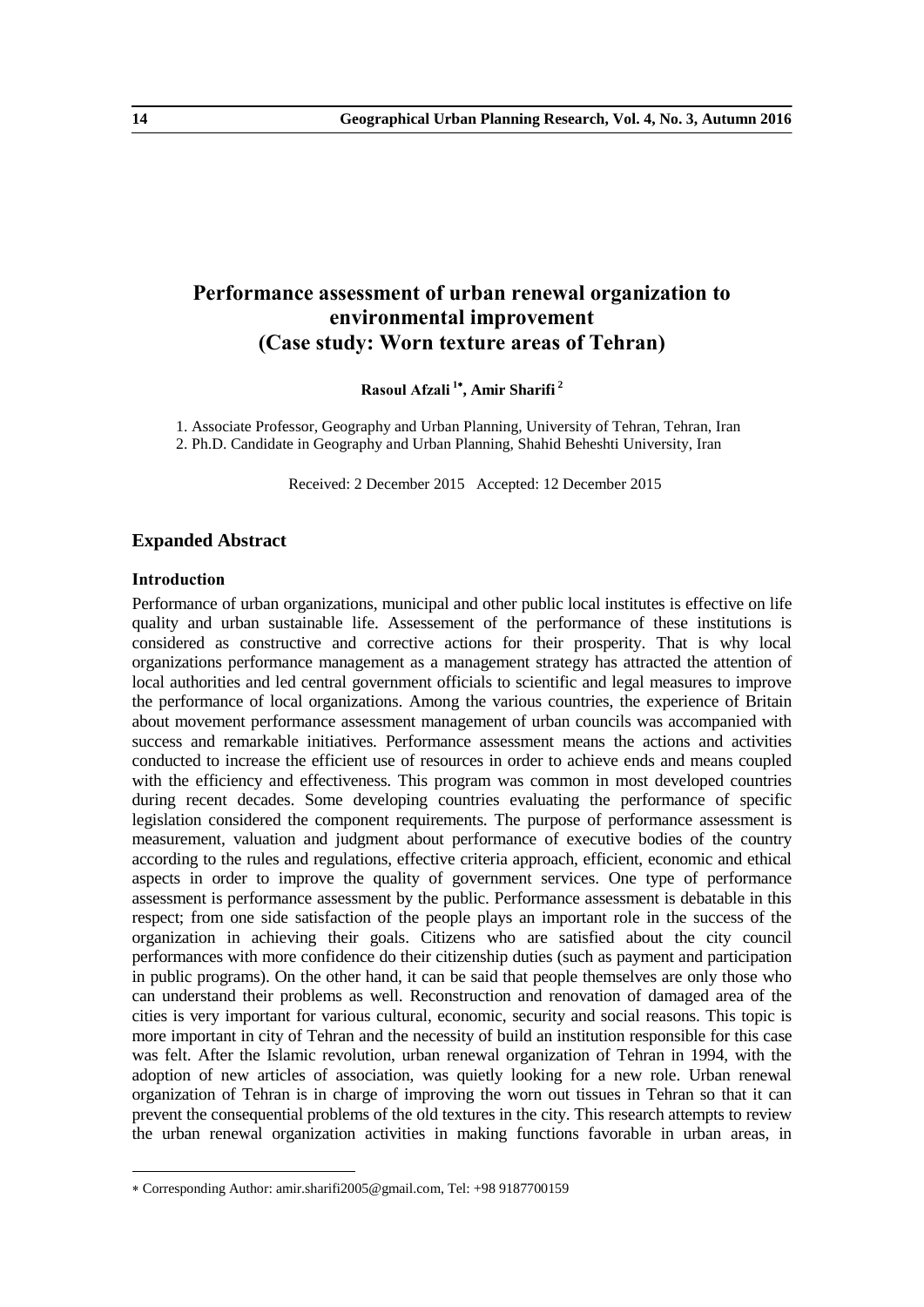improving the lives of citizens, in solving physical problems of urban distressed areas, in solving the living problems of citizens, in renovation of damaged areas and in renovation of old buildings in urban areas. Therefore, we are to use the system functions (feedback and improvement) to promote the organizations.

## **Methodology**

Due to the nature of research and considered purposes, this research has descriptive - analytical method by survey by applied views. In this research, after collecting the required data by using existing resources in the field of subject of study, field methods and questionnaire instrument was used to complete the information. Validity of the questionnaire of this research is based on the content validity and has been revised by professors and researchers several times. Reliability of the questionnaire has been tested by Cronbach's alpha (0.701). T-test (one sample test) is used to evaluate the performance of the organization in promoting each of the under study measures. Moderate performance of urban renewal organization in each of the functional areas of the test was 3. Kruskal- Wallis test has been used to determine that which areas have good performance in urban renewal organization and which areas have poor performance.

## **Results and Discussion**

In one sample T-test,  $H_0$  assumption showed equal stability with the general average number (3) and  $H_1$  assumption indicates the inequality of mediocre quality. Results revealed that urban renewal organization in three fields of modernization of old buildings in urban areas, improvement of the lives of citizens and improvement in the functions of the city was to some extent good. The results have also indicated that it was poor in three fields of urban old texture modernization, solving physical problems of old texture and solving problems of citizens living. According to Kruskal- Wallis test, regional performance of urban renewal organization resulted from the total functions of renewal organization in six constituencies. According to the results, renewal organization has good performance in districts of 15, 16, 9, and 18. It has average performance in the districts of 7, 8, 17, 19 and 10 and also has underperforming performance in districts of 12, 13, 14 and 11.

## **Conclusion**

In general, two important statements can be concluded from this study. The administrative and planning of Tehran municipality in the field of improvement and repairing of the worn out tissues of the city has been relatively goodin the micro scale. This means that this institution was able to put many old residential buildings and inhospitable areas in its target program and make them renewed. This can disapprove the views that state the municipality was not able to solve the problems of the worn out textures.

**Keywords**: performance evaluation, quality improvement, renovation organization, therteen regions of Tehran Municipality, urban life environment.

- 1. Ahmadi, A. (1386). Analysis of the Islamic Councils in rural development, Case study Hakim Abad district Zarandieh city, Tehran University master's thesis, Faculty of Geography, Department of Human Geography, SupervisorMohammad Reza Rezvani.
- 2. Agha Safari, A.; Hatmynzhad, H.; Pourahmad, A.; Mansurnejad, H.; Ddansh, J.; Ebrahimi Kargr, S.R. (1391). Renovation of Damaged urban context of Tehran By using AIDA technique, Studies in Islamic Iran, No. 8, pp. 39-54.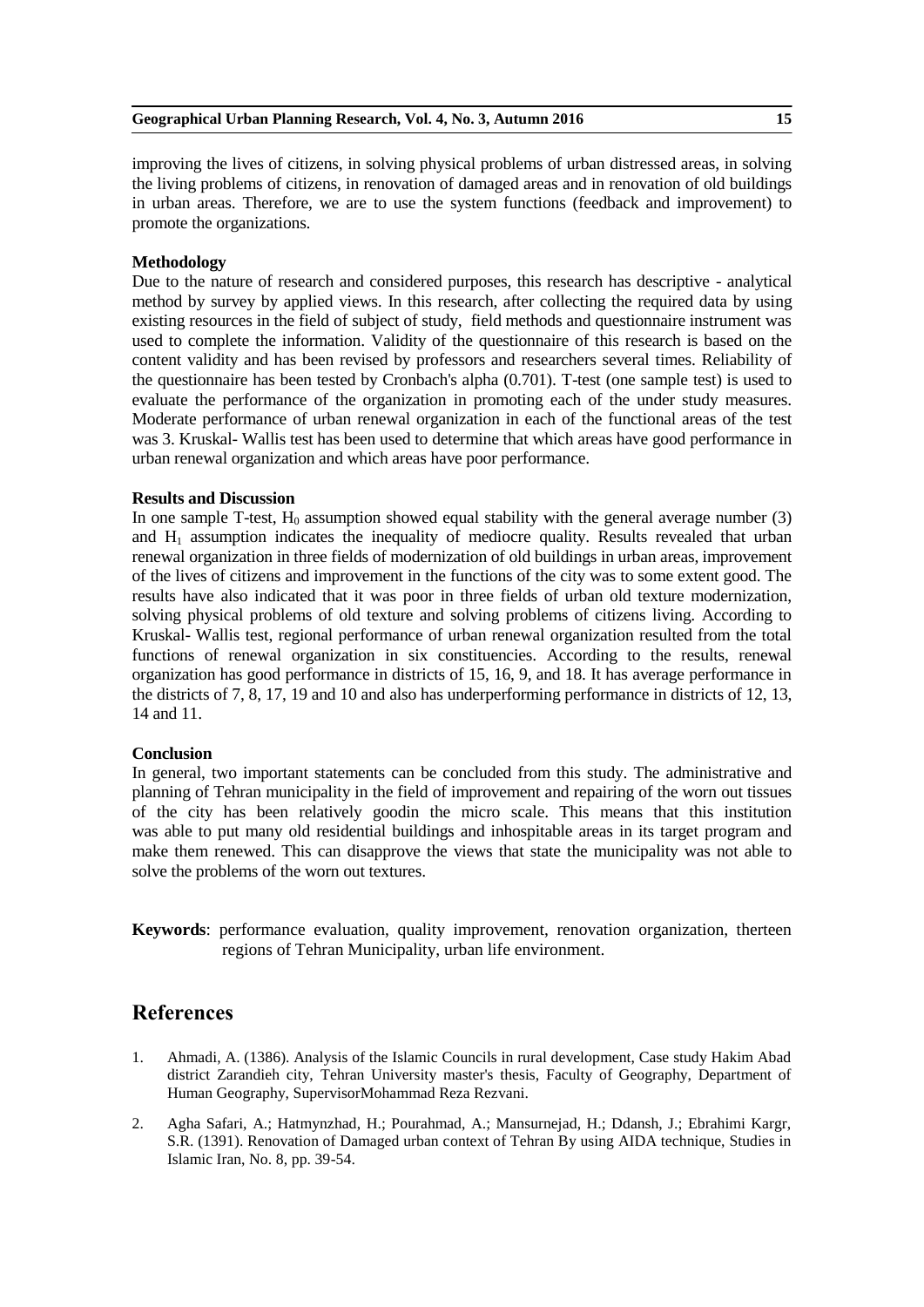| 16  | Geographical Urban Planning Research, Vol. 4, No. 3, Autumn 2016                                                                                                                                                                                                                                                    |
|-----|---------------------------------------------------------------------------------------------------------------------------------------------------------------------------------------------------------------------------------------------------------------------------------------------------------------------|
| 3.  | Azizi, M.M.; Rrasth M. (1389). Assessing the success of integration projects in the city of Yazd<br>historical context, Case Study: Residential collections and seal oil, Journal of Urban and Regional<br>Studies and Research, No. 5, pp. 1-28.                                                                   |
| 4.  | Baoshan, H. (2006). A Theoretical Framework for the Study of the Social and Spatial Networks in<br>the Traditional Neighborhoods in Beijing China, Georgia Institute of Technology, USA, Windsor<br>Chase Trial, Duluth, Georgia, pp. 1-12.                                                                         |
| 5.  | Colby, A. (1384). Planning quality of urban life in urban centers, Definitions and indicators,<br>magazine Threads in urban planning, Vol. 4, No. 12.                                                                                                                                                               |
| 6.  | Faghihi, H.; Salarzehi, H. (1383). Superior value techniques, new operational model for evaluating<br>the performance of the City Council and local organizations, cultural and managerial Quarterly,<br>Vol. 7, No. 4, pp. 5-25.                                                                                   |
| 7.  | Falamaki, M.M. (1384). Modernization and urban Rehabilitation, Study and Compilation of<br>Humanities Books Organization (Samt), Tehran.                                                                                                                                                                            |
| 8.  | Firoozabadi, S.A.; Imani Jajarmi, H. (1391). The villager's satisfaction and related factors of<br>performance of Dehyariha, Case Study: Qazvin villages, rural studies, Vol. 3, No. 1, pp. 63-91.                                                                                                                  |
| 9.  | Habibi, M.; Maqsoudy, M. (1381). Urban restoration, Tehran University Press, First Edition.                                                                                                                                                                                                                         |
| 10. | Johnson et al. (1997). Meanings of environmental terms. Journal of Environmental Quality, Vol. 26,<br>pp. 581-589.                                                                                                                                                                                                  |
| 11. | Kulshrestha, S.K. (2006). Dictionary of Urban and Regional Planning.                                                                                                                                                                                                                                                |
| 12. | Lahyjanyan, A.M.; Arjmndy, R.; Moharamnzhad, N.; Deljoo Jamshidi, M. (1387). Examination of<br>the structure and function of the environmental non-governmental organizations and the role of<br>them in urban development process in Tehran, Environmental Science and Technology, Vol. 12,<br>No. 3, pp. 101-111. |
| 13. | McCrea, R., Shyy, T.K.; Stimson, R. (2006). What is the Strength of the Link between Objective<br>and Subjective Indicators of Urban Quality of Life? Applied Research in Quality of Life, Vol. 1,<br>No. 1, pp. 79-96.                                                                                             |
| 14. | Mirkatouly, J.; Alipur, A.; Hosni, A. (1391). The effect of government support policies in old<br>tissues urban development management, case study of Behshahr, preparation of geographic space,<br>Golestan University, Vol. 2, No. 5, pp. 37-56.                                                                  |
| 15. | Mohammad, A.; Bustani, D.; Alizadeh, M. (1392). Qualitative assessment of the welfare<br>organizations and Emam Committee at Reduction of Poverty of Female-headed households Sari,<br>Journal of Social Welfare, Twelfth year, Vol. 12, No. 46, pp. 319-352.                                                       |
| 16. | Montgomery, J. (2003) Cultural Quarters as Mechanisms for Urban Regeneration. Part 1:<br>Conceptualising Cultural Quarters, Planning Practice & Research, Vol. 18, No. 4, pp. 293-306,<br>DOI: 10.1080/1561426042000215614.                                                                                         |
| 17. | Pourtaheri, M.; Hamdami Moghadam, Y.; Rukn al-Din Aftkhary, A. (1388). Evaluating the<br>performance of councils in rural development (Case study: Aladagh Bojnoord), planning and<br>preparation of space, Vol. XIV, Tehran, pp. 23-38.                                                                            |
| 18. | Ploegmakers, H.; Beckers, P. (2015). Evaluating urban regeneration: An assessment of the<br>effectiveness of physical regeneration initiatives on run-down industrial sites in the<br>Netherlands. Urban Studies, Vol. 52, No. 12, pp. 2151-2169.                                                                   |
| 19. | Rasouli, R.; Karimiyan, A. (1389). Review on attitude of people towards city councils and evaluate<br>the performance of Islamic councilscin East Azerbaijan provincecin the year 1387, Urban<br>Management, Number twenty-six, pp. 27-40.                                                                          |
| 20. | Rezvani, M.R.; Ahmadi, A. (1388). Review of the Islamic councils in rural development, Journal of<br>Urban management, number twenty-four, Tehran, pp. 27-36.                                                                                                                                                       |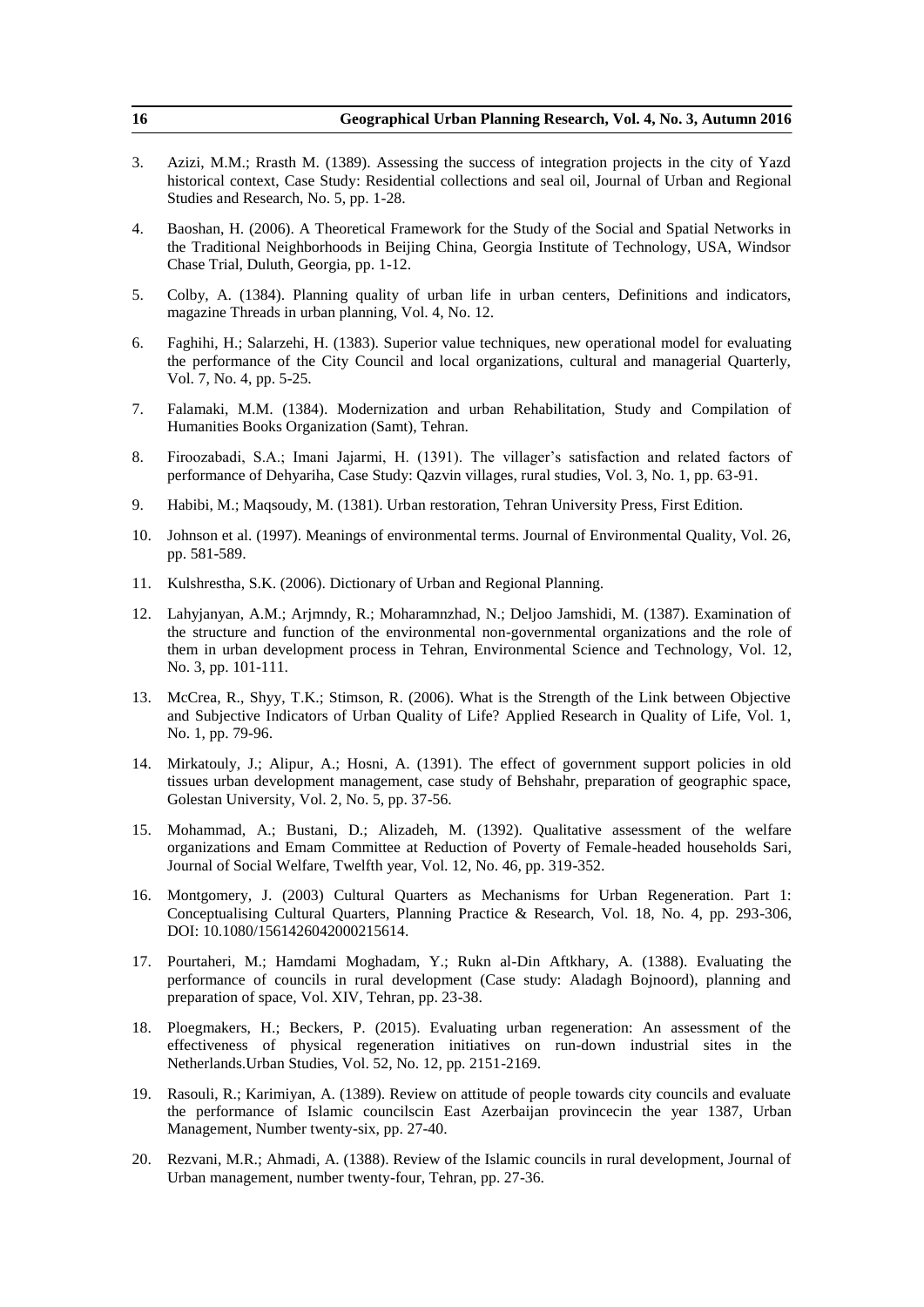- 21. Rezvani, M.R.; Mohammadi, S.; Pyry, S. (1392). Assessment of Dehyariha performance by using General Framework Assessment, Case Study: Dehloran, Human Geography Research, Vol. 45, No. 1, pp. 199-216.
- 22. Sajadi, G.; Purmusavi, S.M.; Askndrpvr, M. (1391). Improvement and renovation of old urban tissues with an emphasis on public participation, case study: DOOLAB neighborhood in Tehran, geographical preparation Environmental Quarterly, No. 14, pp. 143-164.
- 23. Sajadi, G.; Muhammad, K. (1390). Socio-spatial analysis in the old urban tissues, case Study: central context of Sardasht, Research and Urban Planning, Vol. 2, No 8, pp. 70-50.
- 24. Sanderson, LAN (2001). Performance Management, Evaluation and Learning in Local Government, Public Administration, 79(2).
- 25. Sashvrpvr, M. (1388). The process of intervention in distressed areas, the third regional conference on urban issues Zanjan.
- 26. Shakvhy, A. (1388). Analysis of urban Distressed Areas By using fuzzy map, Third Regional Conference of Review of Zanjan Urban Issues.
- 27. Shakybamnsh, A. (1387). Promotion of qualitative and dynamic urban centers, master's thesis, University of Science and Technology.
- 28. Shamaei, A.; Pourahmad, A. (1384). Rehabilitation and urban renewal from the perspective of geography, First Edition, Tehran University Press.
- 29. Tavassoly, M. (1379). Terminology modernization and urban development, Journal of Civil Engineering and Urban Upgrading (Seven Cities), No. 2.
- 30. The Journal of Dehyariha (1387). Evaluating the performance of Dehyariha, Vol. 5, No. 26.
- 31. Walmsly, D.J. (1988). Urban Living, Longman Scientific and technical, Network.
- 32. World Bank (2000). Environmental Model for Sustainable Rural Development: The Africa Network on Participatory Approaches, Available on: http://d1002391/.Mydoman Web Shot.com/JOT/Articles/2-1/zaki-fp.htm.
- 33. Zali, N.; Zarei, M.; EbiZadeh, S. (1395). Strategic planning for the organization of urban distressed areas, Case study, Boeqheh Shahydgah neighborhood of Sheikh Safi in Ardabil, by using SOWT matrix, Journal of Urban Economics and Management, Vol. 14, No. 4, pp. 39-62.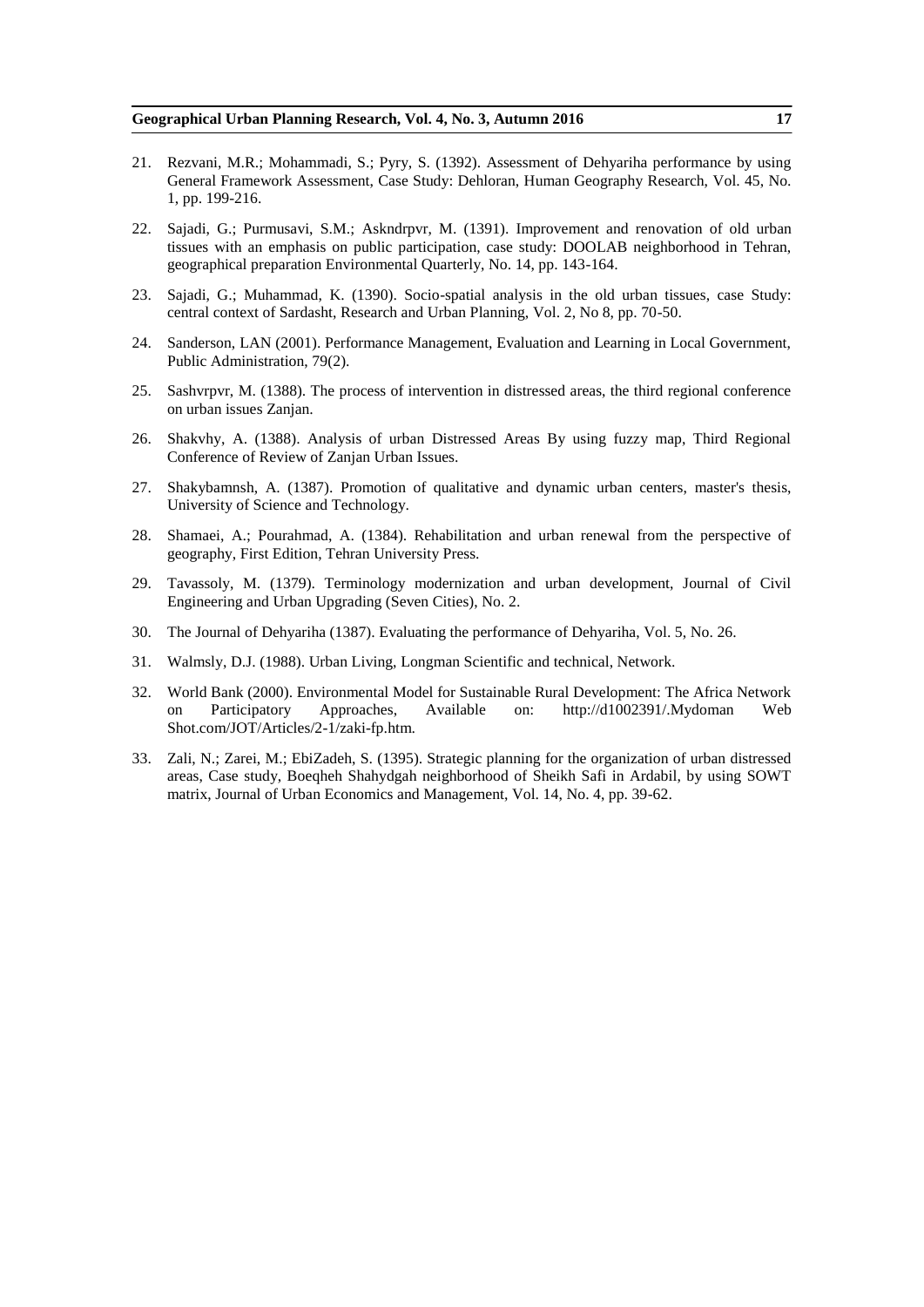## **Evaluation of the impacts of spatial-temporal urban land policies and law on the optimal urban expansion using CA-Markov, Mahabad**

**Iraj Ghaderi Motlagh<sup>1</sup>** , **Zahra Pishgahifard<sup>2</sup> , Majid Vali Shariyat Panahi<sup>3</sup>**

- 1. PhD Candidate in Geography and Urban Planning, Department of Geoghraphy, Islamic Azad University, Science and Research Branch, Tehran, Iran
- 2. Professor, Department of Political Geography, University of Tehran, Iran
- 3. Associate Professor, Department of Geography, Islamic Azad University, Science and Research Branch, Tehran, Iran

Received: 9 July 2016 Accepted: 7 November 2016

## **Extended Abstract**

## **Introduction**

Urbanization processes are now pervasive, because more than half the worldpopulation is living in cities. This proportion will increase to over 72% by 2050. Most of this urban growth will occur in less developed countries. States are controling over urban land covers and land-use changes, zoning, building regulations, taxation, eminent domain, finance, and conservation rules. However, centralized governmental policies and control in most less developed countries always create ineffective land delivery system and distortions in normal land market behavior. Land policy is a directional and macro political behavior appearing as the attitude, norms and guidelines of the behavior makers. In recent years, the "LUCC" community<sup>1</sup> has produced a large set of operational models that can be used to predict or explore possible land use change trajectories. The models can not only support the exploration of future land use changes under different scenario conditions, Scenario analysis with land use models can also support land use planning and policy. So far, all these models were divided into three classes: empirical and statistical models such as Markov chains and regression models, dynamic models such as Cellular Automata (CA), and Agent-based models and system dynamic model, and integrated model. On the basis of rapid growth of Mahabad in the near future, a systematic approach and accurate planning is the key and plays a vital role in being successful. Given the geological region of Mahabad in the area, the aim of this study is to analyse the changes in the years 1985 to 2015 as well as to predict and simulate the rate of growth of the city by 2021.

## **Methodology**

1

In this study, applied research is performed through a descriptive/educational method. The research also has used satellite imaging (multitemporal sensors of Land Sat TM, and ETM based on the years 1985, 1993, 2003 and OLI82015) to determine and evaluate land changes in the two classes of built areas and not built areas in the city of Mahabad. In order to manufacture the maps, we have used Autocad2015, IDRISI Selva, Envi 4.8, and ArcGIS 10.2.2. For production of land cover maps, we have employed the maximum probability method by

Corresponding Author: Sorour1334@yahoo.com; Tel: +98 9128485976

<sup>1.</sup> Land Use/Cover Change (LUCC)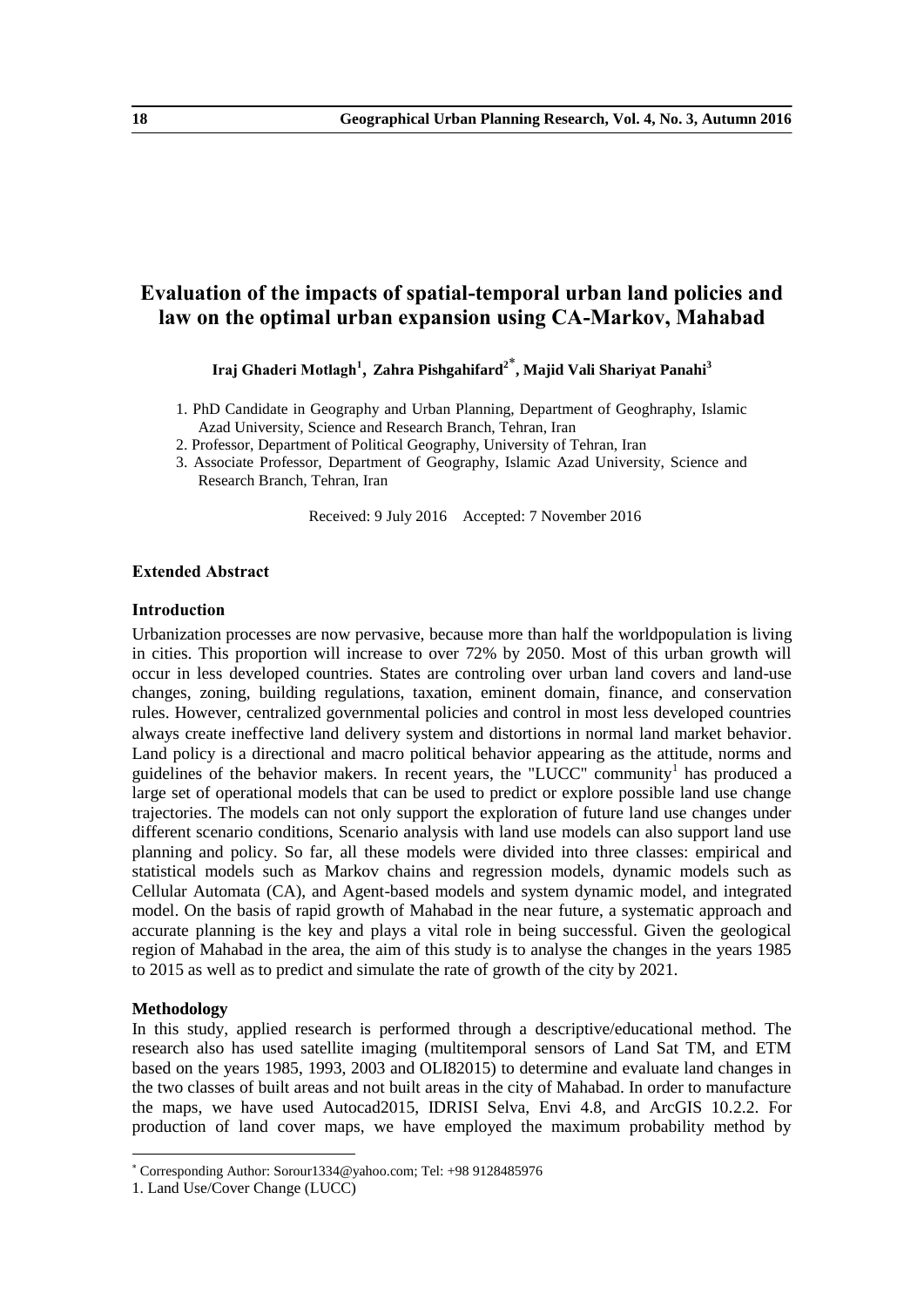supervised classification. This method is considered to be the most accurate method of classification amongst many researchers. Finally, the files of maps of land areas are converted from raster format into GIS vector formats in two classes of built and not built areas.

## **Results and Discussion**

It is essential to ensure accuracy and to validate the appropriate practical simulation. Maps of land cover classification in this study were evaluated for 2015 by an overall kappa coefficient of 90% higher than the 85% from calculations based on error matrix. This indicates that there is a good agreement between the classification and land cover types on the ground. Thus, land cover maps for a 30-year period in four whole coverage plans in the years 1985, 1993, 2003 and 2015 were studied with the two classes (built land and not built). Model forecast maps show that the process of centralization in land classes is continued during the study. Based on field observations and survey maps prepared by consulting engineers to design housing site selection with a 20 year old plan in the city of Mahabad in 2025, the simulator predictions and plans of the city in the areas of study are approved. According to satellite images and the maps created from sharing the role of the National Land Survey and housing estate, it seems important for organization of public lands to focus on the urban fringe of the city. The following reasons are a support of this idea. A: An overview is focused on satellite images of urban areas will influence a widespread mandatory horizontal expansion. Because of the conditions and regulations, the transfer of municipal lands, the annexation of the lands to expand the city is believed to be appropriate. Referring to the cases of transfer of the Roads and Urban Development Department of Mahabad, assignment in the immediate area in previous years show the intervals assigned to the land a few years to the time required to build. This requires the necessary time for the perennial works in the area to take place. Therefore, verified simulation model reveals that it is a very close estimation to real life situations and conditions. The percentage of acceptance of our study is delayed to the time after the action has taken place and is faced with the relevant facts.

## **Conclusion**

Research studies indicate that the extent of Mahabad expansion in the geological region in terms of space and time via interpretation of the resulting satellite images show 514 hectares increase in land by 1985. This figure in 2015 increased to an average of 1237 hectares based on actual and projected maps with the help of satellite techniques. Consequently, with the help of the Markov mode, this figure increased to 1657 hectares by 2021. Additionally, the amounts of land belonging to the National Land Survey and housing estate increases from 28 hectares in 1985 to 397 hectares by 2021, according to the estimations. Construction of make-up and organization of physical space phenomena due to socio-economic development of networks and the establishment of settlements as a result of natural processes and social and economic factors will enable vast advancements across the city of Mahabad. In analysis of the physical or spatial construction, a particular emphasis on treatment and physical system components is a fundamental requirement.

Main features include the following physical or spatial parameters in Mahabad:

- Open City is under the influence of natural factors. Expansion of the city has occurred in north-south axis and in the middle part of the east-west axis.
- River of Mahabad flowing is along the east-west axis with a strong edge strongly separating the northern part and southern part.
- One of the main limitations is the relative height of the city compared with the sea level for physical development.
- In addition to the expansion of urban constructions, the use of correct (position and with appropriate slope) methods towards the high lands and maximum neighborhood distances to the main body of the city is plausible.

Markov model analysis of urban development planning helps us provide a quick and reliable direction as well as provide an accepted principle and guideline for future projects. The model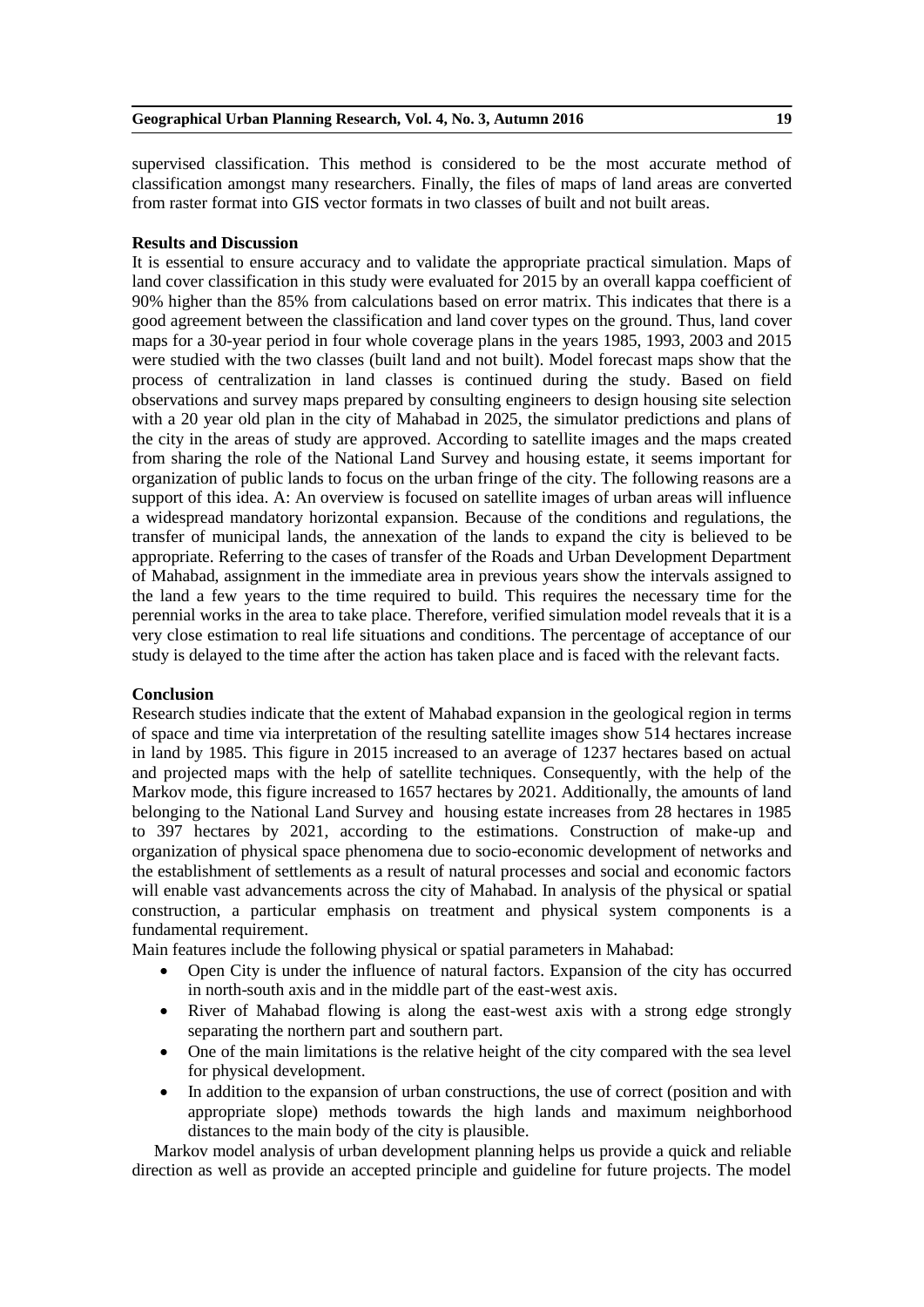also provides clear decision for space systems and estimates growth with a high level of accuracy and reliability. Following this approach of management and mentality, in combination with such an evolutional ideas, would be paramount and extremely beneficial for the future.

**Keywords:** land cover, Mahabad, Markov model, urban growth.

- 1. Abdi, N.; Zanganeh Shahraki, S.; Marsousi, N.; Rostami, Sh. (2016). Evaluation and Prediction of the Optimal Path for Urban Development of Sanandaj Using CA Markov**,** Geography and Urban Planning Research, No. 4. pp. 431-446.
- 2. Akbari, E.; Shekaribadi, A. (2014). Processing and extracting information from satellite data by using Envi Software**,** Satellite Press, Tehran
- 3. Arsanjani, J.J.; Helbich, M.; Kainz, W.; Darvishi Boloorani, A. (2013). Integration of logistic regression, Markov chain and cellular automata models to simulate urban expansion**,** International Journal of Applied Earth Observation and Geoinformation, Vol. 21, pp. 265-275.
- 4. Asheri, E. (2015). Study on Urban Land Use Change Impacts on Rural Settlement Strategy using Automated Cell Model (Case Study City of Urmia)**,** Geographical Planning of Space Quarterly Journal, No. 18, pp. 151-167.
- 5. Department of Housing and Urban Development of West Azerbaijan Province (2011). Comprehensive Plan of the City of mahabad, Existing Studies, the five Report.
- 6. Divsalar, A.; Mohammadzade, H. (2011). Checking the role of development projects and Urban Construction On urban land market Case Study: City Mahmoud Abad**,** First National Conference of Utopia Iran, Islamic Azad University, Amol Branch, Mazandaran.
- 7. Eslah, M.; Almodarresi, S.A.; Mofidifar, M.; Malekzade Bafeghi, Sh. (2014). Checking Efficiency of Markov Chain Model to Estimate Changes in Land Use and Land Cover using Satellite Images LANDSAT**,** First National Conference on Application of advanced spatial analysis models (remote sensing and GIS) in land use planning, Islamic Azad university, Yazd Branch, Kerman.
- 8. Espada, J.R.; Apan, A.; McDougall, K. (2014). Spatial modelling of natural disaster risk reduction policies with Markov decision processes**,** Applied Geography, Vol. 53, pp. 284-298.
- 9. Faramarzi, M.; Fathizad, H.; Pakbaz, N.; Golmohamadi, B. (2013). Application of Different Methods of Decision Tree Algorithmfor Mapping Rangeland Using Satellite Imagery (Case Study: Doviraj Catchment in Ilam Province)**,** Journal of Rangeland Science, Vol. 3, No. 4. pp. 321-330.
- 10. Gong, W.; Yuan, L.; Fan, W.; Stott, P. (2015). Analysis and simulation of land use spatial pattern in Harbin prefecture based on trajectories and cellular automata-Markov modelling**,** International Journal of Applied Earth Observation and Geoinformation, Vol. 34, pp. 207-216.
- 11. Guan, D.; Li, H.; Inohae, T.; Su, W.; Nagaie, T.; Hokao, K. (2011). Modeling urban land use change by the integration of cellular automaton and Markov model**,** Ecological Modelling, Vol. 222, pp. 3761-3772.
- 12. Halmy, M.W.A,; Gessler, P.E.; Hicke, J.A.; Salem, B.B. (2015). Land use/land cover change detection and prediction in the north-western coastal desert of Egypt using Markov-CA**,** Applied Geography, Vol. 63, pp. 101-112.
- 13. Han, J.; Zhang, Y. (2014). Land policy and land engineering**,** Land Use Policy. Vol. 40, pp. 64-68.
- 14. Jiang, P.; Liu, X. (2016). Hidden Markov model for municipal waste generation forecasting under uncertainties**,** European Journal of Operational Research, Vol. 250, No. 2, pp. 639-651.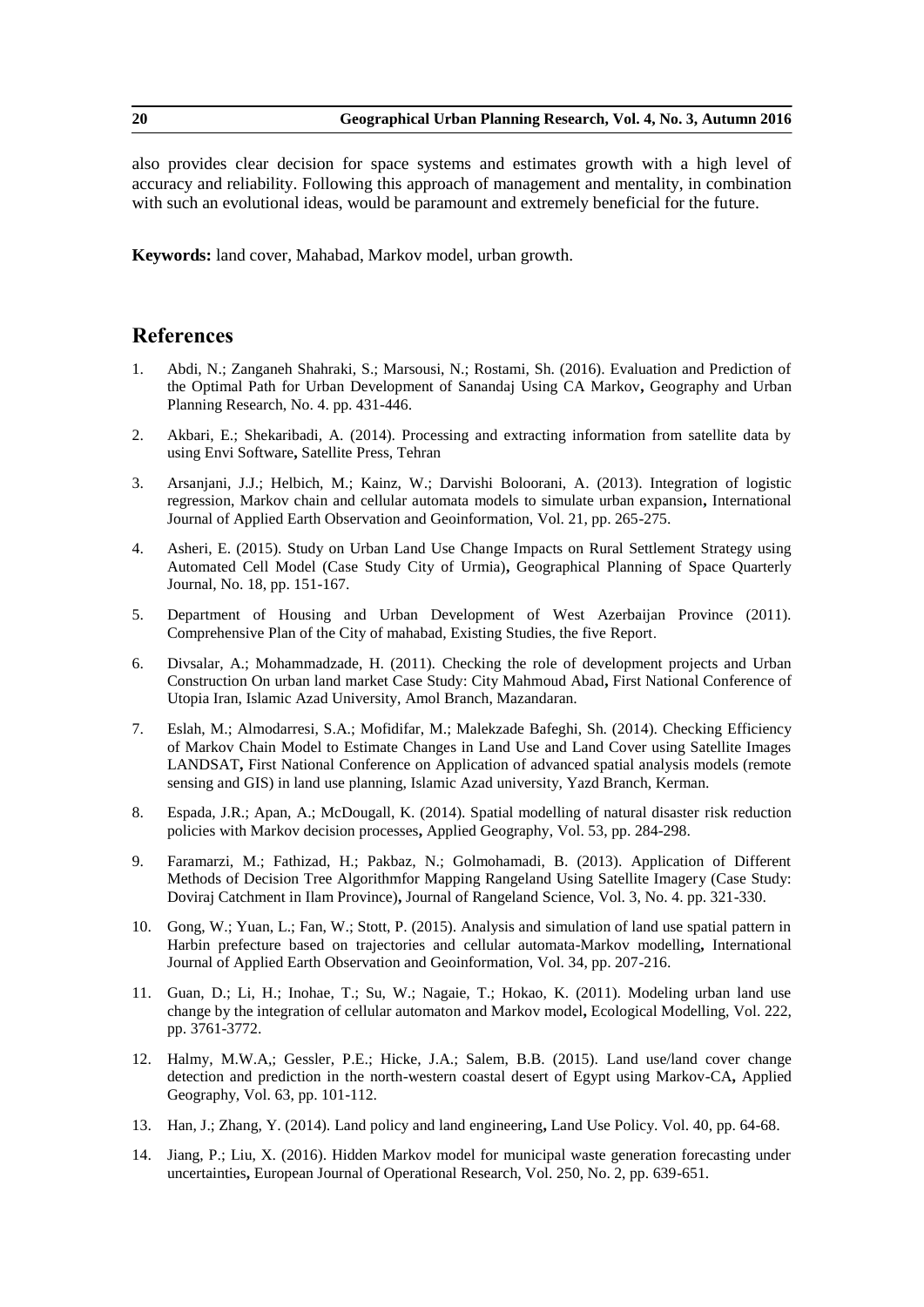- 15. Kamusoko, C.; Aniya, M.; Adi, B.; Manjoro, M. (2009). Rural sustainability under threat in Zimbabwe – Simulation of future land use/cover changes in the Bindura district based on the Markov-cellular automata model**,** Applied Geography, Vol. 29, No. 3, pp. 435-447.
- 16. Kaviani, A.; Farhoodi, R.; Rajabi, A. (2016). Analysis of Urban Growth Pattern in Tehran City by Landscape Ecology Approach, Geography and Urban Planning Research, No. 4. pp. 407-429.
- 17. Kityuttachai, K.; Tripathi, N.K.; Tipdecho, T.; Shrestha, R. (2013). CA-Markov Analysis of Constrained Coastal Urban Growth Modeling: Hua Hin Seaside City, Thailand**,** No. 5, pp. 1480- 1500.
- 18. Lalepour, M.; Srour, H. (2012). Review the rules and Urban land policies after the Islamic Revolution**,** Fourth Conference planning and urban management, 21 May, Mashhad, Iran
- 19. Meshkini, A.; Nourmohammadi, M. (2013). Analysis of urban land management challenges for developing countries**,** Fifth International Conference on Urban Planning and Management**.**
- 20. Ministry of Roads and Urban Development (2012). Project of land needed location housing programs in Mahabad, General Directorate of Roads and Urban Development in Western Azerbaijan province Poyanaqsh Consulting Engineers.
- 21. Mirabadi, M. (2016). Spatial analysis and explanation of social inequalities in urban areas of Mahabad, Ph.D thesis in geographic and urban planing, Islamic Azad University, Science and Research Branch.
- 22. Morsi, E.A.M. (2003). The role of the state in managing urban land supply and prices in Egypt**,**  Habitat International, Vol. 27, No. 3, pp. 429-458.
- 23. Pilevar, A.A.; Afrakhte, H.; Karimipour, Y.; Soleimani, M.;Ghahroodi, M. (2011). Checking the Lmpact of Political Decisions on Land and Housing Instability and Structural Changes Resulting from the Political Approach: Bojnoord, Geography and Development Iranian Journal, No. 23. pp. 141-162.
- 24. Pourmohammadi, M.R.; Taghipour, A. (2012). Resumption of Urban Brownfields, Journal of Geography and Planning, No. 42, pp. 65-88.
- 25. Puertas, O.L.; Henríquez, C.; Javier Meza, F. (2014). Assessing spatial dynamics of urban growth using an integrated landuse model. Application in Santiago Metropolitan Area, 2010-2045**,** Land Use Policy, pp. 415-425.
- 26. Sadatshojaei, R. (2009). Examine the Relationship between the Price of Land and the Use of Urban Land in Tehran, Three Neighborhoods of Jamal Abad, Yusef Abad and Yakhchi Abad, Journal of Housing Economics, No. 46, pp. 85-104.
- 27. Sang, L.; Zhang, C.; Yang, J.; Zhu, D.; Yun, W. (2011). Simulation of land use spatial pattern of towns and villages based on CA–Markov model, Mathematical and Computer Modelling, Vol. 54, No. 3-4, pp. 938-943.
- 28. Saraiey, M.H. (2009). Investigate the causes of land remain abandoned entrusted with residential land use in the city of Yazd, Urban- Regional Studies and Research, No. 3. pp. 43-70.
- 29. Shafizade. M.H.; Helbich, M. (2013). Spatio temporal urbanization processes in the megacity of Mumbai, India: A Markov chains-cellular automata urban growth model**,** Applied Geography, Vol. 40. pp. 140-149.
- 30. Wanga, S.Q.; Zheng, X.Q.; Zang, X.B. (2012). Accuracy assessments of land use change simulation based on Markov-cellular automata model**,** Procedia Environmental Sciences, Vol. 13, pp. 1238- 1245.
- 31. Yang, X.; Zheng, X.Q.; Chen, R. (2014). A land use change model: Integrating landscape pattern indexes andMarkov-CA**,** Ecological Modelling, Vol. 283, pp.. 1-7.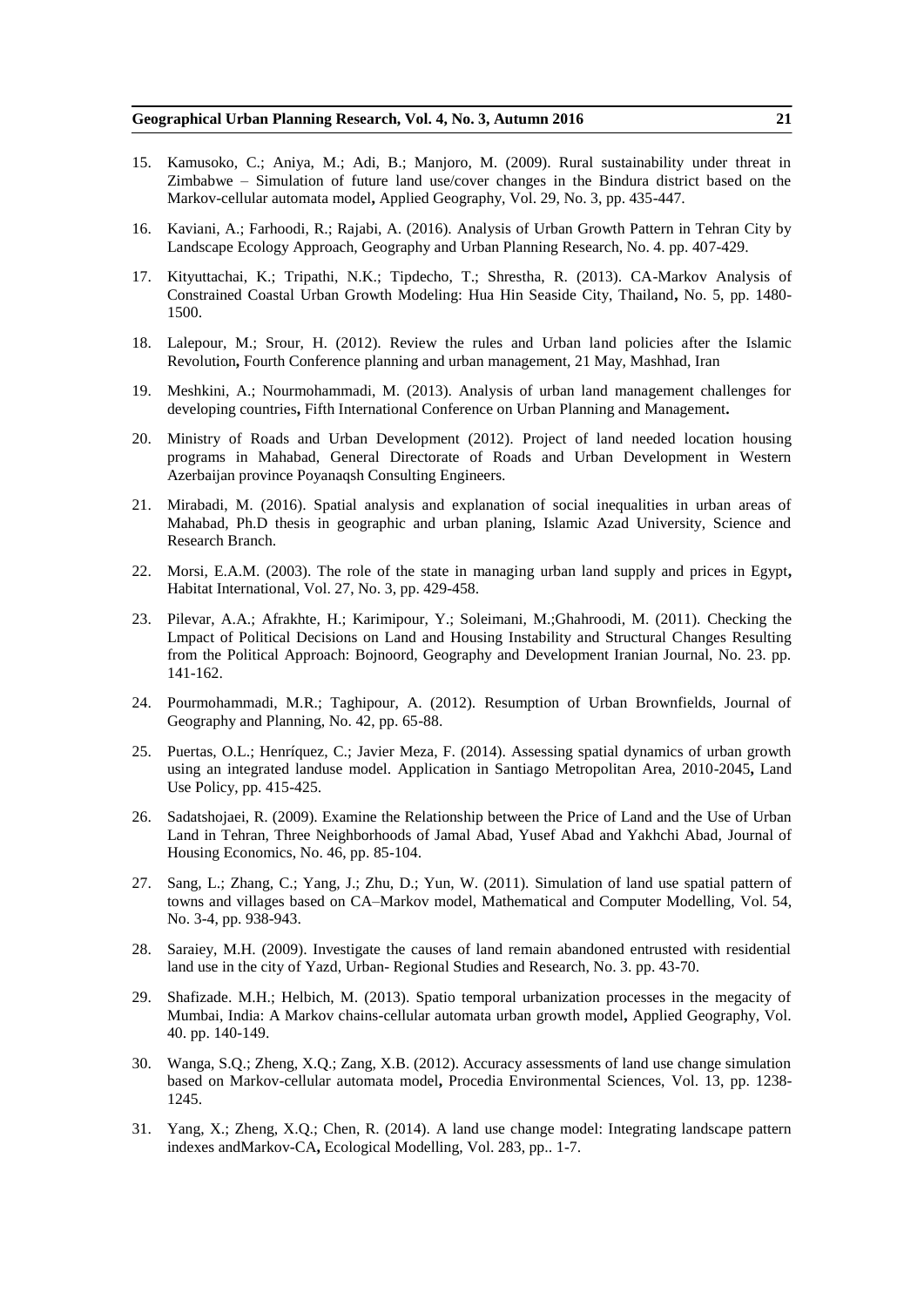| 22 | Geographical Urban Planning Research, Vol. 4, No. 3, Autumn 2016                                      |
|----|-------------------------------------------------------------------------------------------------------|
|    |                                                                                                       |
|    | 32. Zaregaziri, A.; Sheikh, V.; Sadadin, A.; Salmanmahini, A. (2012). Simulation of spatial – time of |

- changes in forest area in the Watershed Chehelchai in Golestan province by using automated cell integrated model and Markov chain, Iranian Journal of Rangelands and Forests Plant Breeding and Genetic Research, No. 2, pp. 273-285.
- 33. Zhou, D.; Lin, Z.; Liu, L. (2012). Regional land salinization assessment and simulation through cellular automaton-Markov modeling and spatial pattern analysis**,** Science of The Total Environment, Vol. 439, pp. 260-274.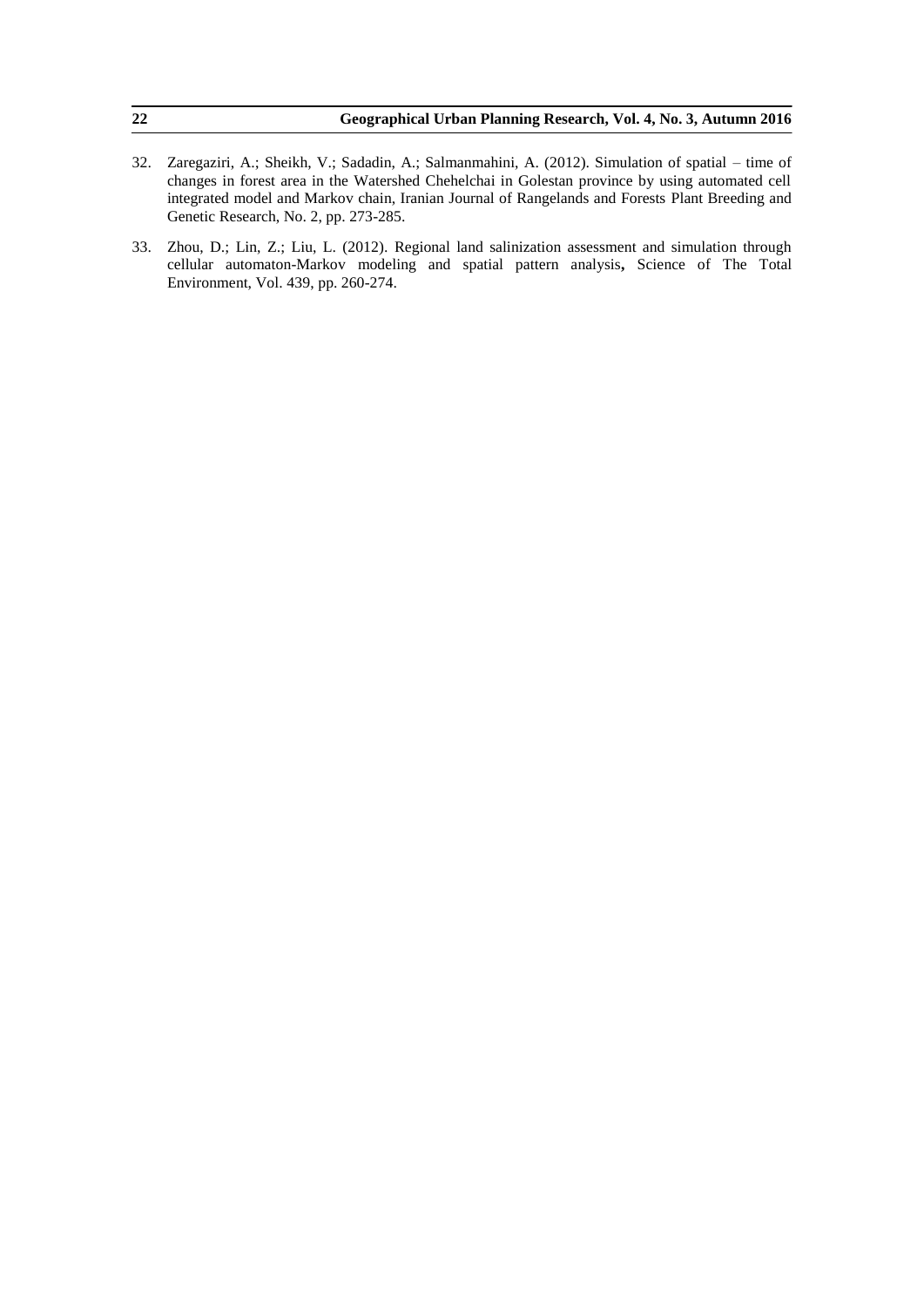## **Analysis of the role of good urban governance and strategic planning (Case study: Birjand City)**

**Hossein Yaghfoori <sup>1</sup> , Mohammad Eskandari Sani <sup>2</sup> , Hamed Arshad <sup>3</sup>**

- 1. Assistant Professor, Department of Geography and Urban Planning, Sistan and Baluchestan University, Zahedan, Iran
- 2. Assistant Professor, Department of Geography and Urban Planning, Birjand University, Birjand, Iran
- 3. M.A. in Geography and Urban Planning, Sistan and Baluchestan University, Zahedan, Iran

Received: 1 January 2016 Accepted: 27 November 2016

#### **Extended Abstract**

#### **Introduction**

Todays, the population living in urban areas is higher than all periods of human history. The global urban population is expected to grow double by 2025. Populatioin of the world was doubled and will reach more than 5 billion people. More than 90% of this growth will be in the developing countries. However, the cities as engines of social growth and development have incredible potential. Thus, urban management will be faced with challenge in the future and in the twenty one century particularly; a challenge is derived from technological, economical, political and international change. Today, it has been accepted that stable development is realized through democracy goals, equality in providing services and conservation of environment accompanied with formation of urban management and observance of the principles of urbanization science, urban transportation and unequal division of resources and urban income. Global society understood that the main problem of urban management is not the shortage of financial resource or modern technology or skills but it is in the ways by which the authorities manage these factors. The experience of centralized countries showed that one-side and subject view to city creates many problems and the only way to solve the problems is public supervision (account ability) and cooperative act and promotion of efficacy level of urban functions. Principally, urban governance is regarded as an approach of decision-making system and management of urban affairs and in fact it is a process that shapes the interaction between organization and formal institutions on one hand and private organization and institutions of civil society on the other hand.

## **Theoretical bases**

-

Since the late nineteenth centary, the "good governance" was initiated as an answer to the civil corruption to support employers and political organizations. National movements with intelligence of governance and civil morals was supported as an antitoxin for urban area living. The simple definition of urban governance is the quality of relationship between the government and its citizens. Researchers and scientific centers considered special particulars for good governance. But the most important of these particulars are those that United Nation has introduced. They are explained below, in detail:

Corresponding Author: yaghfoori@gep.usb.ac.ir, Tel: +98 5431136978, +98 9151416720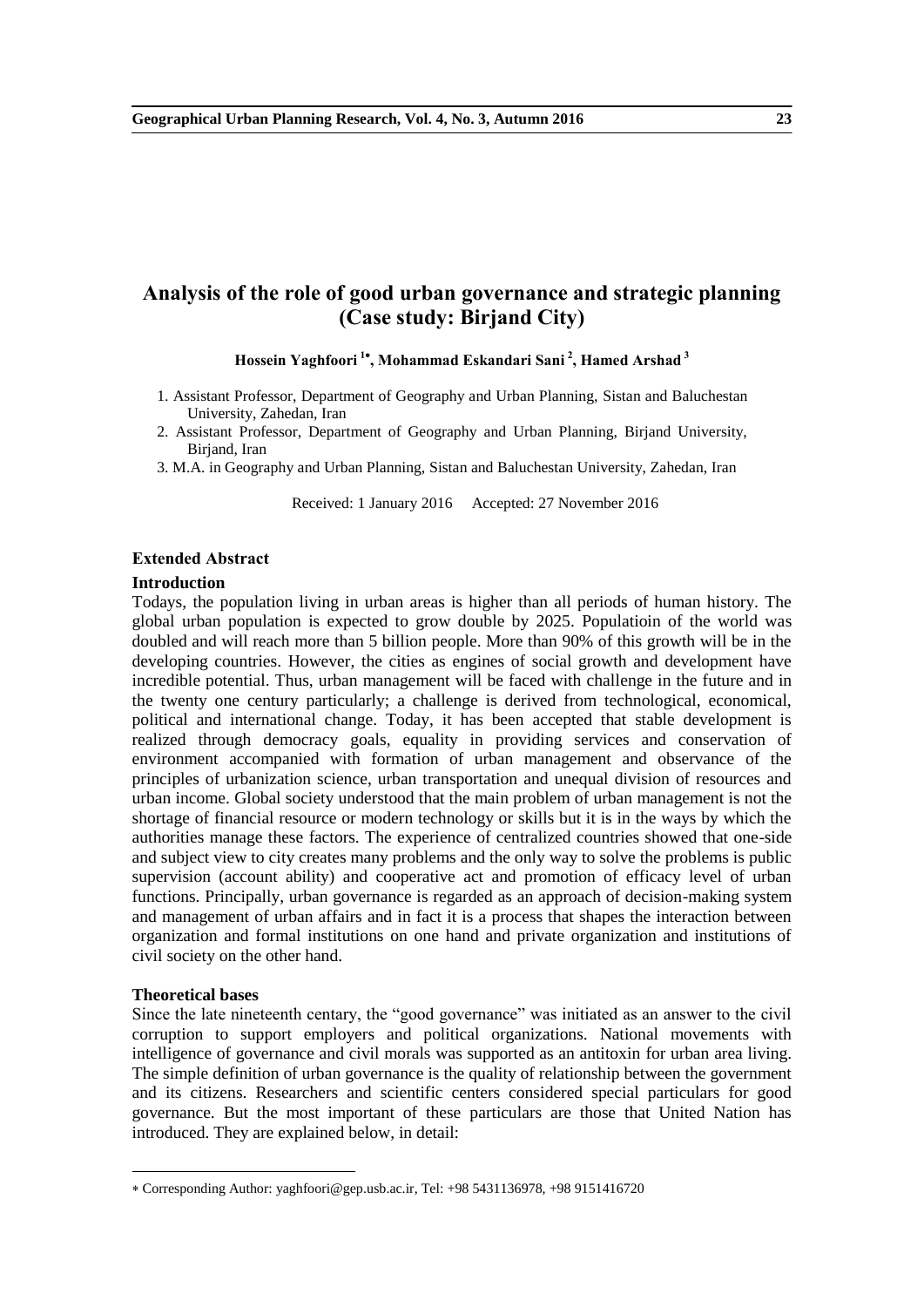**Participation**. A process that people taking part, with awareness, voluntarily and cumulatively. **Effectiveness and Efficiency.** Good governance means that lawgiver organizations always take of people needs and use available sources efficiently.

**Responsibility.** In good governance, responsibility means that to empower people to become auditors and having the rights of expressing their opinions. Thus, responsibility comes against anti-responsibility. This responsibility might show corruption in decisions, while responsibility is an obstacle in front of its appearing.

**Rule of law.** Aim of Rule of Law in urban decisions is to have an efficient law, observe it gustily in decisions.

**Accountability.** It means responsible people, managers and the organization responsible for their desertions.

**Responsiveness.** this criterion has two supplementary points. Urban responsiveness has to accept the citizen needs and also react against it perfectly.

**Orientation connsensus.** urban area is an open space for groups and various interests that sometimes quarrel with each other. The aim of Orientation Connsensus is to make an agreement about the various interests.

**Equity.** in good governance equity containing: making suitable chances for all people to improve their convenience state, straggle for allocation sources and having partnership of all people even poor ones in decisions.

**Strategic vision.** abstain of being drowned in the daily urban problem needs to have vast insight about the future or having a Strategic Vision about the urban development.



**Fig. 1. Conceptual model of this study**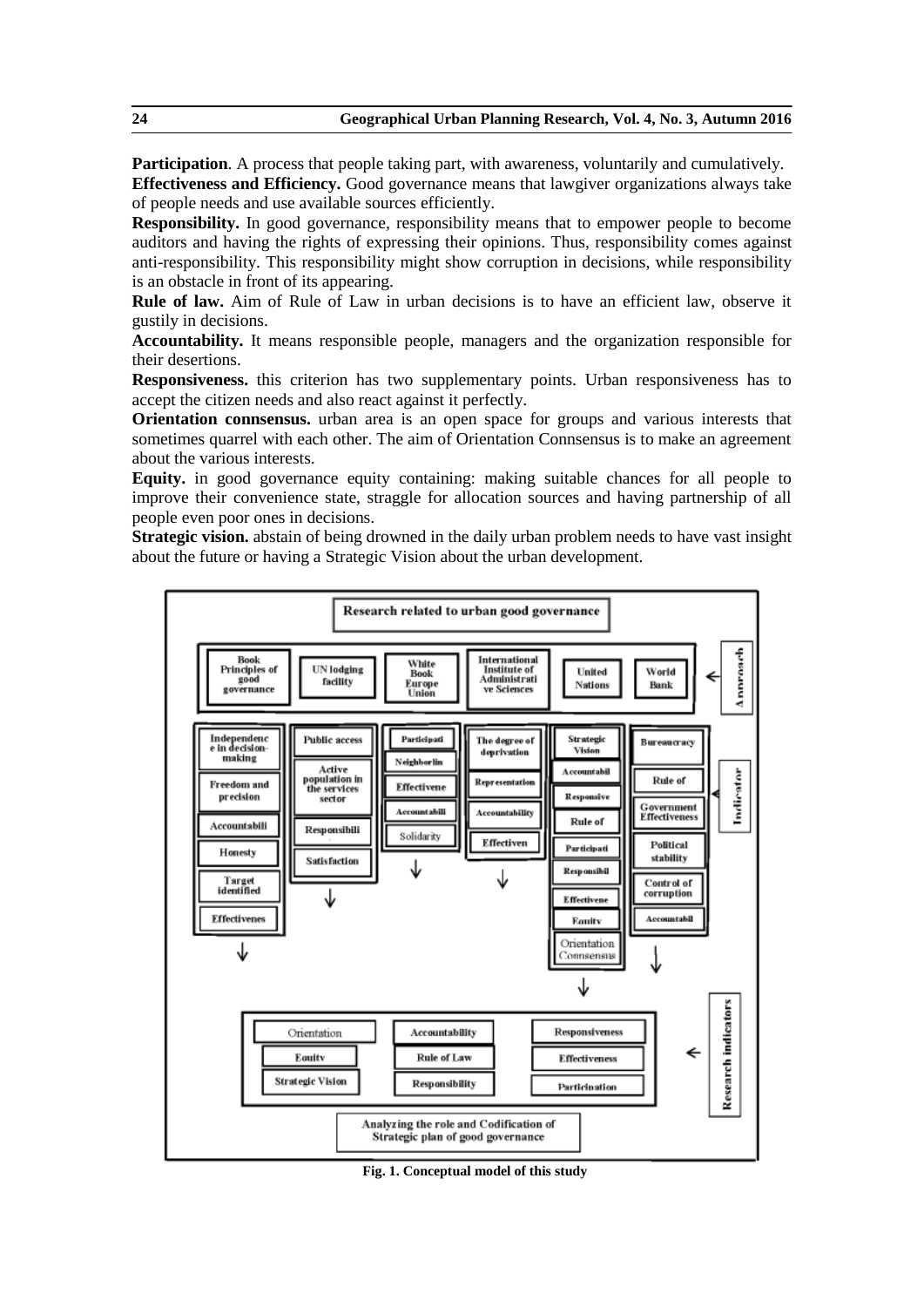## **Methodology**

The purpose of the present research is to measure the indices of good governance and shows the facilitative role of citizens to achive this goal. The methodology is descriptive- analytical. The dominant approach on research is systematic. According to system view, it has represented the strengths, weaknesses, opportunities and threats in the SOWT model. In the stage of documentary studies, the internal and external sources have been studied and at field phase, 385 questionnaires have been completed by citizens and 32 questionnaires by experts and specialists of municipality and the city council. The statistical population of this research is all citizens in Birjand city, i.e., 178020 people based on 2010 census. The volume of this model with due attention to the Cochran formula is equal to 385 individuals. The model distribution was sampled with the way of sampling proportional to (pps) volume (table nu. 1). In this way of sampling, the number of sample in each branch has to be proportional to the member of that branch. Hence, the number of sample in all Birjand urban area was distributed proportional to the population of each district. The number of 32 people of urban experts and the city council has also been selected and their opinion about this research has been used.

In this project, we have used SPSS software to analyze the information and statistical variables, Excel software to make the graphs and ArcGIS software to prepare the maps and plans.

| Number of samples | Percent | Population | Region         |
|-------------------|---------|------------|----------------|
| 169               | 43.8    | 78150      |                |
| 216               | 56.2    | 99870      |                |
| 385               | l 00    | 78020      | <b>Birjand</b> |

## **Results and Discussion**

With due attention to the results of civil factors, evaluation table and external factors of the evaluation table, civil factors was equal to 2.06 and it is lower than 2.5. The final point of external factors was equal 1.84 and it is lower than 2.5 that show inappropriate react of urban management to chances and threats. After achieving the matrix from internal and external factors matrix, foreign internal matrix was drawn. The final scores of matrices (IFE) and (EFE) are used to determine the position of governance. According to this rule, Biriand matrix is in defensive position. This means that from one side the city is faced with internal weaknesses and external threats on the other hand, we must reduce weaknesses and avoid threats.

## **Conclusion**

Internal and external matrix (IE) also shows that Birjand city is located in a defensive location. Birjand city is faced with weaknesses and some major threats. With the results of QSPM, the priorities of defensive strategies (WT) are state that it is essential to:

- $\triangleright$  Pay special attention to the management of urban area and reduce the dominance approach.
- $\triangleright$  Elevate the position of the city council to increase citizen's participation.
- $\triangleright$  Pay special attention to the environmental assumes in long term planning especially the water problem due to prolonged droughts.
- $\triangleright$  Prevent the urban spiral growth and establish strict rules in order to prevent the conversion of agricultural land to residential areas using abandoned and unused lands in the city.
- $\triangleright$  Pay attention to the rule of low and hold training courses to raise the awareness state of employees and experts.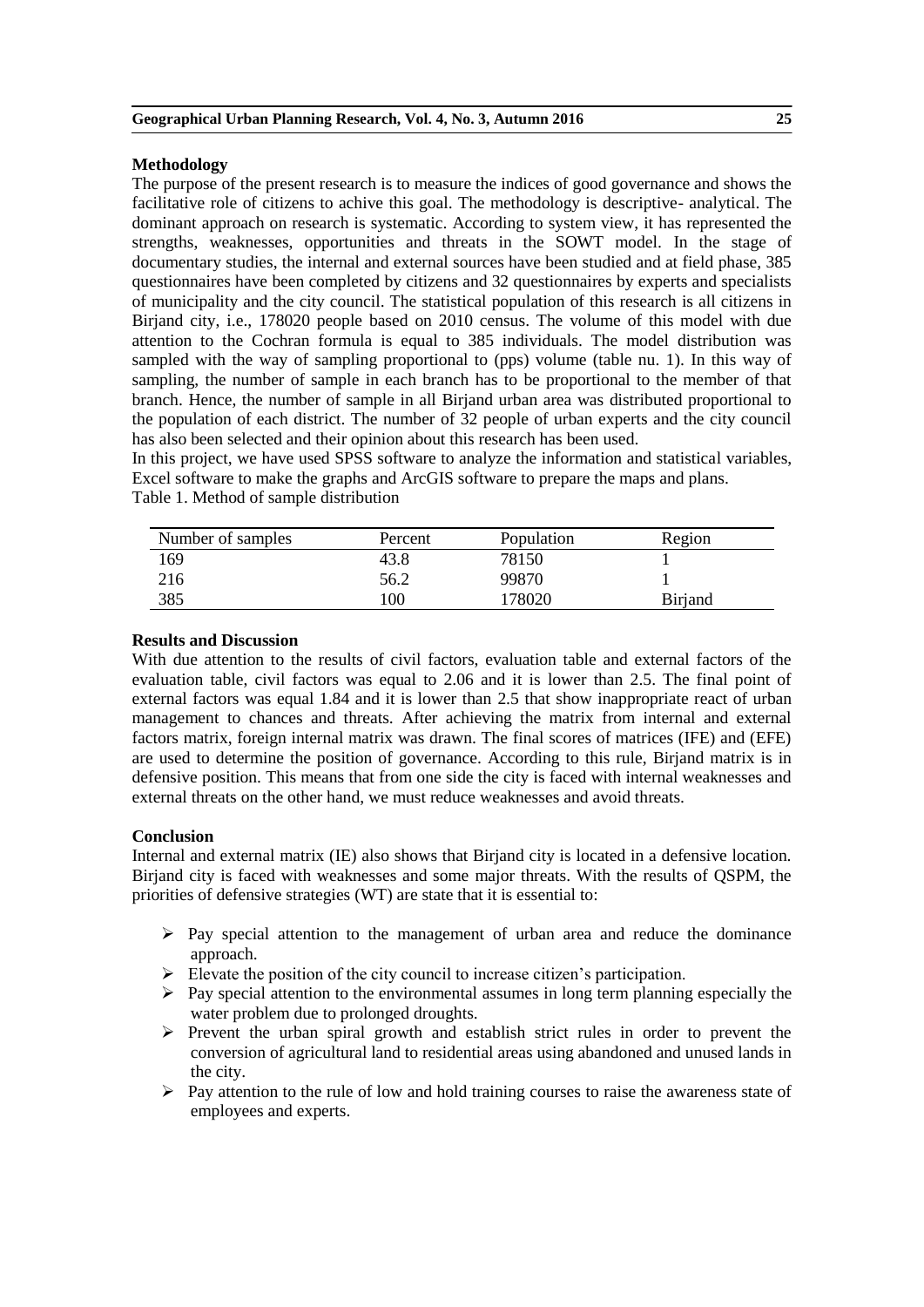Therefore, it can be concluded that Birjand city in the event of good governance in terms of internal factors is weak and did not respond to external factors. Thus, we can judge that Birjand city in the event of good governance do not have good position.

**Keywords**: accountability, Birjand City, good governance, participation, SWOT Model.

- 1. Ahmadi Pour, Z.; Eftekhari, A.; Amoli, J.; pour Taheri, M. (2011). Presented a model of good governance in the country, geography, geopolitics, No. 26, pp. 1-26.
- 2. Alizadeh, H.; Nemati, M.; Rezaeijafari, K. (2014). Analysis of the urban good governance criteria using fuzzy hierarchical analysis, urban and regional studies and research, No. 24, pp. 128-105.
- 3. BarakPour, N. (2005). Urban good governance and management of cities in Iran, Planning and Urban Management Conference Proceedings, pp. 571-491.
- 4. BarakPour, N.; Asadi, I. (2010). Management and urban governance, Tehran University Art Research Center.
- 5. Bhuiyan S.H. (2010). A crisis in governance: urban solid waste management in Bangladesh, Habitat international, No. 34, pp. 125-133.
- 6. Birjand municipal statistics, Department of Planning, Department of Statistics and Information (2010). The Municipal Planning Branch Byrjnd.
- 7. Cave, R.W. (2005). Encyclopedia of the city, London & New York.
- 8. CHaudhry, I.;,Malik, Sh.; Nawaz Khan, Kh. (2009). Factors affecting good governance in Pakistan: an imperial analysis. p.339.
- 9. Darbanastaneh, A.; Rezvan, M.R. (2011). Explaining the impact on rural governance in local government (case study: the city of Qazvin), Journal of Urban Management, No. 29, pp.179-197.
- 10. Ebrahimzadeh, I., Asadi, M. (2013). Analysis and evaluation of realization of the urban good governance in Iran Case study: Kashmar, Geography and Urban Planning, No. 6, pp. 30-17.
- 11. Ebrahimzadeh, I.; Mousavi, M.N. (2014). Methods and techniques of land, first edition, the publisher, Tehran.
- 12. Eftekhari, A.; Ahmadi Pour, Z.; Amoli, J.; pour Taheri, M. (2012). The perfect model of good governance in the country, Geopolitical Journal, NO. 2, pp. 28-1.
- 13. Hafeznia, M.R. (2003). An introduction to research methods in the humanities, Samt, Tehran.
- 14. Lewis, D.; Mioch, J. (2005). Urban vulnerability and good governance. Journal of Contingencies and Crisis Management.
- 15. Lotfi, H.; Edalatkhah, F.; Mirzayi. M.; Vazirpor, S.H. (2008). Urban management and its role in promoting the rights of citizens, Journal of Human Geography, No. 1, pp. 101-110.
- 16. Maharati, Y.; Hnzayy, W.; Hamidi, M. (2011). Assessment of strategic planning based on urban good governance "programs of Tehran and Mashhad comparative study, Fourth Conference of Planning and Urban Management, Mashhad.
- 17. Muvahhed, A.; Kohzad, S. (2009). Analysis of factors affecting the development of tourism in the province by using swot», Journal of Research and Urban Planning, NO. 2, pp. 85-102.
- 18. Oliveira, J.; Christopher, N.H.; Doll O.B. (2013). Green economy and governance in cities: assessing good governance in key urban economic processes, Journal of Cleaner Production, No. 58, pp. 138-152.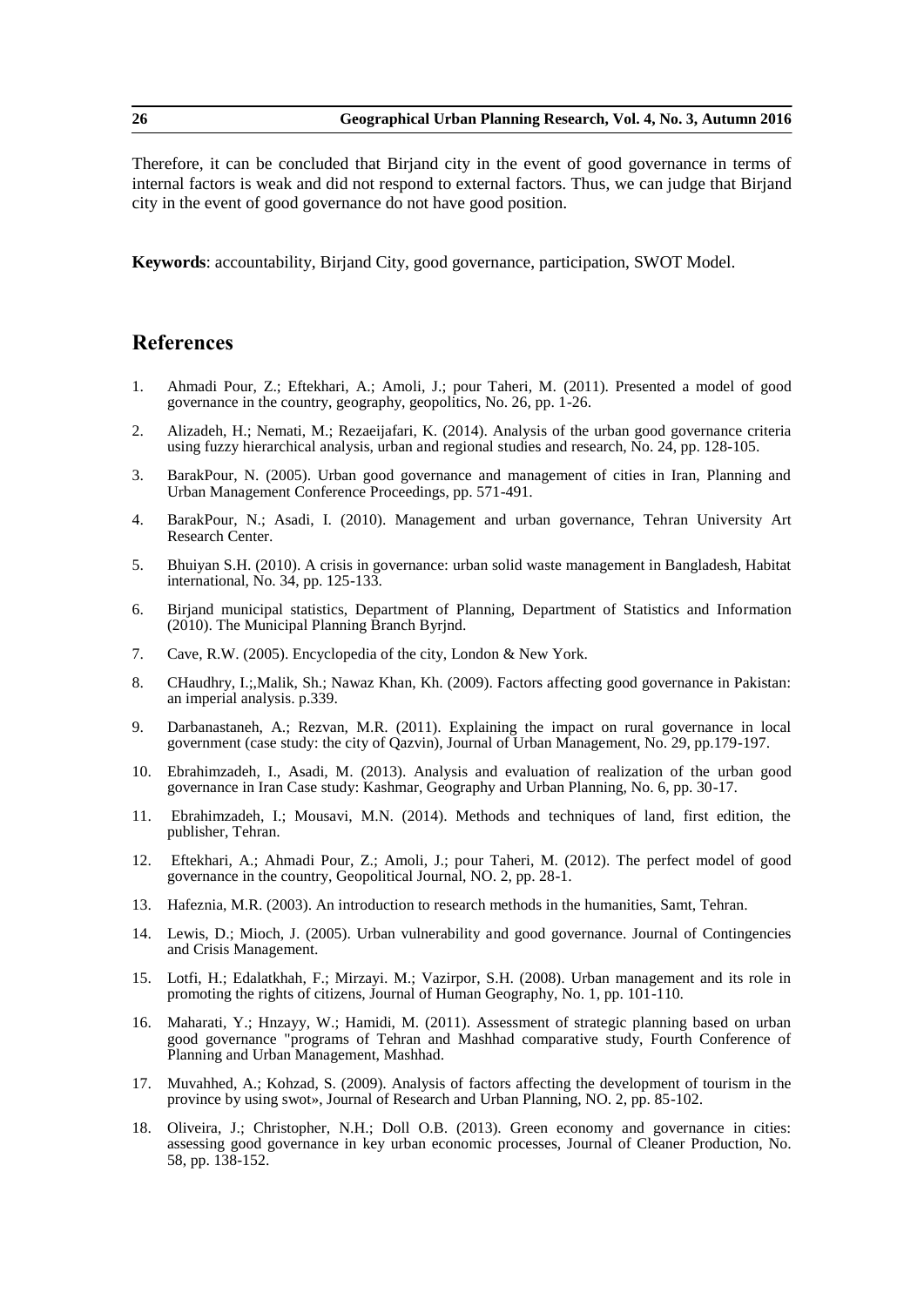- 19. Popovych, O. (2008). Good Governance and Policy Addressing Poverty Alleviation in Ukraine.MSc-Public Administration.
- 20. Rahnama, M.R.; Mafi, E.; Asadi, R. (2009). Analysis of the status of good governance in Mashhad city with a sowt, Journal of Geography and Regional Development, No. 15, pp. 224-197.
- 21. Rahnama, M.R.; Asadian, M. (2014). The status of good governance indicators in Mashhad city, The Researcher-Urban and Regional Studies, No. 20, pp. 162-143.
- 22. Roberts, S.M.; Wright, S.; O'Neil, Ph. (2007). Good governance in the Pacific? Ambivalence and possibility, Geoforum, No.38, pp: 967- 984.
- 23. Scott, C.M.; Fata, D.P. (2001). Secrecy and Good Governance.
- 24. Sadashiva, M. (2008). Effects of civil society on urban planning and governance in Mysore, India, Doctoral thesis, Technical University of Dortmund.
- 25. Salehi, R.; Nemati, M.; Amanpor, S. (2014). Effective mechanism of social capital indicators in the good urban governance using Amos, Case Study: City Nasim City, Spatial planning, No. 4, No. 1, pp. 1-24.
- 26. Shahidi, M.H. (2007). Transport and urban governance, Urban Icon, No. 16, pp. 38-44.
- 27. Sheng, Y.K. (2010). Good Governance in Southeast Asia, Environment and Urbanization ASIA, Vol. 1, No. 2, pp. 131-147.
- 28. Torabi, A. (2004). Depends on good governance and sustainable urban management, publication Dehyariha and municipalities, No. 69, pp. 10.
- 29. World Bank (1992). Governance and Development Report, Washington. DC.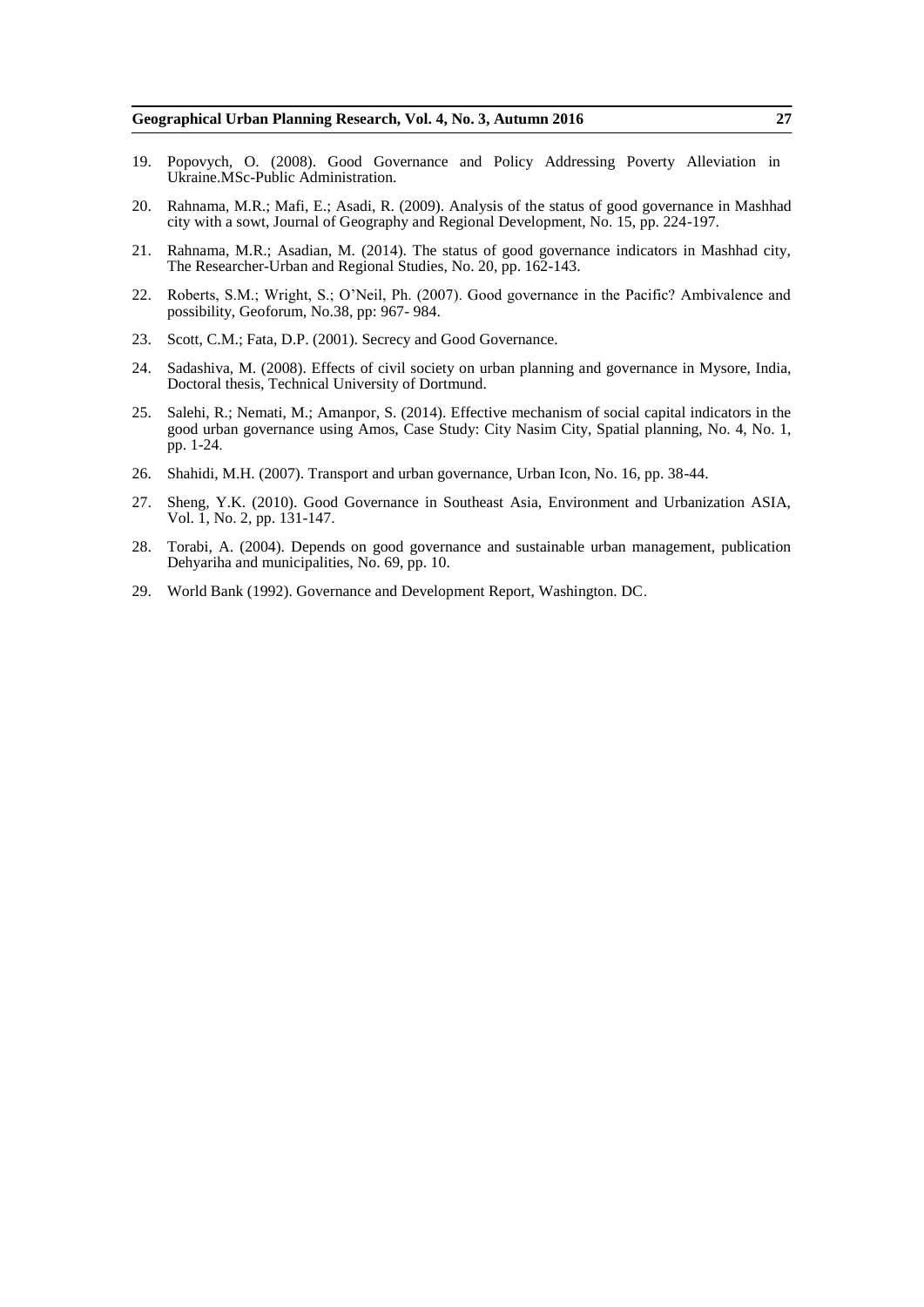## **Citizen-oriented space, new approach to realization of urban sustainable development (Case study: Tehran)**

## **Ziba Parnoon <sup>1</sup> , Mohammad Taghi Razavian <sup>2</sup> , Zohreh Fani <sup>3</sup> , Mohammad Hassan Pasvar <sup>4</sup> , Jamile Tavakolinia<sup>5</sup>**

1. Ph.D. Candidate in Geography and Urban Planning, Shahid Beheshti University, Iran

- 2 Professor, Deparment of Geography, Shahid Beheshti University, Iran
- 3. Associate Professor, Department of Geography and Urban Planning, Shahid Beheshti University, Iran
- 4. Ph.D. in Management, Tarbiat Modares University, Iran
- 5. Assistant Professor, Department of Human Geography, Shahid Beheshti University, Iran

Received:14 August 2016 Accepted: 1 January 2017

## **Expanded Abstract**

## **Introduction**

Theoretical basis of citizenship oriented space definition is consisted of evolution of the space concept in the last decade. It creates a common understanding that space is a social construction and also is a community structure. This takes into account the social rights of citizens as a basis for planning. Citizenship oriented space can be created anytime that urban space is organized in a way that it can meet the needs of citizens. This included physical and functional goals and qualitative and psychological needs of citizen in urban life such as social identity, social security and welfare, sustainable employment, psychological comfort, sense of beauty, solidarity and social belonging. The space can create readability and respond to human needs in space and effort to increase the happiness of the people. Precise comprehension of the citizenship oriented space is required to identify its dimensions and components. The latest and most complete approach in this regard is the Citizen Satisfaction Index (CSI). This model is based on four main axes which include urbanity and diversity, nature and recreation, job opportunities, cost-efficiency and overall satisfaction and attachment as two complementary axes. The main objective of this research is to study Tehran space in terms of citizenship. The following questions are Tehran space within the framework of concept, scope and definitions of citizenship oriented space. To respond to this issue, it is required to review theoretical concepts and principles of the citizenship oriented space, identify its dimensions and indicators, and finally analyze Tehran situation.

## **Methodology**

-

Research Methodology in this paper is analytical. The study area is Tehran. This city is involved in the most recent urban projects and planning. What now is appeared in the urban space is reflecting the existing planning system. The status of this space from the rights of citizens and their degree of satisfaction from this space created effective recognition in existing problem. This can be a guide for other cities in recognition of their urban planning in the future. Mixed or cluster sampling was used because of complex and diverse structure in Tehran with different

Corresponding Author: Zparnoon@yahoo.com, Tel: +98 9124386574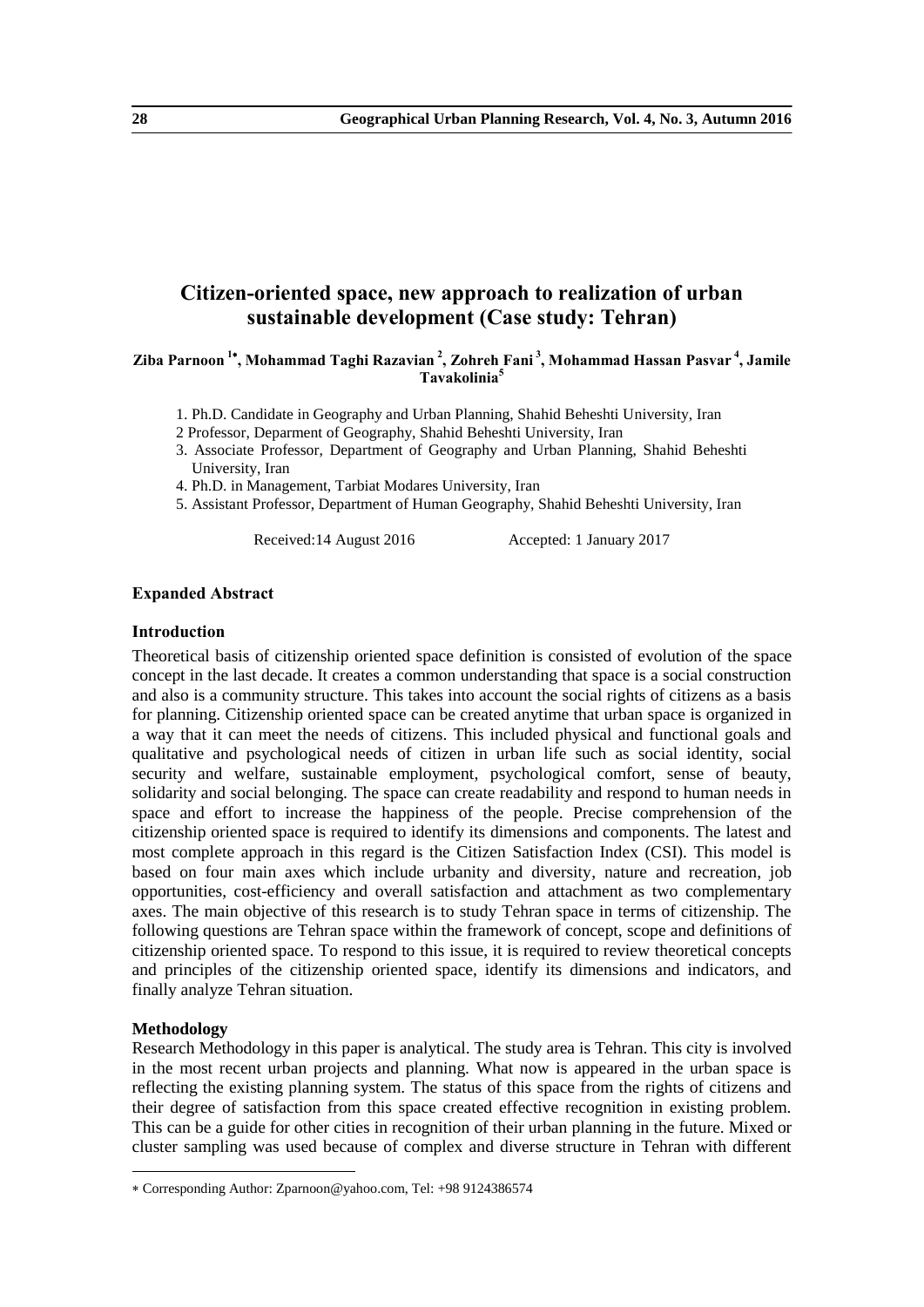## **Geographical Urban Planning Research, Vol. 4, No. 3, Autumn 2016 29**

levels of prosperity and economic, social and cultural rights. Therefore, based on research that had been divided the city of Tehran according to spatial equity and level of development, we have selected three-zones including district 1 (high development), district 22 (intermediate level of development) and district 18 (the low level of development).

Data collection method is documentary and field survey based on questionnaires. The study population included all citizens in Tehran. Using Cochran formula, the sample size was 384 people. To determine the variables and measure the components of Tehran space, we used CSI model. However, little changes have given in the CSI model due to Tehran city conditions, limitations in assessing some components, and lack of issues in this version. Added indicators are access to public transport, motion flow and movement in the city, and feeling safe in the city. Statistical methods used are cronbach's alpha, chi-square, one sample T-test, and spearman correlation coefficient.

## **Results and Discussion**

Visual image of the city, environmental quality, parks and open spaces, motion flow and movement in the city, feeling safe in the city, the price of rental housing and cost of living are the indicators that demonstrate dissatisfaction of citizens. Wide range of cultural activities, a variety of shopping opportunities, energy and atmosphere of the city, access to utilities, the sense of security in public spaces, how to accept and absorb the cultures and subcultures, natural green space and public access to public transport indicators demonstrate relative satisfaction of citizens and relative desirability. The indicators of general level of wages and employment opportunities show satisfaction of citizen and ideal situation. Finally, main axis of CSI model and overall satisfaction index demonstrate lack of citizen satisfaction in Tehran space.

### **Conclusion**

The concept of space, its dimensions and spatial planning are challenging issues of urban planning. Space is not limited to physical aspects. Citizenship oriented space is multi-faceted concept and covers all economic, social, cultural, environmental aspects of life and the rights of citizens. CSI is one of the most comprehensive models to measure citizenship oriented space. Assessment of this model in Tehran city demonstrated that Tehran space is not in the context of citizenship oriented space and dissatisfaction of citizens is undesirable. Higher satisfaction of citizens in both the general level of wages and employment opportunities are the result of the basic problem of the national planning system. This is resulted from concentration of all economic activities in Tehran, needs of citizens to live in this city, and access to jobs. This problem requires urban planning reform with considering citizenship rights to observe the balance between population, activities and space and balance between national, regional, municipal and local planning. The results showed that the balance between population, space and activities have not been met in Tehran. Unsuitable organization of the national space have had a direct effect on Tehran metropolitan situation and caused dissatisfaction of citizens in other fields. Among other factors affecting the noncompliance in Tehran with the citizenship oriented space indicators are the lack of citizen participation in urban planning process, extrovert urban system, urban management accountability to upper authorities, and political context effectiveness on urban management values. Undoubtedly improvement of this situation in Tehran with the huge population cannot be done in a short time and through massive intervention in the physical space of the city. Basis of creating citizenship oriented space is to target satisfaction of citizens in all planning. This would requires changing urban planning approach to bottom-up planning and citizen participation in the policymaking, decision-making, implementation and monitoring. Hence, it is essential to make coordination in civil law, politics, government, foundations and rules of urban management to consider necessity of social management and crisis.

**Keywords**: Citizen Satisfaction Index (CSI), citizenship oriented space, sustainable development, urban management.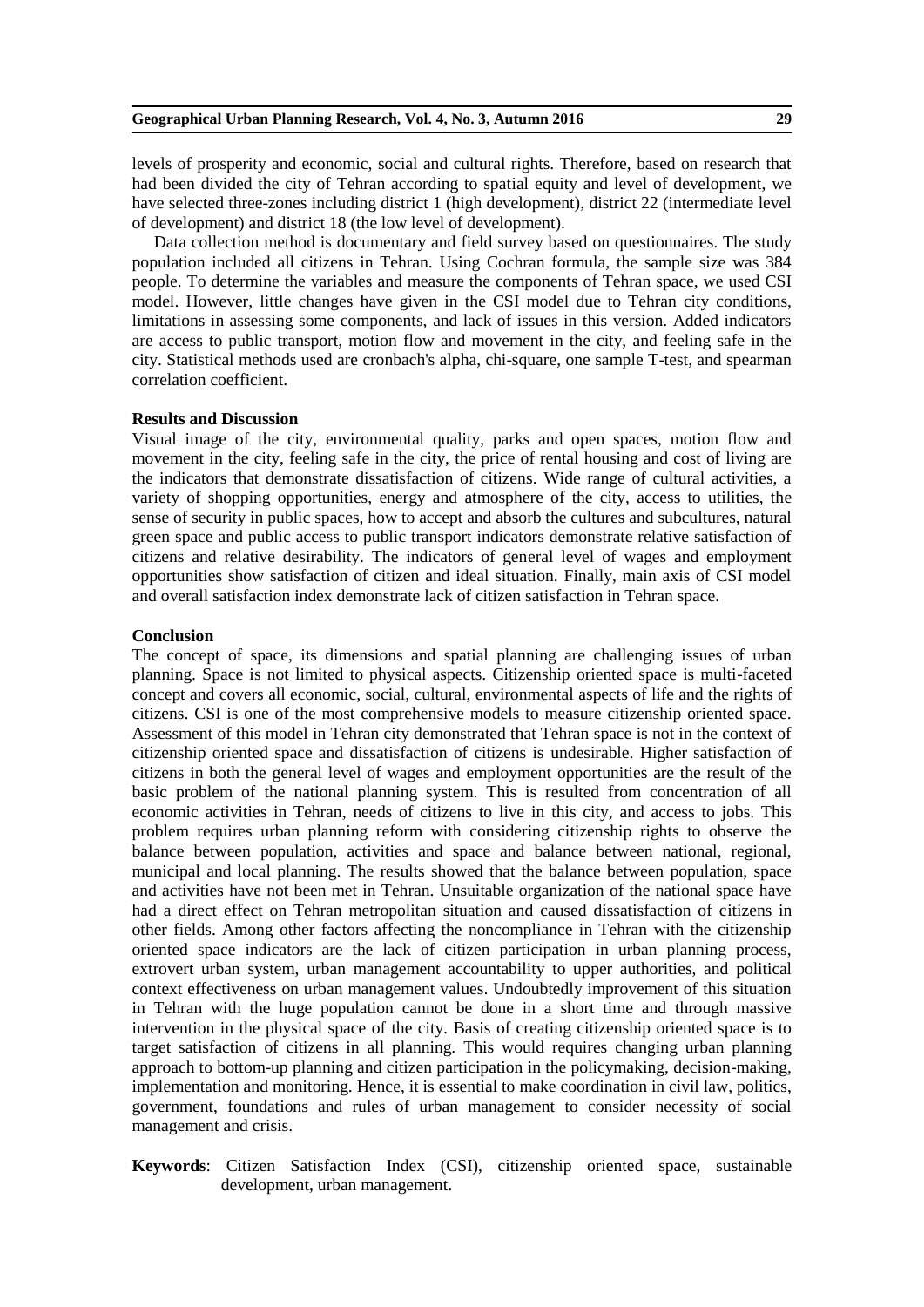- 1. Afrough, E. (1998). Space and social inequalities: the study of spatial segregation and poverty concentration in residential nighborhoods of Tehran, Tarbiat Modarres University Publication, Faculty of Humanities. [in Persian]
- 2. Afrough, E. (1997). Space and social inequalities: the study of spatial segregation and poverty concentration in residential nighborhoods of Tehran, Ph.D. Thesis in Sociology, Tarbiat Modarres University, Faculty of Humanities. [in Persian]
- 3. Corcoran, M.P. (2015). Jacobs, Jane (1916–2006) International Encyclopedia of the Social & Behavioral Sciences (Second Edition), pp. 776-781.
- 4. Cunningham, Frank (2011). The virtues of urban citizenship City, Culture and Society, 2, pp. 35-44.
- 5. Erica (2003). European Charter on the Participation of Young People in Local and Regional Life. Available at: www.youth-partnership.net.
- 6. Este vez-Mauriz, L.; Jimeno A.; Fonseca, Claudiu Forgaci, Nils Bjorling (2016). The livability of spaces: Performance and/or resilience? Reflections on the effects of spatial heterogeneity in transport and energy systems and the implications on urban environmental quality, Gulf Organization for Research and Development International Journal of Sustainable Built Environment
- 7. Falks, K. (2002). Citizenship Mohammad Taqi Delforouz Translation, Kimiya Press, Tehran.
- 8. Gilles Clément, A.P. Bukley (2014). Human space exploration–From surviving to performing, Acta Astronautica, 100, pp. 101-106
- 9. Harvey, D. (2000). Social justice and the city F. Hsamyan and others Translation, Second Edition, Tehran, processing and urban planning company (affiliated to Tehran Municipality).
- 10. Imani Shamloo, J. and others (2016). Urban speculation and Space divergence- Analysis of Tehran Metropolis spatial changes based on oil economy" Geopolitics Journal, Vol. 12, No. 1, pp. 135-104.
- 11. Jacobson, K. (2012). Philosophical Perspectives on Home' International Encyclopedia of Housing and Home, pp. 178-182.
- 12. Jan, G. (2015). Cities for People, translated by Maryam Charkhchian, publications essence of of knowledge, Tehran.
- 13. Karl-Henrik Robèrt, S.B.; Henrik Ny, Göran Broman (2017). A strategic approach to sustainable transport system development - Part 1: attempting a generic community planning process model" Journal of Cleaner Production, Volume 140, No 1, 1 January, pp 53-61.
- 14. Kazemiyan, Gholamreza, 2004, Urban good governance approach and Necessity in Tehran metropolitan area management, PhD thesis, Tarbiat Modares University.
- 15. Lasmini Ambarwati, R.V.; Bart van Arem, Adam J. Pel (2016). The influence of integrated space– transport development strategies on air pollution in urban areas, Transportation Research Part D: Transport and Environment, Vol. 44, May, pp. 134-146.
- 16. Mclean, I. (1996). Oxford Dictionary of Politics, Oxford University Press.
- 17. Massy, D. (1987). New Direction in Space, Gregory & Urry (eds.).Social Relation & Spatial Structure. London: Macmillan Education LTD.
- 18. Nejati Hosseini, S.M. (2001). Modern society, citizenship and participation, Urban Management Journal, No. 5, pp. 15-6.
- 19. Nigro, Héctor Oscar; González Císaro, S.E. (2016). The citizen satisfaction index: Adapting the model in Argentine cities, Cities, Vol. 56, pp. 85-90.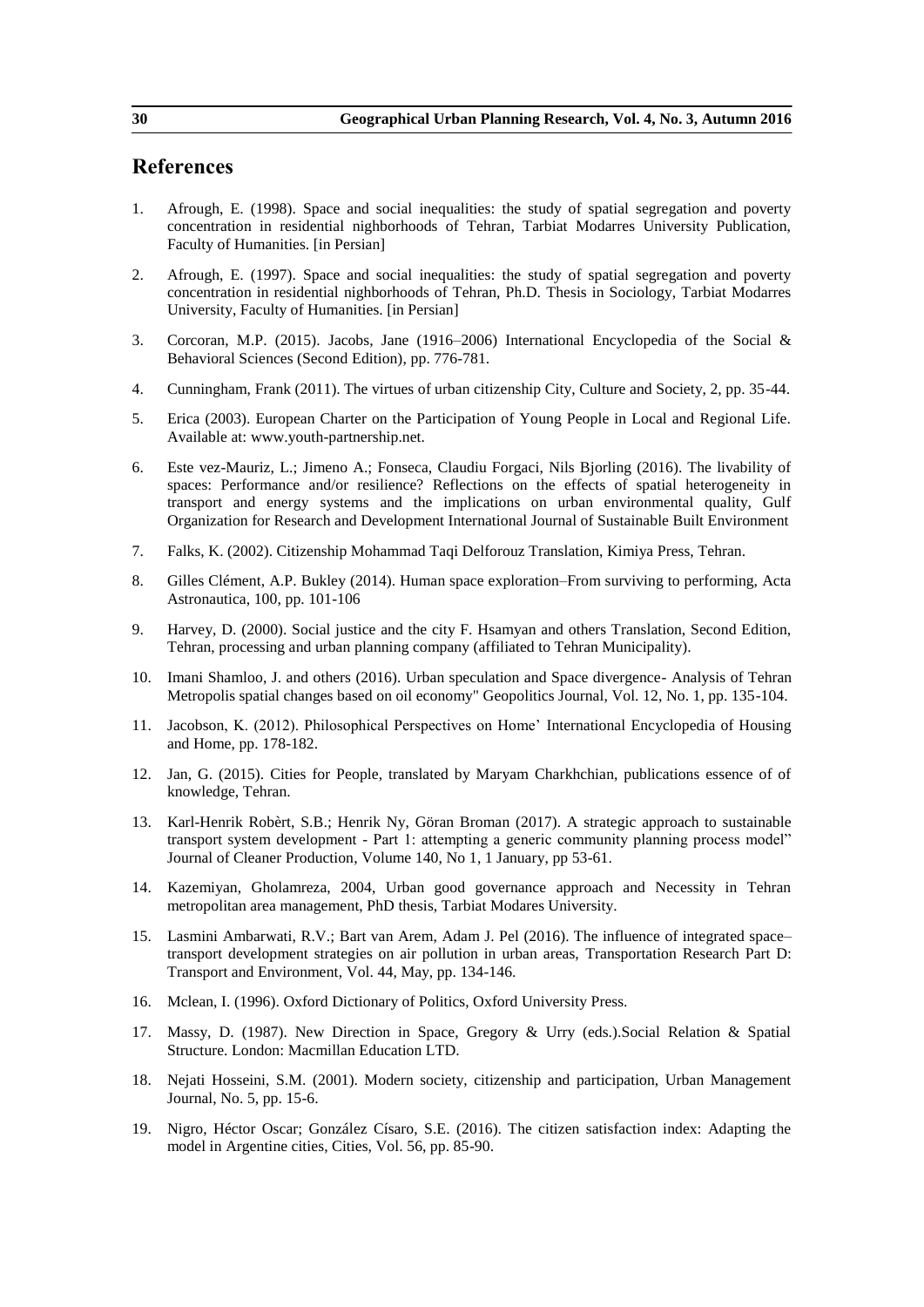- 20. Nazarian, A.; Daneshmand, F. (2010). Strengthening the citizenship spirit of metropolises Management (Case Study: Hamedan), Journal of environmental planning, No. 8, pp. 115-87.
- 21. Nozari, K. and other (2009). Citizen Oriented planning or modernist and functionalist planned, Geography Education Journal, No. 86, pp. 36-32.
- 22. Oscar Nigro, H.; González Císaro, S.E. (2016). The citizen satisfaction index: Adapting the model in Argentine cities" Cities, Vol. 56, July, pp. 85-90.
- 23. Pierre Dias, Th.R. (2015). Social trajectory and socio-spatial representation of urban space: The relation between social and cognitive structures, Journal of Environmental Psychology, Vol. 41, 135e144.
- 24. Rabbani, R. (2002). Urban sociology, Isfahan University Press, first Edition, Isfahan.
- 25. Razzaghi, H. (2016). Qualitative analysis of space and space Users Behavioral pattern- Case Study: edges of Karaj river, Geographical Research Journal, Vol. 28, No. 4, serial number 111, pp. 112-95.
- 26. Rafieian, M.; Shali, M. (2012). Spatial analysis of the development Tehran level of different regions of city to separation of urban areas, Human Sciences Professor- Spatial Planning, Vol. XVI, No. 4, pp. 25-49.
- 27. RennieShort, J. (1996). The Urban Order: An Introduction to Urban Geography, Wiley Blackwell.
- 28. Roberts, B. (1996).The Social Context of Citizenship in Latin America, International Journal of Urban and Regional Research, Vol. 20, No. I, pp. 38-65.
- 29. Sarafi, M.; Esmailzadeh, H. (2005). Citizenship a Solution to urban issues in Iran" Political Economic Information Journal, No. 218-217, pp. 145-136.
- 30. Sasanpour, F. and others (2014). Viability cities in the sustainable urban development- case Study Tehran Metropolis, Geography Journal, Vol. 12, No. 42, pp. 129-157.
- 31. Siagian, M. (2016). Social Space as People-Gathering Tool, ASEAN-Turkey ASLI (Annual Serial Landmark International) Conferences on Quality of Life 2016 AMER International Conference on Quality of Life, AicQoL2016Medan, 25-27 February, Medan, Indonesia.
- 32. Spencer, Ch. (1991). City Design and City Sense: Writing and Projects of Kevin Lynch, T. Bannerjee, M. Southworth (Eds.). Journal of Environmental Psychology, Vol. 11, No. 3, pp. 295- 297, Available online 8 July 2005.
- 33. Stanek, L.; Schmid, Ch.; Morav Anszky , A. (2016). Urban Revolution Now: Henri Lefebvre in Social Research and Architecture, Emotion, Space and Society, Ashgate, Farnham, England, 2014, xv and 345 pp, ISBN: 978-1-4094-4293-6.
- 34. Tavassoly, Gh.A.; Nejati Hosseini, S.M. (2004). Citizenship social reality in Iran, Iran Sociology Journal, Vol. V, No 2, pp. 62-32.
- 35. Turner, B.S. (1993). Contemporary Problems in the Theory of Citizenship, in Turner (ed) Citizenship and Social theory, sage, chap1.
- 36. Zarghami, I.; Behrouz, S.M. (2015). The role and concept of "space" in recreating architectural theory and social sciences, Interdisciplinary studies in the human sciences Journal, Vol. VII, No. 2, pp. 99-81.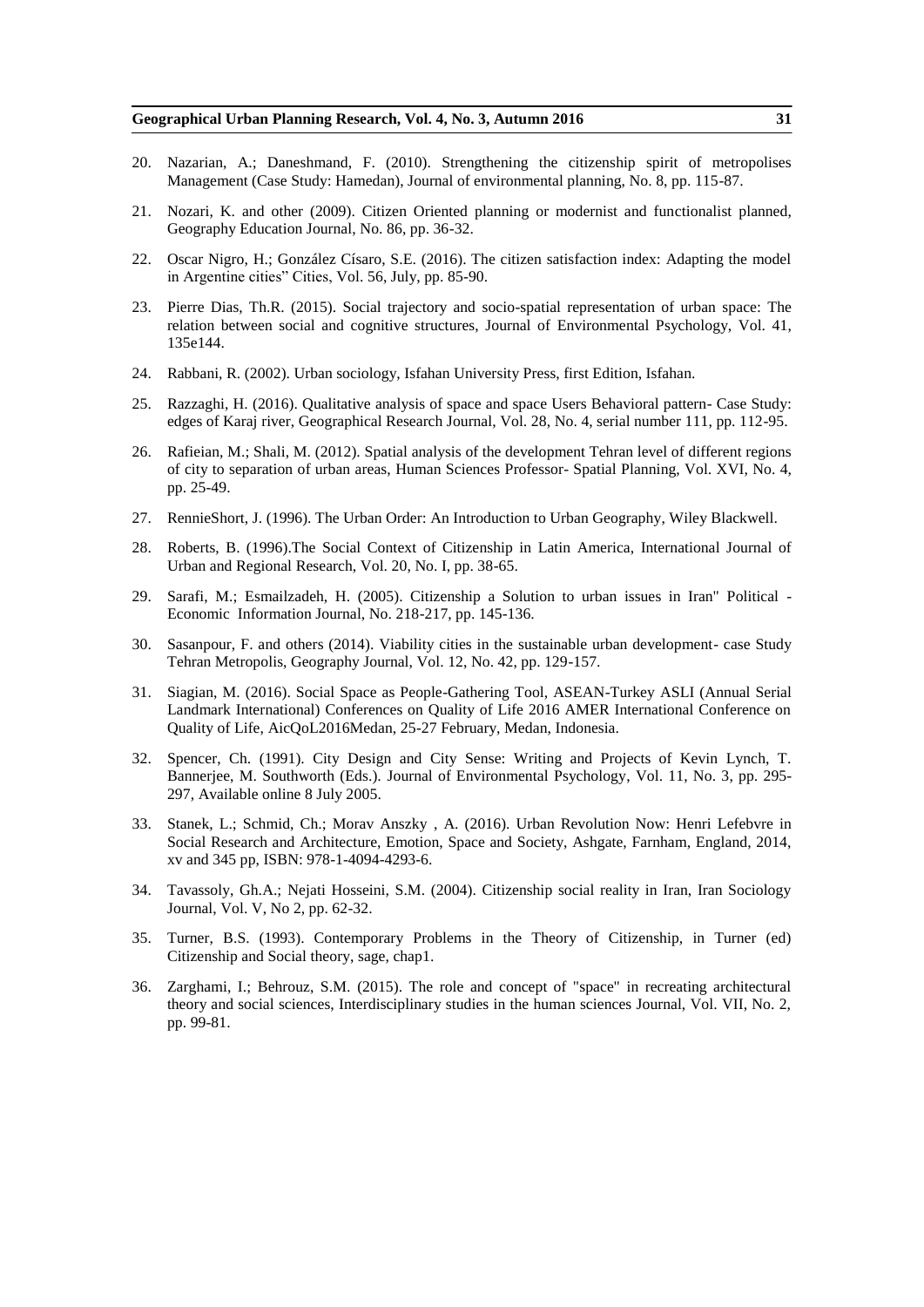## **Analysis of spatial inequalities based on social, economic and physical indices in medium-sized cities (Case study: Miyandoab City)**

**Shahrivar Roustaie <sup>1</sup> , Hossein Karimzadeh <sup>2</sup> , Khosro Rahmati <sup>3</sup>**

- 1. Associate Professor, Department of Geography and Urban Planning, University of Tabriz, Iran
- 2 Assistant Professor, Department of Geography and Urban Rural, University of Tabriz, Iran
- 3. M.A. in Geography and Urban Planning, University of Tabriz, Iran

Received:10 October 2015 Accepted: 11 December 2016

## **Expanded Abstract**

#### **Introduction**

In Iran, after land reform and overflowing dollars from the sale of oil to the urban economy, urbanization has started. This urbanization made different urban groups deprived of having access to services and facilities due to lack of facilities and urban infrastructures tailored to their social situation. Miyandoab city was not an exception. In this city, due to vast rural immigration, integration of villages surrounding to the city, inefficient management, and unplanned urban growth, spatial inequalities have been increased. The present research has been conducted in order to investigate spatial inequalities in Miyandoab city. Therefore, the situation of city blocks in Miyandoab is initially studied in order to assess social, economic, and physical facilities using spatial statistics and hot spot analysis. Then, the distribution pattern of spatial inequality is determined using spatial autocorrelation. Accordingly, the questions of research are:

- 1. Does Miyandoab have spatial inequality according to social, economic, and physical indicators?
- 2. How is spatial distribution of these inequalities?

## **Methodology**

-

In terms of objectives, this is an applied study with a qualitative-analytic research method in terms of the nature and method of data gathering. Library method has been used to gather data. The source citation of used indicators and quantities was the data and information of the statistical blocks of the general population and housing census of Miyandoab in 2011. The GIS maps have been derived from Planning Deputy of Governorate of Western Azerbaijan. Statistical population of this research is all statistical blocks (1660) of Miyandoab in 2011. After theoretical research, 34 social, economic, and physical indicators were selected for investigation of inequality situation and recognizing spatial pattern of the inequality. In the next stage, based on these indicators, Spatial Statistics tools, Hot Spot Analysis, and Autocorrelation Moran's I in

Corresponding Author: kh.rahmati1987@gmail.com, Tal: +98 9147197800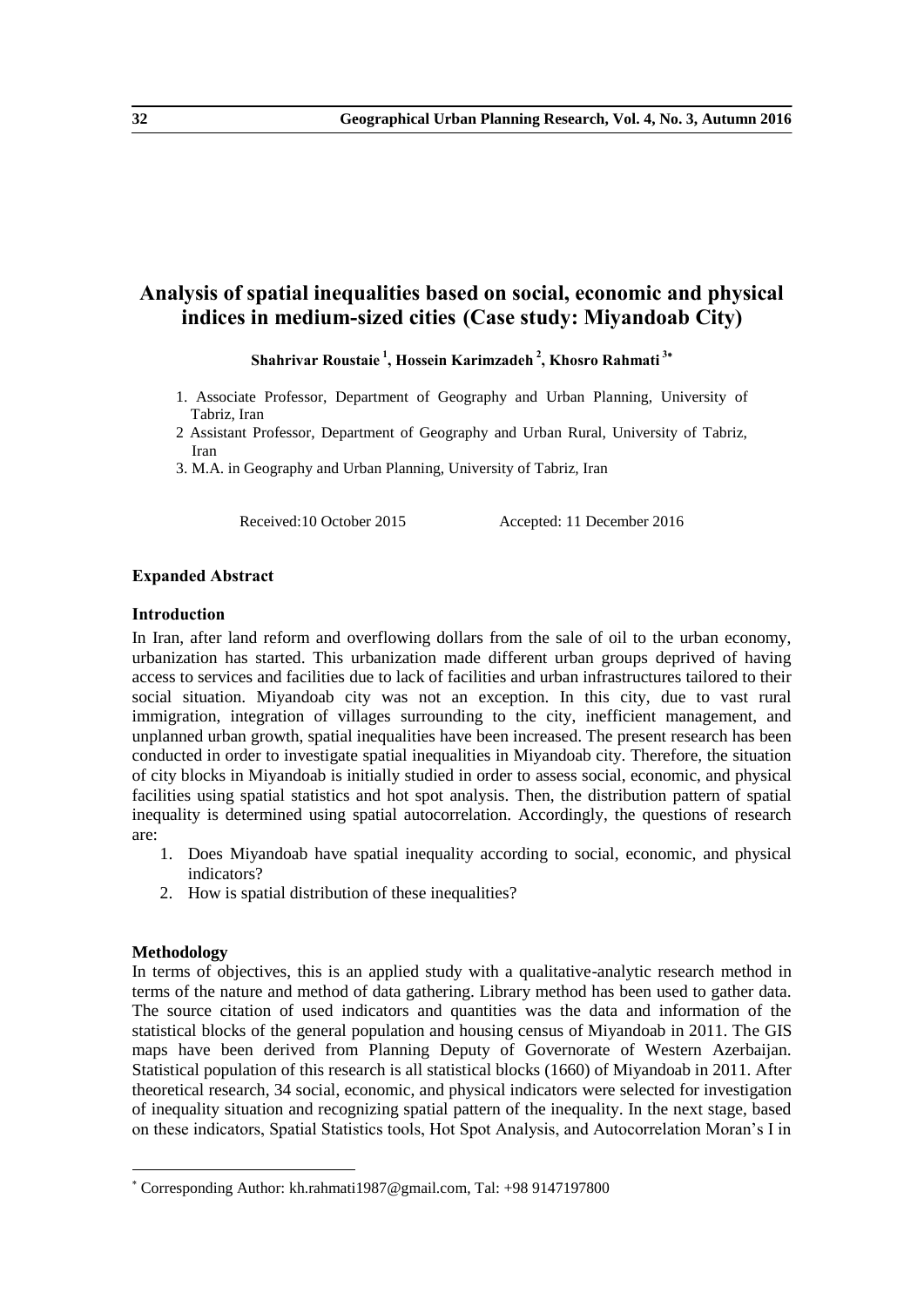ArcGIS software have been used. Indexing has been done in Excel software and the information has been projected in ArcGIS for analysis and mapping.

First, the analysis of Hot Spots on 8 indicators has been done for each social, economic, and physical factor. For each factor, a map entitled Hot Spots analysis on social, economic, and physical indicators has been extracted. At the last stage, these three maps have been overlaid using ArcGIS to create one map. Then, to analyze the spatial inequality of the urban blocks, a combinational map obtained from triple indicators has been prepared using Morris indicators in five levels. Autocorrelation Moran's I has also been used to determine the type of distribution pattern of the inequality.

## **Results and Discussion**

Findings of the research have been obtained in two stages:

- 1. Analyzing Hot Spots on the indicators used in the research (social, economic, physical), overlaying layers, and determining the levels of spatial inequality in urban blocks of Miyandoab.
- 2. Identifying distribution pattern of the inequality in Miyandoab in 2011.

The Hot Spot analysis has been done for each sub-indicator of social factors. Then, the layers have been combined to create the map of Hot Spot analysis of social indicators of Miyandoan in 2011 based on the total of social sub-indicators. The same was done for economic and physical indicators. Then, the obtained three layers have been combined to generate the regarded map of Hot Spot analysis of social, economic, and physical factors. At the end, to analyze the situation and understanding the subject in the city, urban blocks were graded according to having the the indicators using maps and Morris development index.

The map of city blocks has been determined in five levels (very deprived, deprived, average, possessed, highly possessed). From total 1660 urban blocks in Miyandoab, 626 blocks are very deprived and 287 blocks are deprived. While 403 blocks have the indicators in average level, 307 blocks are possessed, and the highest value and the lowest numbers of indicators are 37 highly possessed blocks.

The urban blocks are not in an equal situation in terms of possessing, and regarding the quantitative output, the distribution pattern of inequality is cluster type. The deprived and very deprived clusters in the city could be due to integration of rural cores to the city. Average and possessed blocks are also in the center and margins of the city. Meanwhile, highly possessed blocks are the least ones.

## **Conclusion**

The results show that poor and very poor blocks (913) are the most (55 percent), and they have the least values of the indicators. Considerable placement of them in the edge of city is due to the integration of rural cores to the city. A large number of these blocks are seen in districts of the damaged areas of the city, districts behind hospital, Namaz Boulevard, and Rabari alley. There are 403 blocks with average indicators (24 percent). The possessed blocks are mostly located around left side of Zine Rood River, i.e., shoreline where economic and social bases have separated the population groups (307 blocks, i.e., 19 percent). The highly possessed blocks have the highest value of the indicators, but they are the least in numbers (37 cases) and 2.3 percent could not be a desirable result. The findings have shown that the distribution pattern of spatial inequality is cluster type. The deprived clusters are mostly located in the edges of the city and the possessed clusters are located in the center. This situation indicates class differences and duality in urban spaces and difference in having regarded indicators.

**Keywords**: Miandoab, spatial equity, spatial inequality, spatial statistics, urban blocks.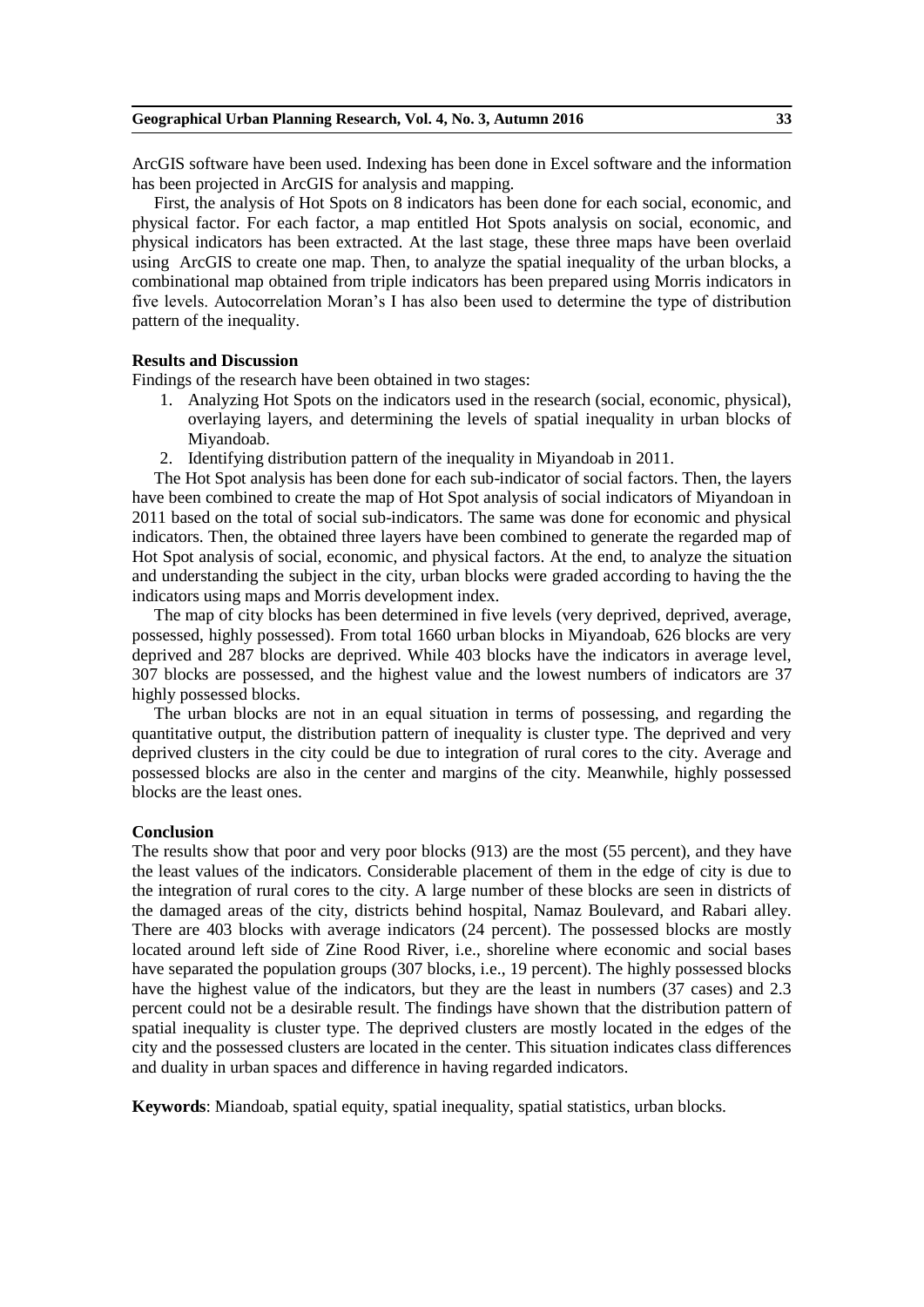- 1. AhmadTozeh, V. (2013). Investigation and Analysis of Urban Spatial Equity in Saghez (A Case Study: Neighborhoods of Saqqez City), MA thesis Geography and Urban Planning, University of Tehran, Faculty of Geography.
- 2. Asgari, A. (2011). Analyzes of Spatial Data with ArcGIS, Information and Communication Technology Organization Publications of Tehran Municipality, First Edition.
- 3. Behravan, H. (2007). Preparation of the Culture and Urban Equity in 12 Different Districts of Mashhad, Conference planning and urban management, Mashhad, pp. 1-28.
- 4. DadashPour, H.; Alizadeh, H.; Rostami, F. (2015). Explaining the Conceptual Framework of Spatial Equity in Urban Planning with a Focus on the Concept of Equity in Islam, Journal of Naghshe Jahan, Vol. 5, No. 1, pp. 75-84.
- 5. Daneshpour, Z. (2006). Analysis of Spatial Inequality in Rural-Urban Environments (An Effort in the Use of Planning and Strategic Management Approach in Tehran), Journal of Fine Arts, No 28, pp. 5-14.
- 6. Dehghan, H. (2007). Opportunities and Threats for Education in Dealing with Spatial Inequality in Information Technology and Communications, Journal of Education, Vol. 23, No. 3, pp. 126-163.
- 7. Farid, Y. (2005). The research method used in urban and rural geography, Tabriz, University of Tabriz.
- 8. Ghanbari, A. (2009). Analysis of Regional Inequalities in Iran, with Emphasis on Urban Areas of East Azerbaijan, Geography and urban planning doctoral thesis, University of Tabriz, Faculty of Humanities and Social Sciences.
- 9. Hall, P.; Pfeiffer, U. (2004). Urban Future 21, Spoon Press, London.
- 10. Harvey, D. (2000). Social Justice and City, Translated by Farrokh Hesamian, Mohammadreza Haeri and Monadizadeh, Behrouz, Processing enterprises and urban planning, Tehran.
- 11. Harvey, D. (1973). Social justice and the city, Edward Arnold, London.
- 12. Hewko, Jared N. (2001). Spatial Equity in the Urban Environment: Assessing Neighborhood Accessibility to Public Amenities, University of Alberta, Canada
- 13. Iveson, K. (2011). Social or Spatial justice? Marcuse and Soja, on the right to the city, City, Vol. 15, No 2., pp. 248-261.
- 14. Jomepour, M. (2006). Rural development planning, SAMT, Tehran
- 15. Kalantari, Kh. (2001). Planning and Regional Development, Publications Khoshbin, Tehran.
- 16. Kanbur, R.; Venables, Anthony J. (2005). Spatial Inequality and Development, Oxford: Oxford University Press.
- 17. Kaplan, D.H.; Kathleen W. (2004). Research in Ethnic Segregation I: Causal Factors Urban Geography, Vol. 25, No. 6 (August-September).
- 18. Karam, A.; Mohammadi, A. (2009). Evaluation and Zonation of Land Suitability for Physical Development of the City of Karaj and Surrounding Lands Based on Natural Factors and Analytic Hierarchy Process Method, Journal of Natural Geography, Vol 1, No 4, pp. 59-74.
- 19. KhalouBagheri, M. (2012). Dealing with Spatial Inequality, in addition to the Application of Planning Based on Improving the Quality of Life, Journal of Urban Economics and Management, No 1, pp. 49-67.
- 20. Lashgari, A. (2009). Right, Justice and Society, Journal of Economic Research, Vol. 6, pp. 31-57.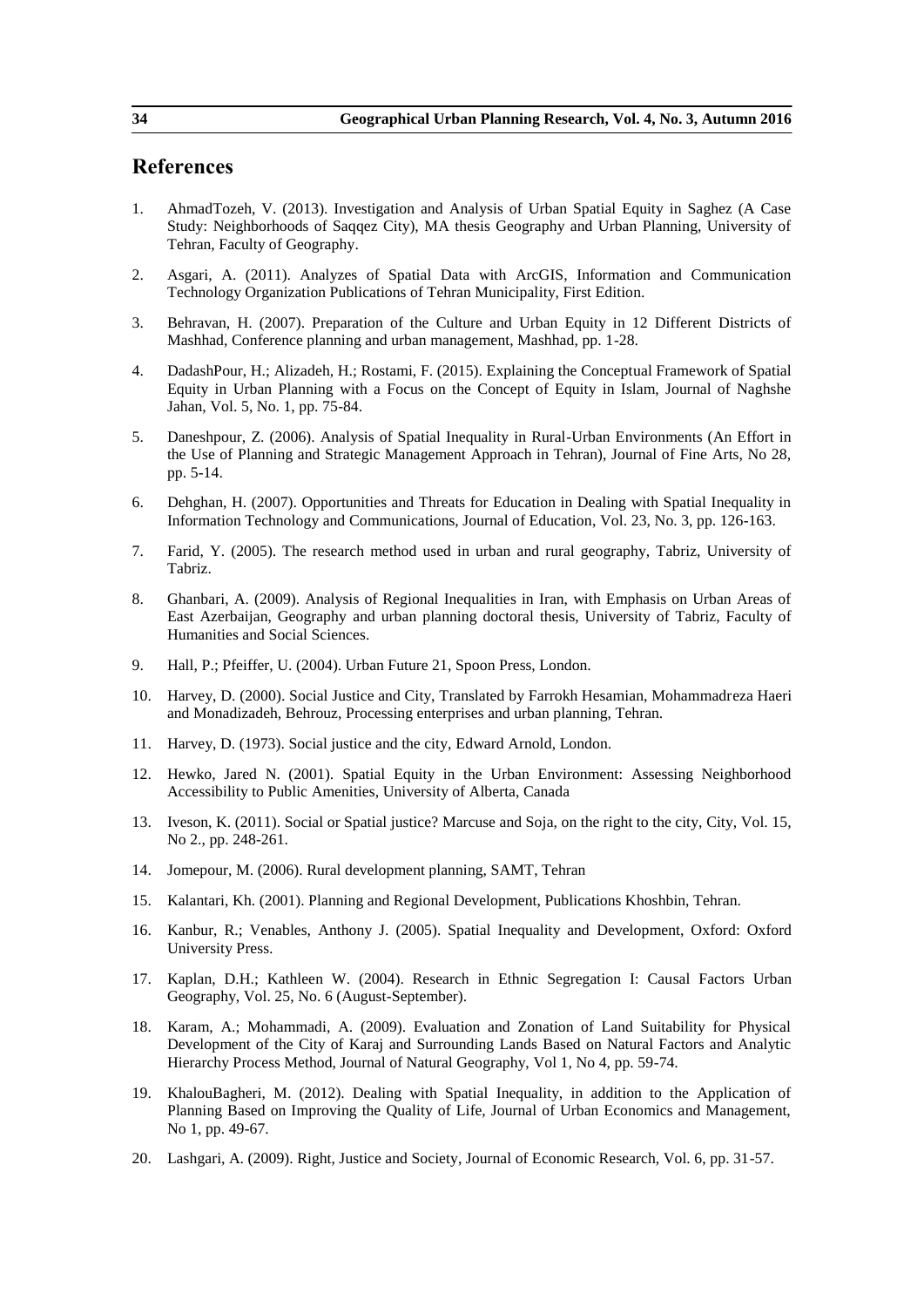- 21. Latifi, G.; Sejasi Gheydari, M. (2011). Ranking the Level of Social Welfare in towns of Zanjan Province Using TOPSIS Models, Journal of Planning and Social Development, No. 7, pp. 166-189.
- 22. Liao, Ch.H.; Chang Hsueh-Sheng, K.T. (2009). Explore the spatial equity of urban public facility allocation based on sustainable development, Real Corp,(http://www.corp.a, (pp. 135-144.
- 23. Liu.c.xu.m, Chen.s.an.jm and Yan.pl (2007). Assessing the impact of urbanization on regional net primary productivity in Jiangyin County, China, Journal of Environmental Management, pp. 597-606
- 24. Marx, K. (1975). Capitalism, Publication Nour, Tehran.
- 25. Miandoab city Government, 2014.
- 26. Mirsendesy, S.M. (1996). Effective Factors For People's Perception from Justice Of Its Relationship Equality (Inequality), The Case Study : Mashhad City, M.S Thesis In Sociology, Tarbiat Modarres University, Faculty Of Human Sciences.
- 27. Morais, P. (2010). Evaluation of performance of European cities with the aim to promote quality of life improvements; Elsevier, Vol. 39, No. 4, pp. 398-409.
- 28. Mousavi, M. (2012). The stable form of the City and social justice (Case Study: Miandoab), Human Geography Research, No 80, pp. 177-192.
- 29. Pacione, M. (2003). Urban Geography: A Golobal Perspective, 2th, New York.
- 30. Panych, L. (2001). Manifest After 150 Years, Agah press, Tehran.
- 31. PourFathifar, J.; Emamali, A. (2010). Analysis of Spatial Inequalities of Rural Settlements in Ahar City, Geographical space, Vol. 10, No 32, pp. 95-116.
- 32. Qadeer, M.A. (2004) Urbanization by implosion, Guest Editorial/ Habit ate International, Vol. 28, pp. 1-12.
- 33. Rabbani, R.; Kalantari, S.; Hashemianfar, A. (2010). Examining the Relationship between Social Determinants and Inequalities, Vol. 11, No. 41, pp. 267-305.
- 34. Rahnama, M.R.; Zabihi, J. (2011). Analysis of Distributing the Urban Public Facilities in line with of Spatial Equity with Integrated Access Model in Mashhad, Geography and Development, No 23, pp. 5-21.
- 35. Sarvar, R. (2004). Using the AHP Method in Geolocation of the Case Study: Locating for Future Development of Miyandoab City, Human geography researches, No 41, pp. 19-38.
- 36. Shakouie, H. (2013). New thoughts in philosophy, geography, V 1, fifteenth edition, Gitashenasi Publications, Tehran.
- 37. Sheikhi, A. (2014). City development strategies of Piaranshahr with CDS approach, MA thesis Geography and Urban Planning, University of Tehran, Faculty of Geography.
- 38. Sohel Rana, M.D. (2009). Status of wateruse sanitation and hygienic condition of urban slums: Astudy on Rupsha Ferighat slum, Khulna, www.elsevier.com, pp. 322-328.
- 39. Soja, E. (2006). The city and spatial justice, justice spatial/spatial justice, www.jssj.org
- 40. Tabibian, M.; Shokouhi, M.S.; Arbab, P. (2010). Evaluation of Social Justice from the Urban Landscape, Case Study: Neighborhood of Khoub Bakht, District 15 of Tehran, Journal of Utopia, pp. 111-122.
- 41. Taghavi, M.; Sarvari, Z. (2003). The impact of liberalism in urban spaces, Journal of Political– Economic, pp. 156-163.
- 42. Talen, E. (2002). Tthe Social Goals of New Urbanism. Housing Policy Debate, Vol. 13, No. 1, pp.: 165-188.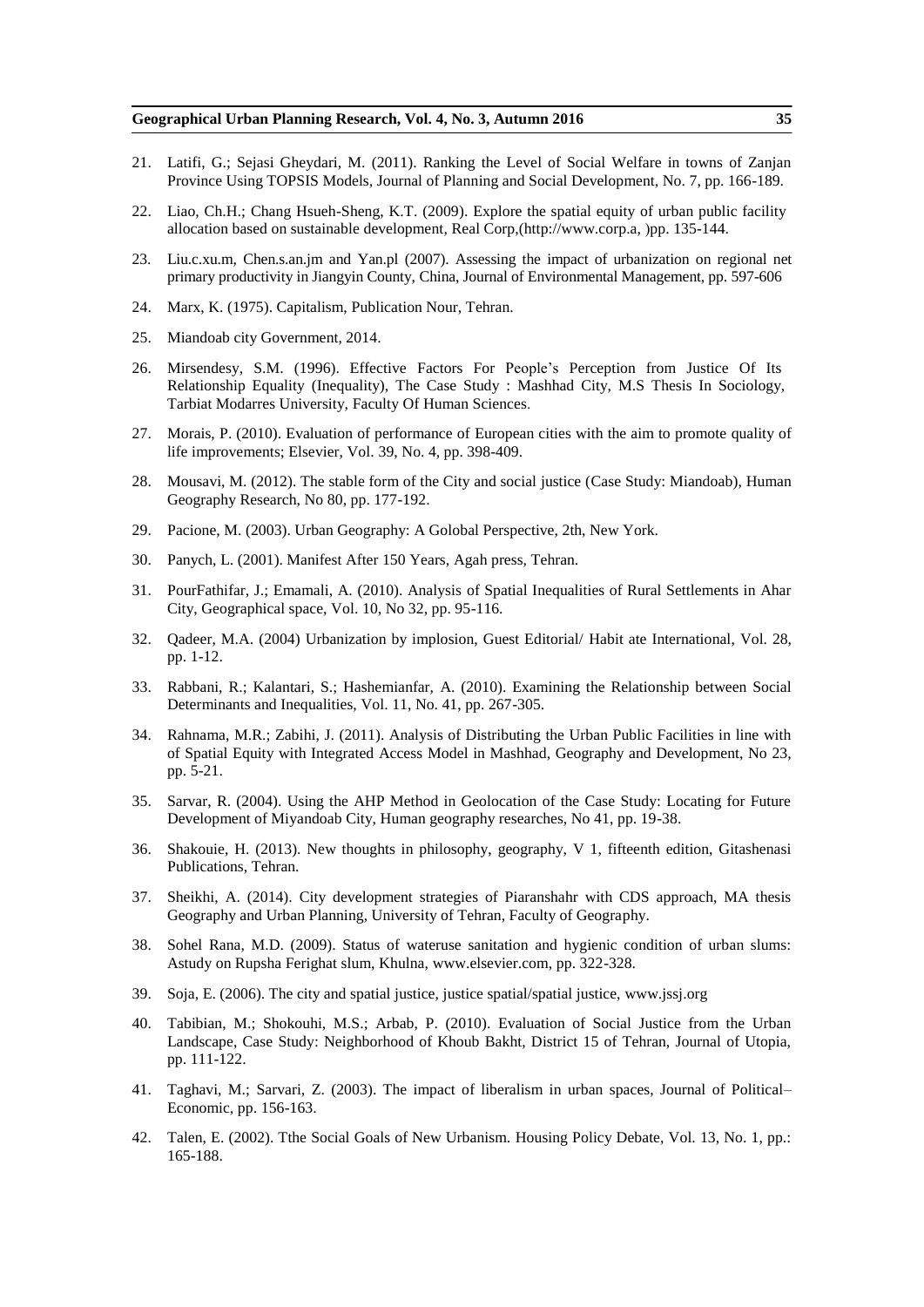| 36  | Geographical Urban Planning Research, Vol. 4, No. 3, Autumn 2016                                                                                                                                                                               |
|-----|------------------------------------------------------------------------------------------------------------------------------------------------------------------------------------------------------------------------------------------------|
| 43. | Tsou, K.; Yu-Ting, H.; Yao-Lin, C. (2005). An accessibility-based integrated measure of relative<br>spatial equity in urban public facilities, Cities, Vol. 22 No. 6, pp. 424-435.                                                             |
| 44. | Vaezi, A. (2005). John Rawls: A Theory of Justice to liberal politics, Publication BagherolOloum,<br>Ghom.                                                                                                                                     |
| 45. | Yasouri, M. (2009). Evaluation of regional disparity in Khorasan Razavi, Journal of Geographi and<br>Regional Planning, No 12, Spring and Summer, pp. 201-223.                                                                                 |
| 46. | Zadvali, F. (2014). A comparative study of poverty in the city of Tabriz in the period 1385-1375,<br>MA thesis Geography and Urban Planning, Faculty of Geography, University of Tabriz.                                                       |
| 47. | Zarabi, A.; Mousavi, M. (2010). Spatial Analysis of Population Distribution and Distribution of<br>Services in Yazd City, Journal of Geographical Research, N0 97, pp. 27-46.                                                                  |
| 48. | Ziari, K.; Mahdian Behmoniri, M.; Ali, M. (2013). Review and Assessment of Spatial Equity<br>Benefiting the Urban Public Services Based on Population Distribution and Accessibility in the City<br>of Babolsar, Vol. 13, No. 28, pp. 217-241. |
|     |                                                                                                                                                                                                                                                |
|     |                                                                                                                                                                                                                                                |
|     |                                                                                                                                                                                                                                                |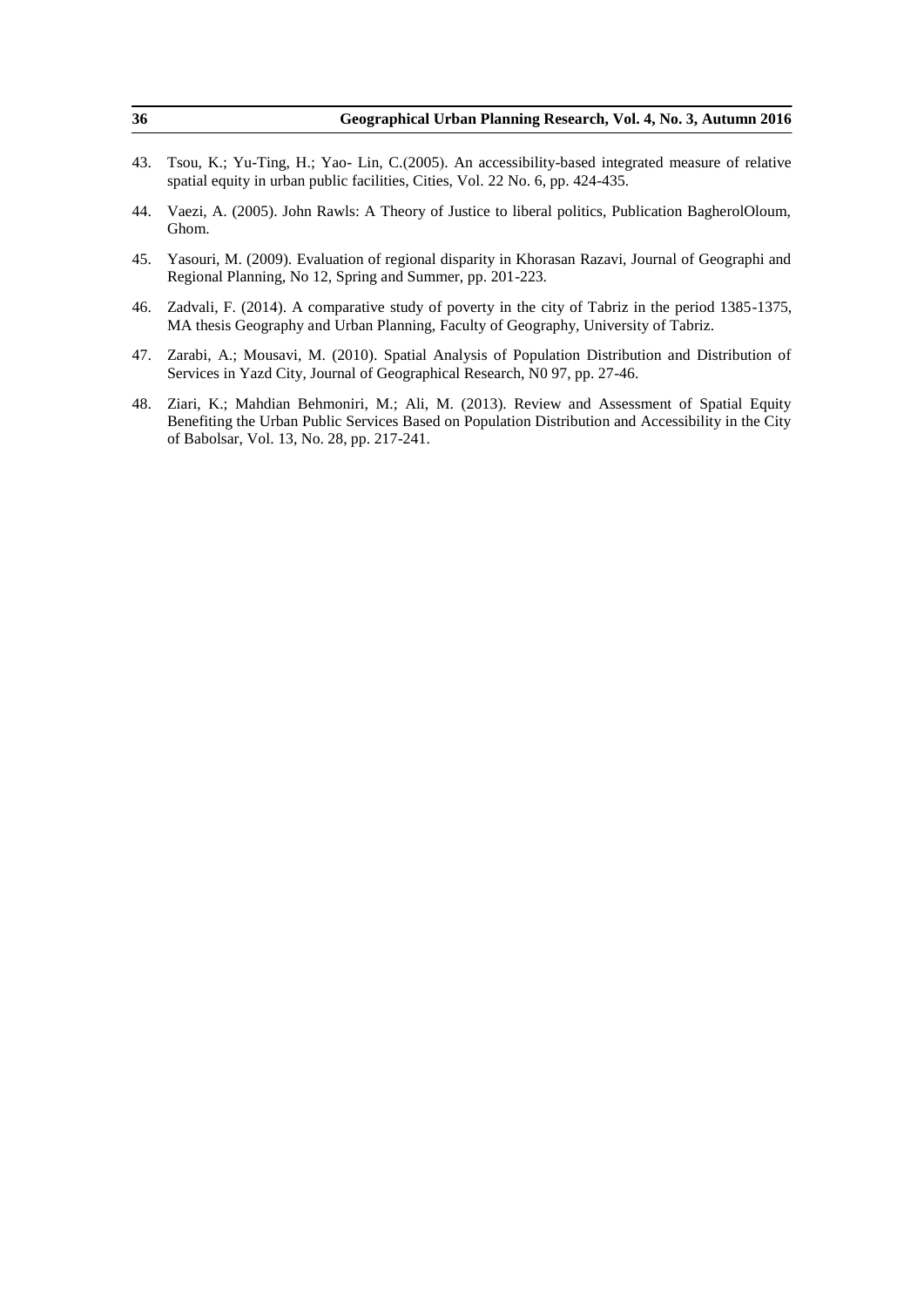# **Investigation on the relationship between objective and subjective indices of quality of life and quality of access to urban services (Case study: Distressed area of Zahedan City)**

## **Ali Hajinejad <sup>1</sup> , Hamid Reza Rakhshaninasab <sup>2</sup> , Tayyebeh Sargolzaaei Javan <sup>3</sup>**

- 1. Associate Professor, Department of Geography and Rural Planning, University of Gilan, Iran
- 2 Assistant Professor, Department of Geography and Urban Planning, University of Sistan and Balouchestan, Iran
- 3. M.A. in Geography and Urban Planning, University of Sistan and Balouchestan, Iran

Received:2 February 2016 Accepted: 19 December 2016

### **Expanded Abstract**

## **Introduction**

In the past half century, cities due to increase in urbanization, which nowadays is considered as one of the most important aspects of global changes, have provided grounds for expansive urban development and created a lot of changes in land use from local to global scales. These changes were in such a way that following increase in population of the cities and rapid expansion, urban areas are faced with considerable challenges in terms of physical and environmental deterioration, social exclusion, insecurity, unemployment, housing shortage and traffic problems. All these issues reduce quality of life in the cities. Although urbanization is an important index of welfare and social and economic development, its rapid expansion can reduce per capita of urban services and socioeconomic facilities. This in return will manifest itself in the form of life quality reduction in different aspects of urban life. Therefore, nowadays, we emphasize upon solving urban challenges, problems of distribution of urban utilities, social justice, well-being, and consequently citizens quality of life. Consequently, life quality studies can help us identify problematic areas, reasons for public dissatisfaction, citizen priorities in life, the impact of social and population factors on life quality, and monitoring and evaluation of the efficiency of policies and strategies of life quality. Therefore, the aim of the present study is to investigate the effects of urban services and their impacts on life quality in distressed areas of Zahedan City based on cultural-religious, healthcare, service-welfare, and urban facilities and utilities dimensions as the indices of available urban services in these areas.

#### **Methodology**

-

The research method is descriptive-analytical. In the present study, to obtain the required data, the field study was employed via developing and distributing questionnaires based on the indices of urban services in each of the studied areas. The sample size included 384 individuals of residents of distressed areas of Zahedan City based on the Cochran formula. To access more complete results, the sample size increased to 390 individuals and questionnaires were

Corresponding Author: rakhshaninasab\_h@yahoo.com; Tel: +98 9155426930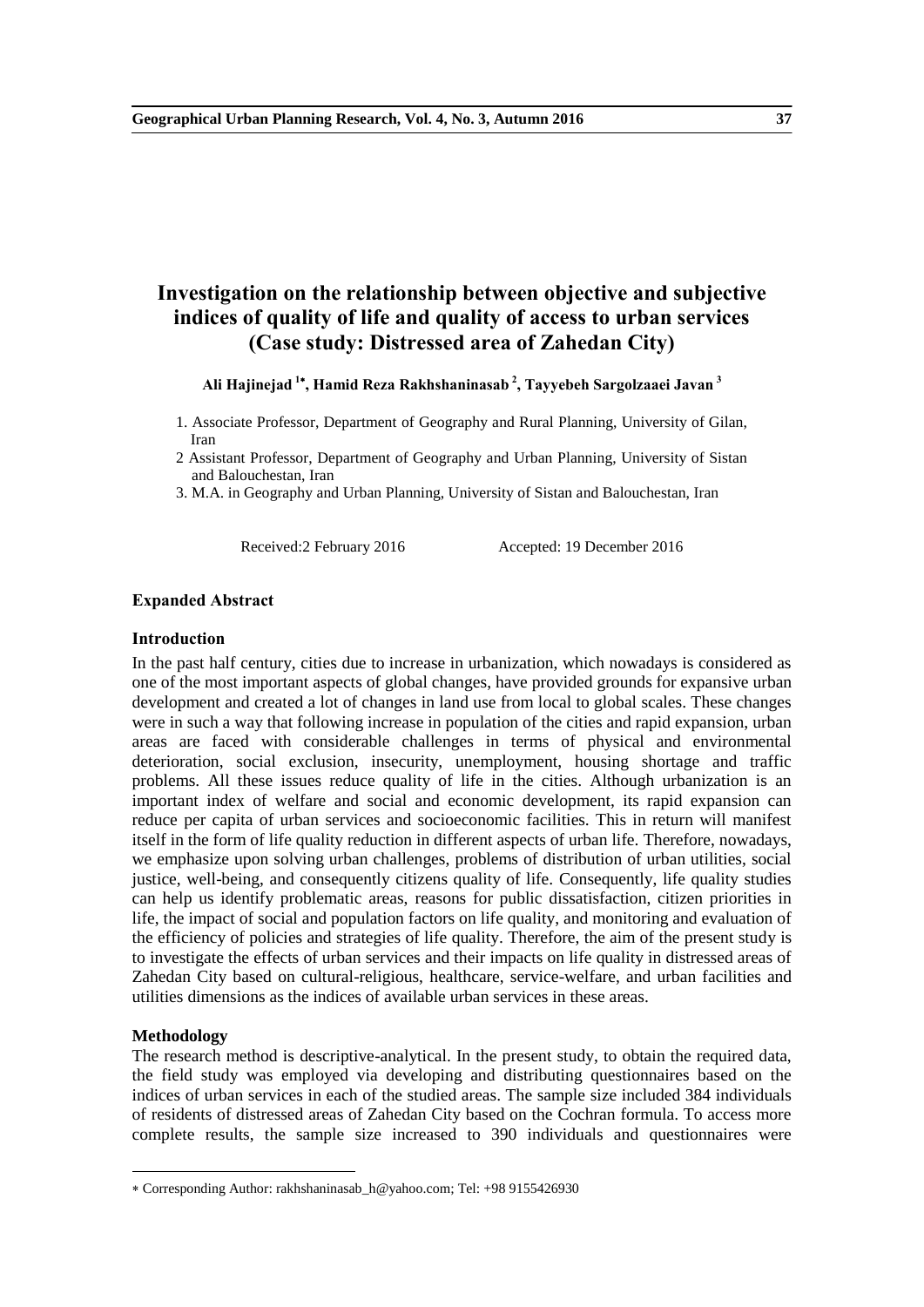distributed in terms of the number of population in each 8 areas. Then, using the SPSS software and employing Pearson correlation coefficient, GIS, and fuzzy functions, the data were analyzed.

### **Results and Discussion**

Findings of the present study indicate that Zahedan City has not been significantly successful in providing urban services for its citizens because most of its distressed areas have average scores lower than the moderate level. In this study, index of access to services was evaluated using 4 major indices (cultural-religious, service-welfare, healthcare and facilities and equipment) which are comprised of 29 sub-indices.

The mean score of resident satisfaction with life quality is based on the indices of access to urban services. The index value was 2.44 which is lower than average. Among these variables, satisfaction with access to exceptional education centers, world tourism and hospitality, libraries, green spaces and secondary schools have scores of 1.08, 1.39, 1.53, 1.95, and 1.99, respectively. Satisfaction with sewage disposal system, surface water collection ducts, and neighborhood cleanliness have scores of 1.72, 1.79 and 1.95, respectively, as the worst status. Satisfaction values with access to bus stations and access to mosques have scores of 3.56 and 3.68, respectively, as the best status. These values are according to the surveys in distressed areas. Therefore, we may state that satisfaction with quality of access in the distressed areas of Zahedan is not very good.

In addition, a comparison between the subjective and objective indices of access to urban services indicates that the final score of subjective indices is calculated based on 17 indices including distance to nursery school, primary school, secondary school, high school and exceptional education centers, tourism and hospitality centers, neighborhood services such as retail shops, desalination stations, post offices, cultural-religious centers (library and mosque), transportation centers such as tax and bus stations, healthcare centers such as hospitals, clinics and sport facilities. The value of the indices is 0.11 and higher than the final score of objective indices (0.07) measured based on 29 indices (satisfaction with access to library, nursery school, primary school, secondary school, high school, exceptional education, mosques, drugstores, healthcare centers, clinics, satisfaction with neighborhood cleanliness, water quality, blackouts, neighborhood lighting, post offices, surface water collection ducts, waste collection, fire stations, storehouses, repair shops, green spaces, sport centers, world tourism and hospitality, retail shops, desalination stations, sewage disposal, access to communication networks, taxi and bus stations). Findings indicate that in some cases, there are differences among what residents perceive from their place of residence and what the results of objective assessment of the environment indicate. One of the reasons for the mean differences between objective and subjective indices in the distressed areas of Zahedan is that most of the urban services are located in Zahedan District 4 which is the central part of the city where most objective services are located. Most distressed areas are located in the northern part of Zahedan. Therefore, citizens are not very well satisfied with the access they have to services in their own neighborhoods and this accounts for the difference between objective and subjective indices in the distressed areas. In addition, using Pearson correlation test, the relationship between cultural-religious, healthcare, service-welfare and facility indices and quality of life was evaluated. Results indicate a significantly positive relationship between all urban service parameters and quality of life in the distressed areas of Zahedan.

## **Conclusion**

Regarding the fact that distressed areas of Zahedan City are divided into 8 areas, and most of the areas are located at suburbs of the city, they suffer from the lack of services and access to a lot of urban services. Among these 8 areas, Area 4 is considered as the best due to its location at the center of the city in terms of indices of the subjective life quality with mean scores as 3.59 and Area 8 with mean score of 2.06 is the worst area. In terms of objective indices of life quality, Area 4 with mean scores of 4.44 is the best area and Area 6 with mean score of 2.75 is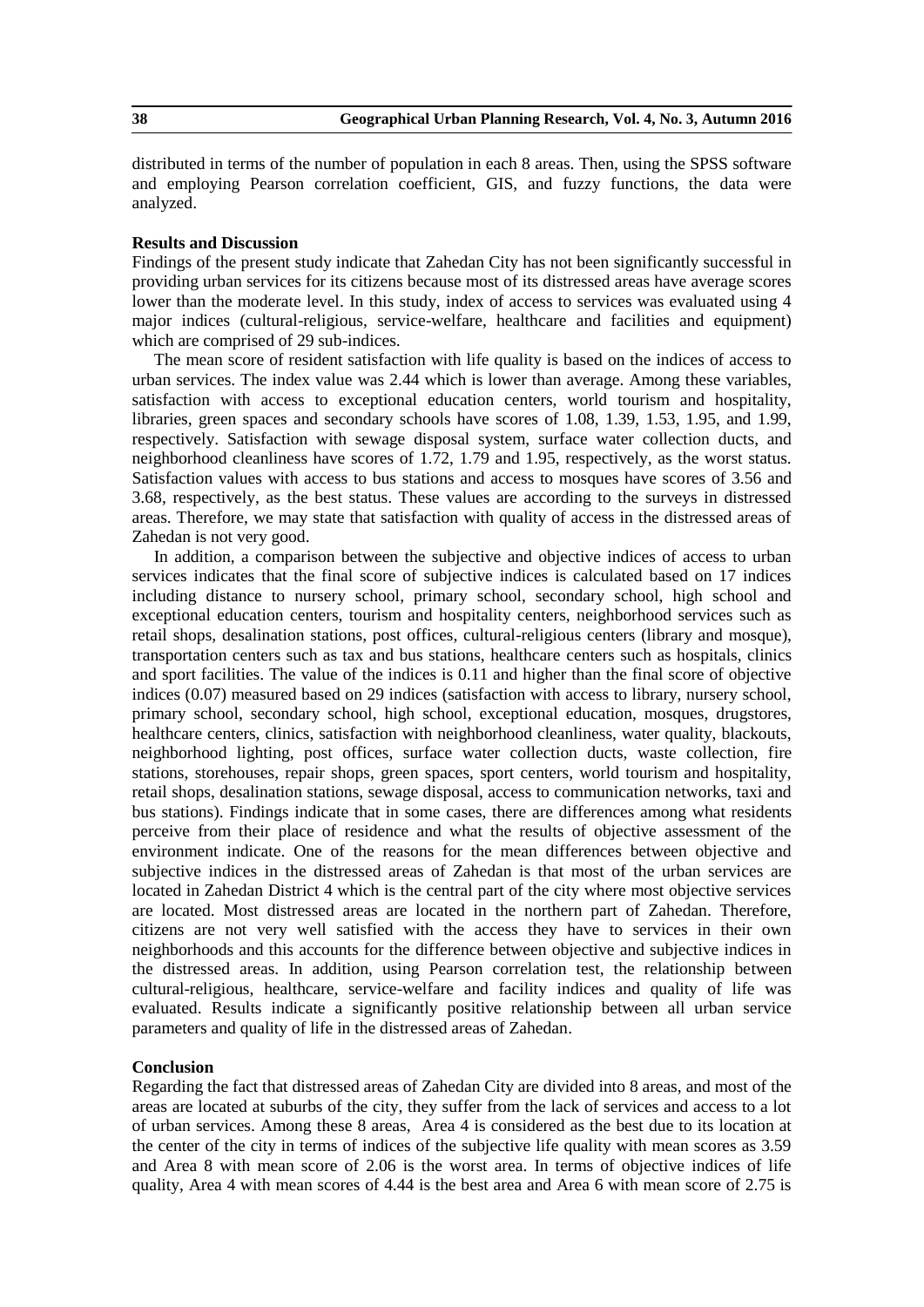the worst area. Since the degree of life quality in distressed areas of Zahedan is not indicated to be at favorable levels, therefore, strategies should be devised to inject urban services among these areas to improve life quality of residents in these areas.

**Keywords**: distressed areas, life quality, social justice, urban services, Zahedan City.

- 1. Bahirai, M. (2013). Check in improving the quality of urban management with an emphasis on green living environment of citizens (Case study: City Dehdasht), Master Thesis Geography and Urban Planning, Supervisor, zohre hadiyani, University of Sistan and Baluchestan.
- 2. Costanza, R. (2007). Quality Of Life: An Approach Integration Opportunities, Human Needs, and Subjective Well-Being, Economics, No. 61. pp. 267-276.
- 3. Darvish, A.; Kalteh, E. (2013). According to a ranking of urban neighborhoods civil service (Case study: the city of Noshahr), First National Conference on Geography, Urban Development and Sustainability, Tehran, pp. 1-15.
- 4. Deniz, A. (2012). Measuring the satisfaction of citizens for the services given by the municipality: the case of Kirsehir municipality. Procedia Social and Behavioral Sciences, 62(24), pp. 555-560.
- 5. Ebrahimzadeh, A.; Barimani, F.; Nasiri, Y. (2004). Marginalization, urban anomalies and the proposed adjustment (Case study; Karimabad of Zahedan), Journal of Geography and Development, pp. 121-149
- 6. Falahi Y. (2011). Quality of life in rural areas (Case Study: kakavand city Delfan), Master Thesis Geography and Rural Planning, University of Tehran.
- 7. Faraji, A. (2010). Indicators analysis and planning to improve the quality of urban life (Case study: Babolsar), Master's thesis in geography and urban planning, University of Tehran.
- 8. Fassio, O.; Rollero Ch.; Piecoli, N. (2012). Health, quality of life and population, pensity, a preliminary study contextualized, Quality of life, Social indicators Research published online first.
- 9. Ferriss, A.L. (2010). Approaches researches to improviny the qulity of life. How to enhance the quality of life, Social India cators research series.
- 10. Ghorbani, Z.; Khakpur, B.; Mafi, E. (2013). Analysis of the spatial distribution of the quality of life in the neighborhoods of the city of Chalus, Research and Urban Planning, 4(13), pp. 1-18.
- 11. Hataminezhad, H.; Farhoudi, R.; Mohamadpur jaberi, M. (2008). Analysis of social inequality in the allocation of land utilities (Case Study: City Esferayen), Journal of Human Geography, 40, pp. 71-85.
- 12. Hataminezhad, H.; Manoochrhri Miandoab, A.; Baharlu, I.; Ebrahimpur, A.; Hataminezhad, H. (2012). The city and social justice: An Analysis of neighborhood inequality (Case study: the old quarters of the city miandoab), Journal of Human Geography, 80, pp. 41-63.
- 13. Havasi, V. (2001). Financial siluation and its consrquenees on the quality of liffein the ecountries. Social indicators research, Published on line firsi 03 august
- 14. Hekmatnia, H., Givechi, S.; Heydari noshahr, N.; Heydari noshahr, M. (2011). Analysis of the spatial distribution of urban services using standardized data, numerical taxonomy and factor model features (Case study: Ardakan), Journal of Human Geography, 77, pp. 165-179.
- 15. Jayapalan, N. (2002). urban sociology: Atlantic publishers and distribators, New dehli.
- 16. Leen, Y.J. (2008). Subjective quality of life Measurement in Taipei, Building and environment.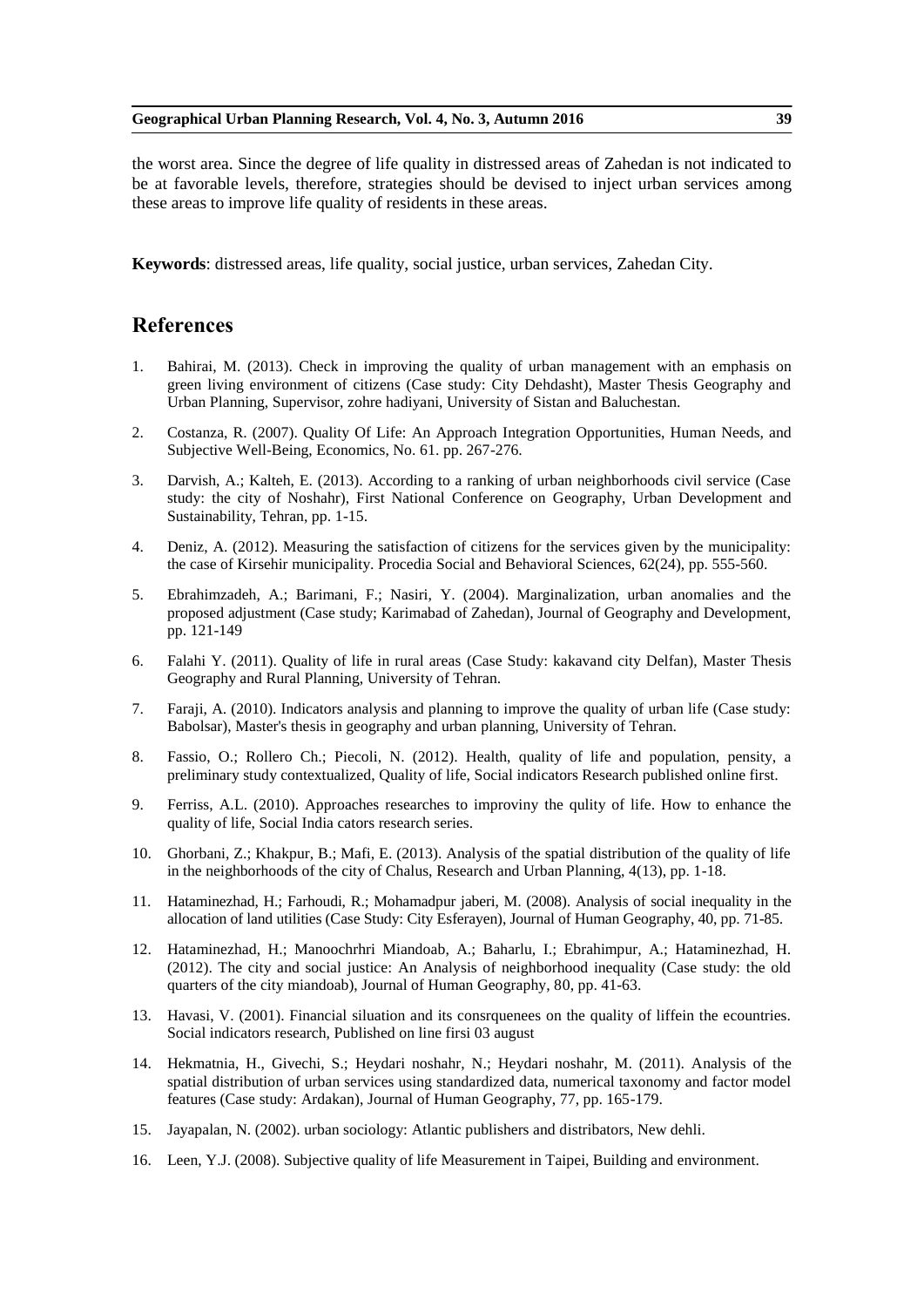| 40  | Geographical Urban Planning Research, Vol. 4, No. 3, Autumn 2016                                                                                                                                                                                    |
|-----|-----------------------------------------------------------------------------------------------------------------------------------------------------------------------------------------------------------------------------------------------------|
| 17. | Moradi, M. (2013). Measure the satisfaction of the quality of life of rural residents (Case Study:<br>Rural Mount Khajeh our city), Master Thesis Geography and Rural Planning, University of Sistan<br>and Baluchestan.                            |
| 18. | Pourahmad, A.; Khaliji, M. (2014). The survey of municipal services by using VIKOR (Case Study:<br>Bonab), Journal of Spatial Planning (Geography), i(4), pp. 1-16.                                                                                 |
| 19. | Rezvani, M.; Matkan, A.; Mansurian, H.; Satari, M.H. (2009). Develop and indicators to measure<br>the quality of urban life (Case Study: City Nurabad, Lorestan Province), Journal of Urban and<br>Regional Studies and Research, 1(2), pp. 87-110. |
| 20. | Rostami, M.; Shaali, J. (2009). Analysis of the spatial distribution of urban services in the city of<br>Kermanshah, Journal of the Geographical Landscape, 4(9), pp. 27-59.                                                                        |
| 21. | Senlier, N.; Yeldiz, R.; Aktas, ED. (2009). Aperception survey for the evaluation of urban quality of<br>lifein Kocaeli and comparison of the life satis faction with the europan citis, Social indicators<br>Research, 94, pp. 213-226.            |
| 22. | Shamai, Azimi, A.; Faraji, A.; Hattafi, A. (2012). Disparities Analysis quality of life in city<br>neighborhoods. Geographic Society's Journal, 10(23), pp. 253-280.                                                                                |
| 23. | Sinha, R. (2007). Ecology and quality of life in urban slums, Concept publishing company india                                                                                                                                                      |
| 24. | Sun, C. (2010). Performance evaluation model by integrating fuzzy AHP and fuzzy TOPSIS<br>methods, Expert Systems with Applications, 37(12), pp. 7745-7754.                                                                                         |
| 25. | Tirband, M.; Azani, M. (2010). Dispatcher and municipal services based on social justice, The Case<br>of Yasouj, Journal of Applied Sociology, 23(2), pp. 109-138.                                                                                  |
| 26. | Vazife dust, H.; Amini, M. (2011). Evaluation of the importance of urban life quality indicators<br>Tehran of administrators and professionals Municipal Management, Studies of Urban Management,<br>$1(3)$ , pp. 1-18.                             |
|     |                                                                                                                                                                                                                                                     |
|     |                                                                                                                                                                                                                                                     |
|     |                                                                                                                                                                                                                                                     |
|     |                                                                                                                                                                                                                                                     |
|     |                                                                                                                                                                                                                                                     |
|     |                                                                                                                                                                                                                                                     |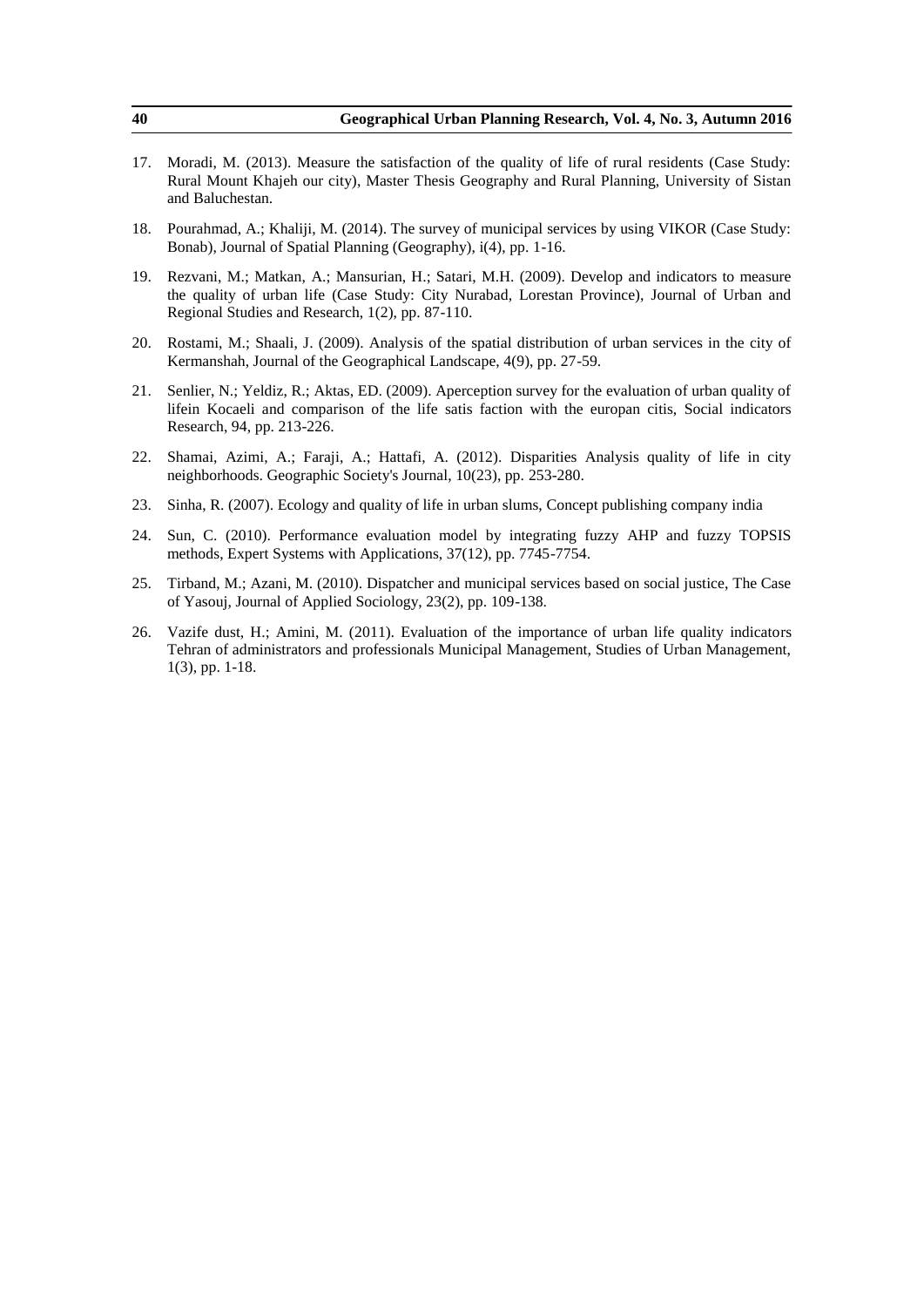# **Spatial analysis of enjoyment level of urban services in Ahvaz metropolitan areas with an emphasis on social justice**

**Saeid Amanpour <sup>1</sup> , Nabiollah Hosseini Shahpariyan <sup>2</sup> , Saeed Maleki <sup>3</sup>**

- 1. Associate Professor in Geography and Urban Planning, Shahid Chamran University of Ahvaz, Iran
- 2 M.A. in Geography and Urban Planning, Shahid Chamran University of Ahvaz, Iran
- 3. Associate Professor in Geography and Urban Planning, Shahid Chamran University of Ahvaz, Iran

Received:17 October 2015 Accepted: 21 December 2016

#### **Expanded Abstract**

#### **Introduction**

-

One of the main consequences of rapid urbanization growth and physical development in Iran in the recent decades has been disintegrating distribution system underlying inequality in citizen service centers. With the lack of financial, technical and social infrastructures for public use, the city has also fueled the homogeneity and spatial inequalities.

Polarization of urban spatial structure due to management policies and rate environment to attract or repel undesirable qualities has increased facilities and services. Today, the issue of social justice is at the heart of urban studies in all related disciplines. Social justice in cities and eventually in satisfaction of your lifestyle will contribute to political stability and national sovereignty. The social justice is a fair distribution of resources between urban areas and equal access of residents to their facilities. Because they lead to social unrest, lack of equitable distribution of space can lead to complex problems. That is why in the past two decades, we saw a lot of development studies related to social justice. Today, in relation to solving urban problems and difficulties arising from this relationship, the authorities have emphasized on the distribution of public services, social justice and the welfare of citizens. Spatial balance and preparations for Sustainable Urban Development provides distribution services in the city centers. Regional and local causes of irregularity are among the distribution of distant areas of social justice. Therefore, eliminating poverty and reducing inequalities are economic, social and cultural development goals and social justice. Therefore, the problems of metropolises and big cities, especially in the third world, are a reflection of poverty, misery, injustice and unemployment in the cities. It is necessary to analyze problems and structural problems of the cities with the theory of social justice to solve problems at the national level.

As a highly populated city, Ahvaz in Khuzestan province has experienced unbridled growth in the last years due to natural growth , immigration, expansion of services, and changes in social, economic and demographic trends. The population of this city has increased from 120,089 people in 1956 to 1,064,177 people in 2010. The population of Ahvaz has increased more than 8 times. This change occurred just in 55 years and has come covered as areas from 2,500 hectares to 22,000 hectares. During this period, the urban lands covered about 78 percent of the previous urban area. Therefore, the city has faced with the problem of injustice in the

Corresponding Author: nabi.hosseini12@gmail.com, Tel: +98 9378883961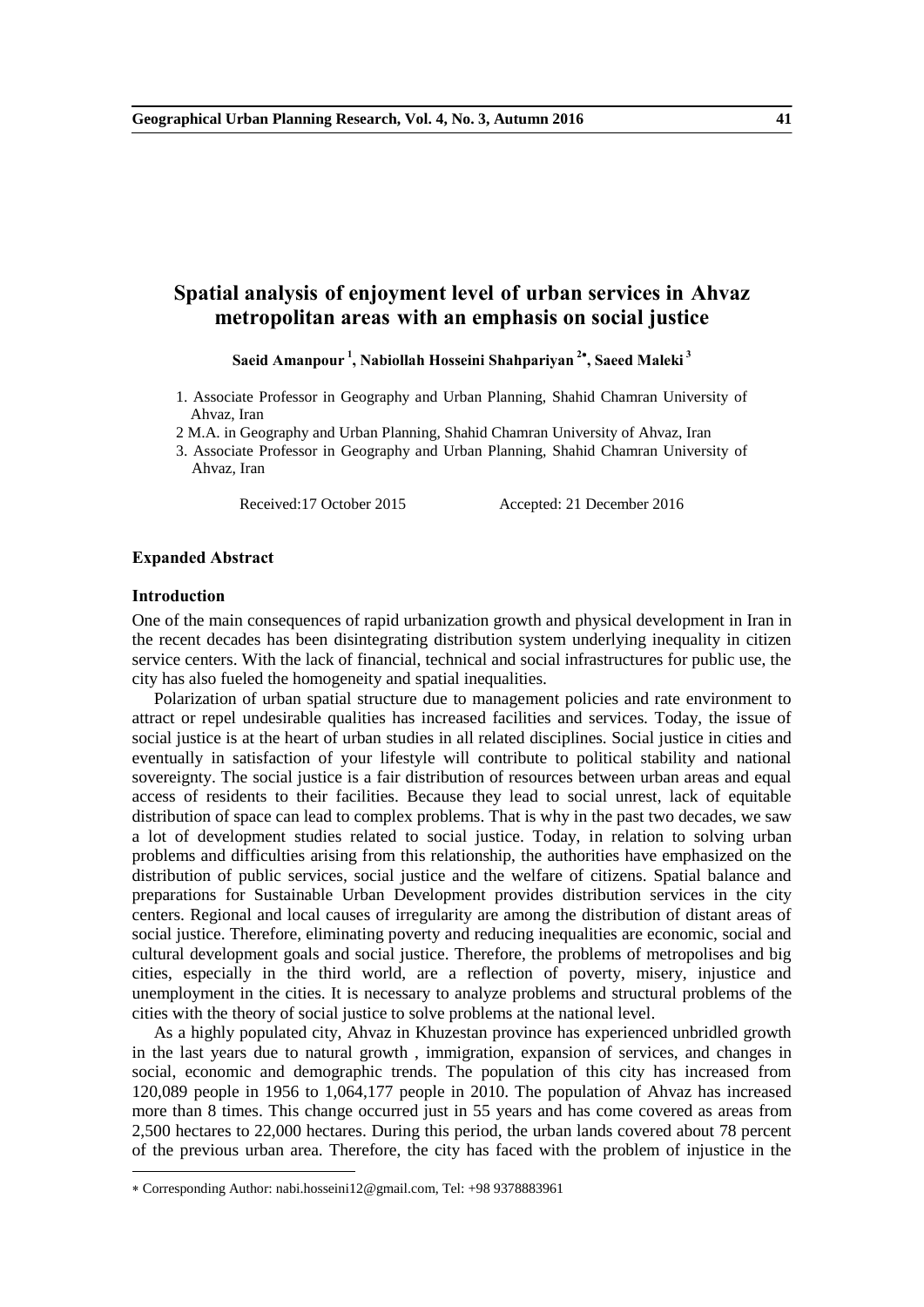distribution of utilities in recent decades due to population variability. Paying attention to the situation in Ahvaz metropolitan urban areas can change municipal services from the perspective of spatial equity index and identify the weaknesses and strengths of urban planning and policy in the future development.

## **Methodology**

This study is an applied research with a combination of analytical methods. In this study, we have used two methods to collect data by library and field survey. The civil service has been used to determine the parameters of the Delphi survey. Hence, a questionnaire has been prepared and distributed among 15 experts in urban issues. The weighted data have been used to model hierarchical fuzzy and data from electronic techniques. To measure social justice we have used enjoyment of civil service per capita. The measures are including business - services, education and research training, cultural - artistic, religious, health - health, sports, office, parks and green spaces, urban facilities, municipal facilities, housing, roads, transportation and industrial.

## **Results and Discussion**

The main objective of this study is spatial analysis metropolitan areas of Ahvaz. The data is also derived from electronic engineering (ELECTRE). The final results obtained from electric model show that the region is quite high in categories 3 and 4, in the category of Region 2, Region 1, 6, 7 and 8. The results of this study indicated spatial justice in the metropolitan areas of Ahvaz. We have also argued about the identification of the factors affecting the spatial inequality in

Ahvaz.

Influence Power viewpoint focuses on national and regional sovereignty. The influence of the less developed areas of the national and regional scale will continue in less developed areas.

Given the results of these authorities and relevant institutions, Ahvaz metropolis can offer strategies such as more attention to underserved areas of Ahvaz and prioritizing the areas of social development, cost allocation to regions, and allocation of additional costs in deprived areas.

**Keywords**: electrical engineering, Metropolis Ahvaz, social inequality, urban utilities.

- 1. Azimi, H. (2005). Circulation Underdevelopment Economy in Iran, Ney Publishing, edition 5.
- 2. Barry, B. (1989). Theories of justice London, harvester-wheat sheaf.
- 3. Bashiriyeh, H. (1996. The history of political thought in the twentieth century, the 25 political philosophies of John Rawls, Political Information Economic Journal, 11, pp. 109-110.
- 4. Bass, R. (1998). Evaluating environmental justice under the National Environmental Policy Act.Environmental Impact Assessment Review, 18, pp. 83-92.
- 5. Behroozi, M. (2014). Review and assessment of spatial justice, The take advantage city General services Case study: ten regions in Tabriz, Master Thesis, Department of Geography and Urban Planning, University Ardebili investigator: 1.
- 6. Buckley, J.J. (1985). Ranking alternatives using fuzzy numbers. Fuzzy Sets and Systems, 10, pp. 21-31.
- 7. Chalabi, M. (2009). Sociology orders, describing the theoretical analysis of the social order, Tehran: Ney Publishing.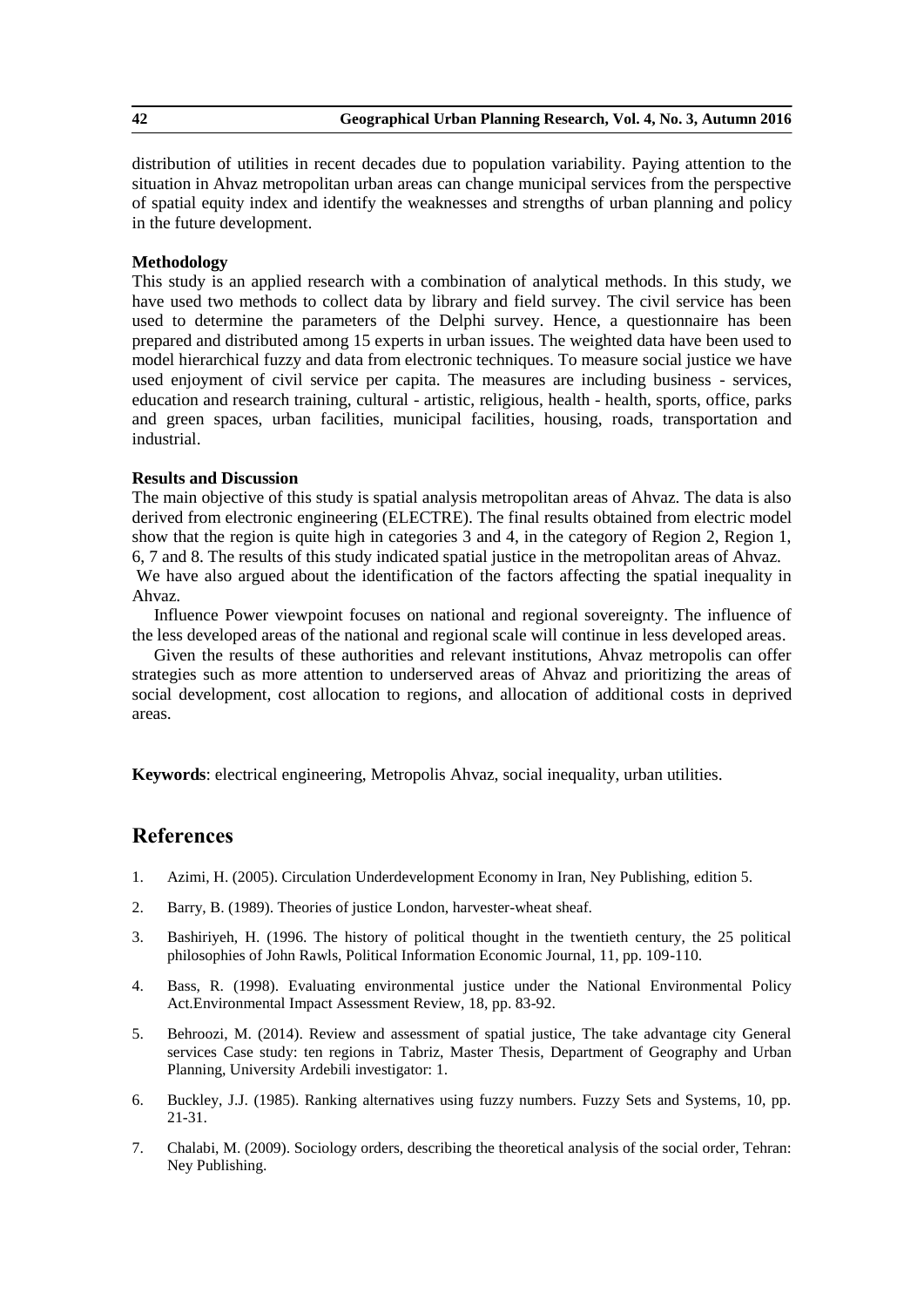#### **Geographical Urban Planning Research, Vol. 4, No. 3, Autumn 2016 43**

- 8. Cho, & Chun Man, (2003). Study on effects of resident-perceived neighborhood boundaries on public services: Accessibility & its relation to utilization: Using Geographic Information System focusing on the case of public parks in Austin, Texas A&M University, Texas.
- 9. Gray, R. (2002). Social Accounting Project and Accounting Organization and Society Privileging Engagement, Imaging New Accounting Organizations and Society.
- 10. Greer, J.R. (2002). Equity in the spatial distribution of municipal services: how to operationalize the concepts and institutionalize a program The University of Texas at Dallas.
- 11. Harvey, D. (1996). Social justice and the city, Translation Hsamyan,F. Mohammad Reza, H. and Monadi Zade.B, Processing and urban planning, Tehran municipality.
- 12. Hashemi, M.M.; Yahya Pour, M. (2011). The principles of urban services in municipalities, municipal organizations and Dhyaryhay publication of the first volume, Tehran, 17
- 13. Hatami Nejad, H. (2001). City and social justice: the heterogeneity of space in the neighborhood of Mashhad, PhD thesis, University martyr Beheshti: 8.
- 14. Hatami Nejad, H.; Farhoudi, R.; Mohammad pourjabry, M. (2008). Analysis of social inequalitie in the enjoyment of urban service: Case study: City Esfarāyen, Human Geography Research Quarterly, 41(65).
- 15. Hewko, & Jared Neil, (2001). Spatial Equity in the Urban Environment: Assessing Neighborhood Accessibility to Public Amenities, University of Alberta, Canada.
- 16. Hosseini, N. (2015). An Analysis of spacial justice with an emphasis on civic services in Zones of Ahvaz. Department of Geography and Urban Planning, University of Chamran martyr, pp. 131-132.
- 17. Hosseini, S.N.; Hosseini, K.R.; Morteza, N. (2015). Analysis of The Spatial Structure of Development Indicators, With Emphasis On Regional Inequality (Case Study: Khuzestan), Quarterly new approaches in human Geographi, 7(3).
- 18. Johnston, R. et al. (1994). Dictionary of Human Geography (third edition), Black well,G.B
- 19. Joukar, S. (2011). The study patterns of shopping malls and commercial complexes in Ahvaz",, Master Thesis, Department of Geography and Urban Planning, University of shahid Chamran
- 20. Kaphle, & Isha (2006). evaluating people's accessibility to public parks using Geographic Information Systems: A case study in Ames, Iowa, Iowa State University, USA.
- 21. Kim, S. (2008). Spatial Inequality and Economic Development: Theories, Facts, and Policies, The World Bank.
- 22. Lall, S.V.; Chakravorty, S. (2005). Industrial Location and Spatial Inequality: Theory and Evidence from India. Review of Development Economics, 9(1-47).
- 23. Langford, M.; Higgs, G.; Radcliffe, J.; While, S. (2008). Urban Population Distntution Models and Service Accessibility Estimation Compuers Environment and Urban System. p. 57.
- 24. Lotfi, S.; Shabani, M. (2012). Compilation model to rank Regional Development Case Study: Health– Treatment province Mazandaran, Journal of Applied Researches in Geographcal Sciences, 13(28).
- 25. Maleki, S.; Damanbagh, S. (2013). Evaluation of sustainable development indexes with emphasis on physical and social indexes and urban services (A case study of Ahvaz city), 1(3), pp. 29-54.
- 26. Martinez, & Javier (2009). The use of GIS and indicators to monitor intra-urban inequalities. A case study in Rosario, Argentina, Habitate International, 33(4).
- 27. Mayoganje, A.A.; Msyra, A.P. (1990). Regional development, new approaches, Translation: Abbas Mokhber, Tehran, Organization plan and budget.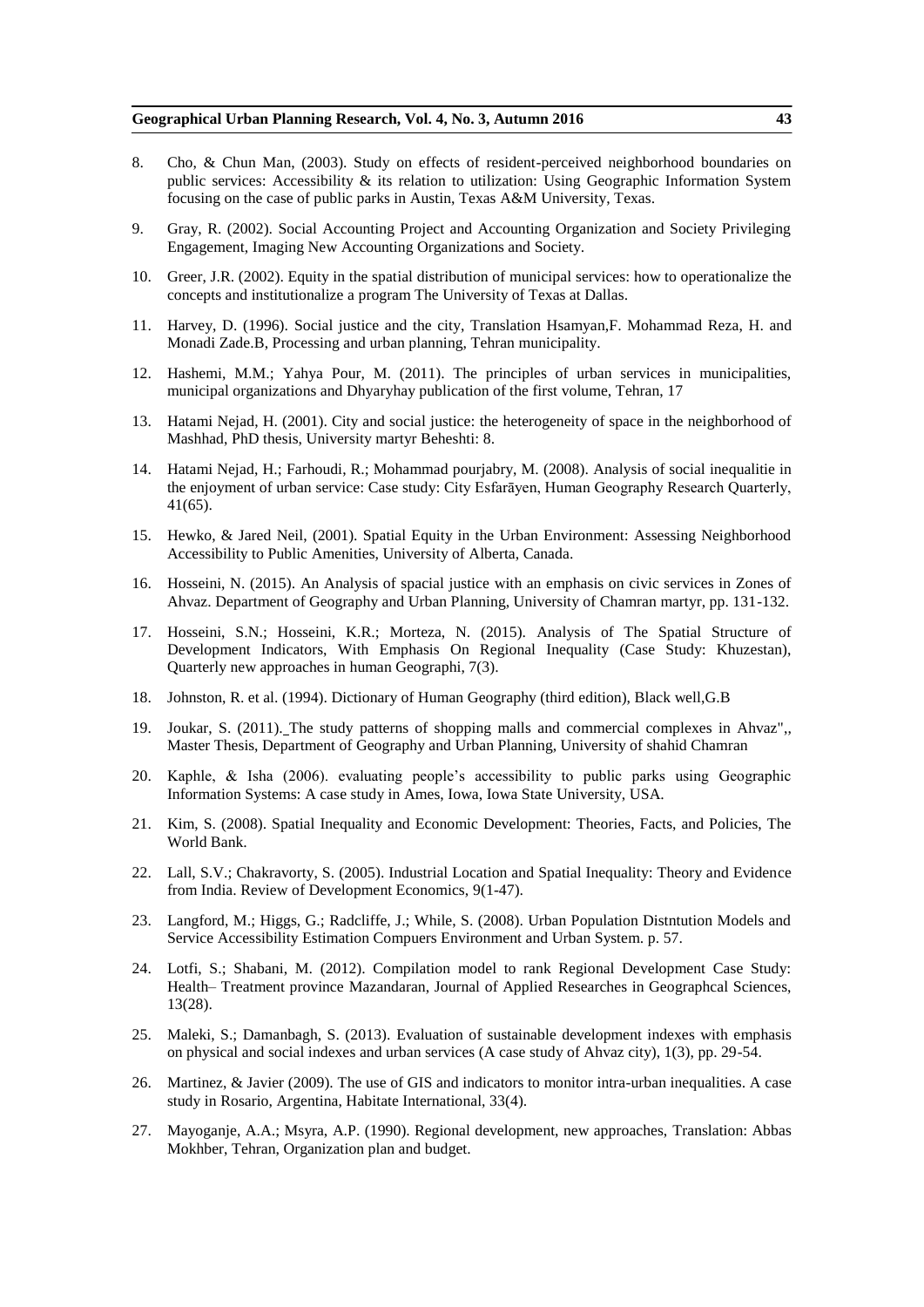| 44  | Geographical Urban Planning Research, Vol. 4, No. 3, Autumn 2016                                                                                                                                                                                                         |
|-----|--------------------------------------------------------------------------------------------------------------------------------------------------------------------------------------------------------------------------------------------------------------------------|
| 28. | Meshkini, A.; Lotfi S.; Ahmadi Kurd, F. (2014). Analysis of urban management in spatial equity<br>between urban areas, case study: Ghaemshahr City, Spatial Planning, 18(2).                                                                                             |
| 29. | Mitchel, G.; Norman, P. (2012). Longitudinal environmental justice analysis: Co-evolution of<br>environmental quality and deprivation in England, 1960-2007, Geoforum, 43, pp. 44-57.                                                                                    |
| 30. | Mohammad Zadeh Tytkanlv, H. (2002). Explaining the role of medium cities in regional spatial<br>development (Case study: Bojnoord), doctoral theses Urban Planning, Faculty of Arts, Tehran<br>University: 16.                                                           |
| 31. | Nazm Far, Hossein, G.; Mehdi, Y.M. (2014). Check the status of social justice facing urban spatial<br>structure (case study: the city of Maragheh), Journal of Geography and Environmental Studies, pp.<br>91-112.                                                       |
| 32. | Pour Ahmad, A.; Hatami Nejad, H.; Zayyari, K.; Faraji Sabokbar, H.A.; Vaqai, A. (2014). Review<br>and evaluation of urban land use in terms of social justice, Case Kashan, VI(2), pp. 179-208.                                                                          |
| 33. | Rezvani, M.R. (2004). Measures and Analyzes trends of Development of Rural areas in Sanandaj<br>City, Journal of Geographi and Regional Development, University Press; Ferdousi Mashhad, No. 3.                                                                          |
| 34. | Roy, B. (1991). The Outranking Approach and the Foundation of ELECTRE Methods, Theory and<br>Decision, 31, pp. 49-73.                                                                                                                                                    |
| 35. | Savas, E.S. (1978). On Equity in Providing Public Services. Management Science, 24.                                                                                                                                                                                      |
| 36. | Shahrivar, R.; Babaei, L.; kameli Far, Z. (2013). The Assessment of Spatial Justice in the<br>Distribution of Urban Services. Case Study: Tabriz Metropolis, Quarterly Geographical space<br>Logistics, 3(7), pp. 82-100.                                                |
| 37. | Sharif, A.N. (2006). Social Justice and the City: An Analysis of the regional disparities in the city of<br>Ahvaz, urban planning trends Geography PhD thesis, Tehran University                                                                                         |
| 38. | Sharifzadegan, M.H. (2006). Strategies for economic Development and social justice, Social<br>Welfare Quarterly, 6(24).                                                                                                                                                  |
| 39. | Shokooei, H. (1999). A new thought in philosophy, geography, Geographical, p. 3.                                                                                                                                                                                         |
| 40. | Smith, A. (2004). An Inquiry into the Nature and Causes of the Wealth of Nations, I. viii. 36, p. 96.                                                                                                                                                                    |
| 41. | Soleimani Rad, I. (2014). Classified / urban land cover is based on artificial intelligence using<br>remote sensing images (Case Study: Kianpars neighborhood of Ahvaz, master's thesis, Department<br>of Geography and Urban Planning, University of Chamran martyr:68. |
| 42. | Statistics a metropolitan Ahwaz (2013).                                                                                                                                                                                                                                  |
| 43. | Strategic Plan Development (comprehensive) Ahwaz, (2011).                                                                                                                                                                                                                |
| 44. | Tavakoli Nia, J.; Moslemi, M.; Feiroozi, E.; Bandani, S. (2015). Analysis of Spatial Distribution of<br>Population and Utilities on the Basis of Spatial Justice (Case Study: Ardabil), Geographical Urban<br>Planning Research, 3(3).                                   |
| 45. | Tsou, K.W.; Hung, Y.T.; Chang, Y.T.; Chang, Y.T. (2005). An accessibility based integrated<br>measure of relative spatial equity in urban public facilities, Cities.                                                                                                     |
| 46. | Varesi, H.R.; Ghaed Rahmati, S.; Bastani Far, E. (2007). The effects of the imbalance in the<br>population distribution of municipal services, case study: Regions in Isfahan, Geography and<br>Development, 9, pp. 91-106.                                              |
| 47. | Varesi, H.R.; Zangiabadi, A.; Yaghoubi, H. (2008). A comparative study of the distribution of<br>public services from the perspective of social justice, Case: Zahedan, Geography and Development,<br>11, pp. 139-156.                                                   |
| 48. | Yasouri, M.; Sadeghi, Kh.R. (2009). Inequality; the causes, manner and consequences, Political<br>Information-Economic, N. 265-266.                                                                                                                                      |